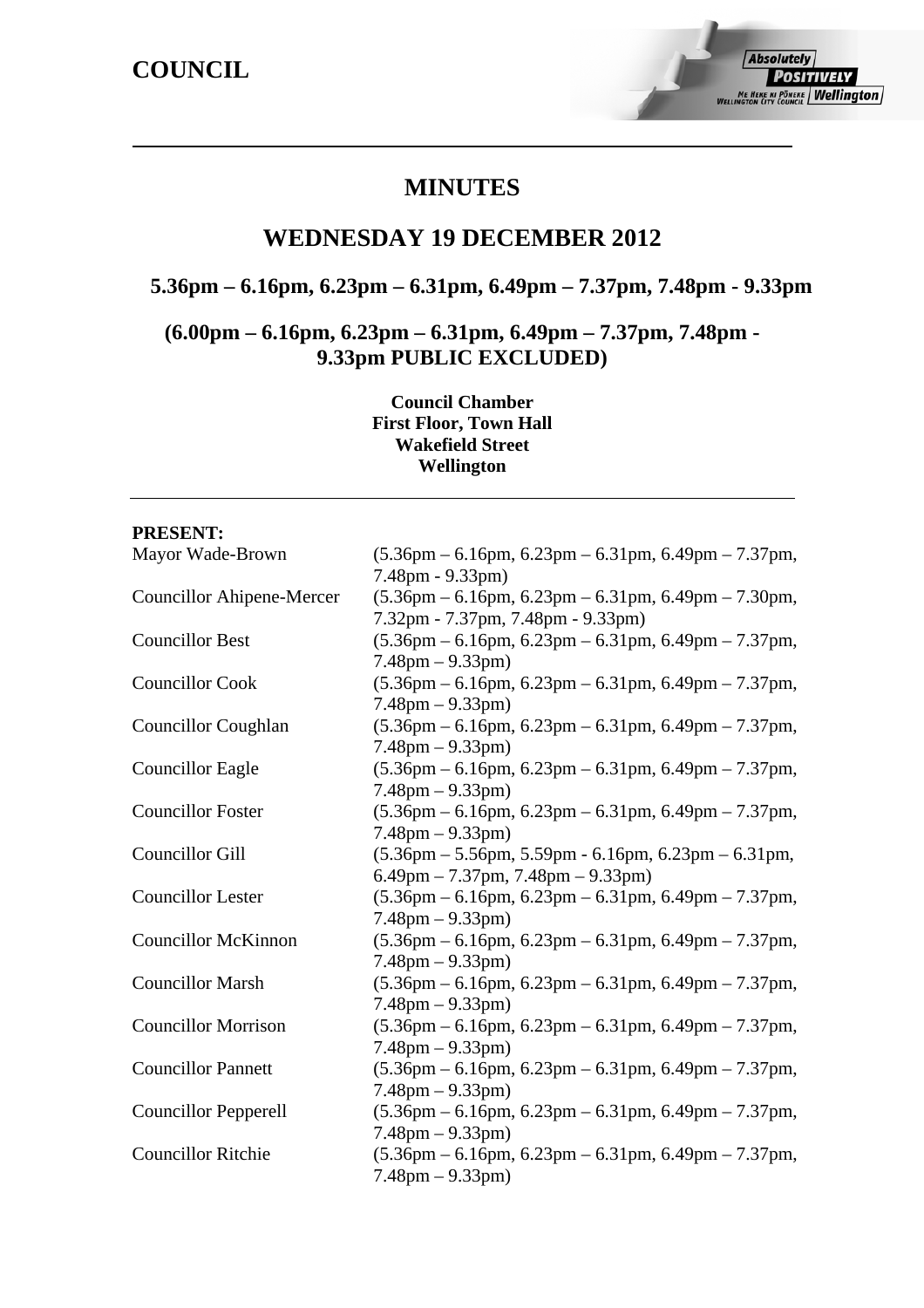### 226/12C **APOLOGIES** (1215/11/IM)

### **NOTED:**

There were no apologies.

### 227/12C **CONFIRMATION OF MINUTES** (1215/11/IM)

**Moved Councillor Pepperell, seconded Councillor Marsh, the motion that Council approve the minutes of the meeting held on Thursday 29 November 2012, having been circulated, that they be taken as read and confirmed as an accurate record of that meeting.** 

### **The motion was put.**

| Voting for:     | Mayor Wade-Brown, Councillors Ahipene-Mercer,<br>Best, Cook, Coughlan, Eagle, Foster, Gill, Lester,<br>McKinnon, Marsh, Morrison, Pannett, Pepperell and<br>Ritchie. |
|-----------------|----------------------------------------------------------------------------------------------------------------------------------------------------------------------|
| Voting against: | Nil.                                                                                                                                                                 |
| Majority Vote:  | 15:0                                                                                                                                                                 |
|                 |                                                                                                                                                                      |

### **The motion was declared CARRIED.**

### **RESOLVED:**

### *THAT Council:*

*1. Approve the minutes of the meeting held on Thursday 29 November 2012, having been circulated, that they be taken as read and confirmed as an accurate record of that meeting.* 

### 228/12C **PUBLIC PARTICIPATION** (1215/11/IM)

### **NOTED:**

There was no public participation.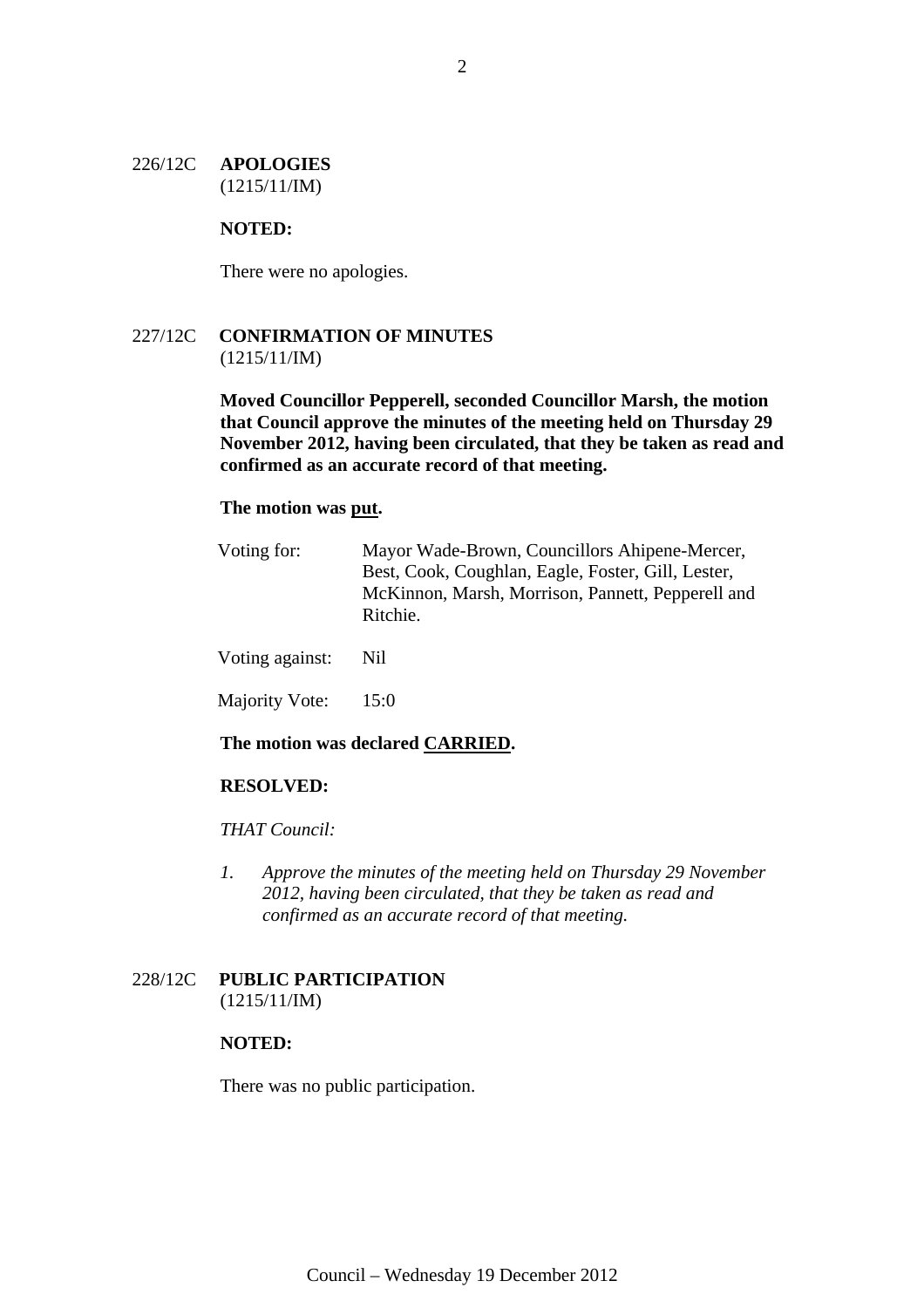### 229/12C **ANNOUNCEMENTS BY THE MAYOR** (1215/11/IM)

### **NOTED:**

Mayor Wade-Brown wished all present a Merry Christmas

### 230/12C **PETITIONS** (1215/11/IM)

### **NOTED:**

There were no petitions.

### 231/12C **CONFLICT OF INTEREST DECLARATIONS** (1215/11/IM)

### **NOTED:**

Councillor Gill declared a conflict of interest in relation to the Report 3, Report of the Regulatory Processes Committee, Meeting of Wednesday 12 December 2012 - Road Stopping and Disposal - 30A Seatoun Heights Road, Seatoun and advised that she would not take part in discuss or vote on the matter.

# **Reports from Committees – Committee Decisions requiring Council approval**

232/12C **STRATEGY AND POLICY COMMITTEE Meeting of Thursday 22 November 2012 (Reconvened Thursday 6 December 2012)**  (1215/11/IM) (REPORT 1)

1. **ITEM 354/12P REVIEW OF COUNCIL'S "CODE OF PRACTICE FOR LAND DEVELOPMENT"**  (1215/52/IM) (REPORT 4)

> **Moved Mayor Wade-Brown, seconded Councillor Pannett, the substantive motion.**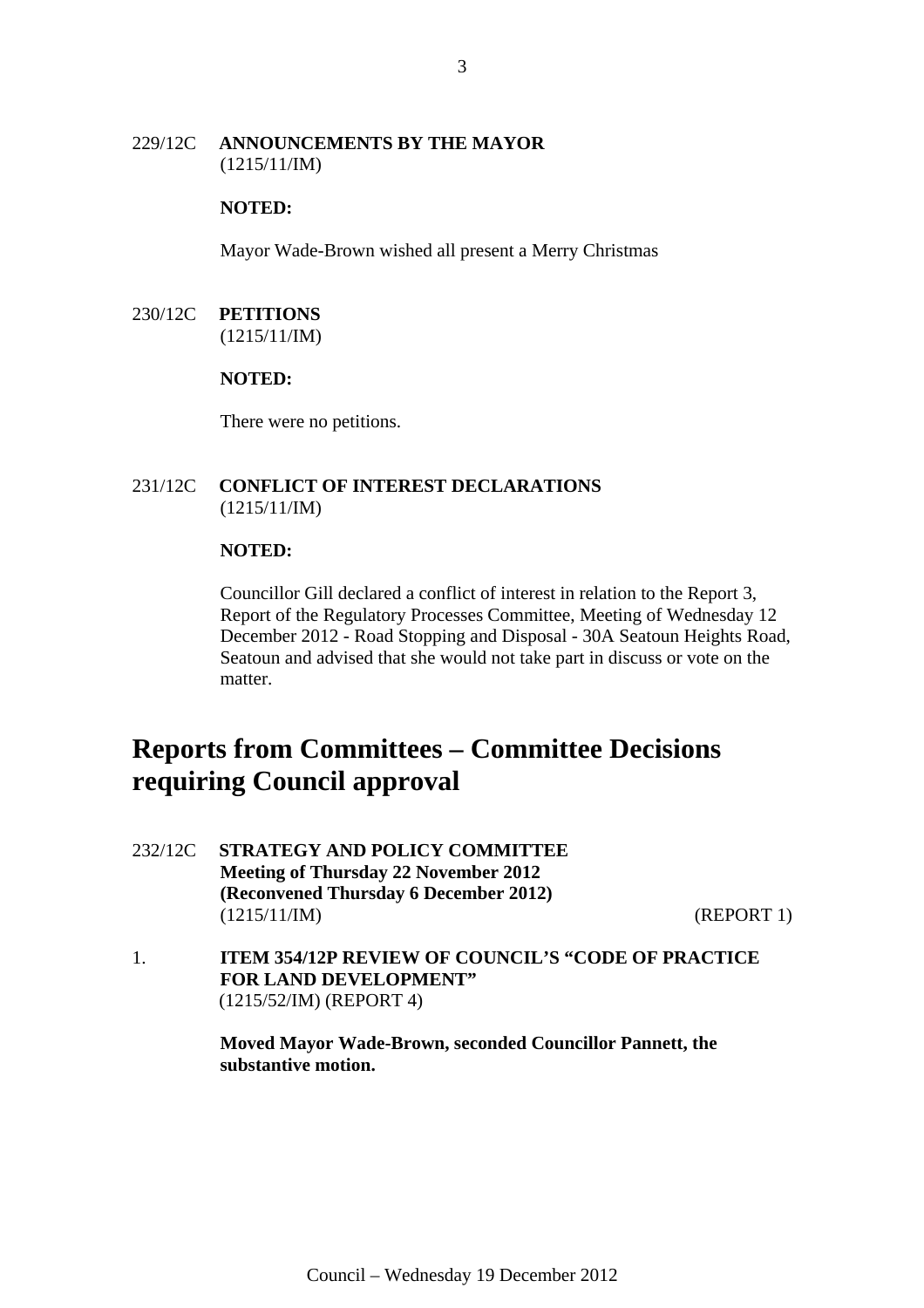### **The substantive motion was put.**

| Voting for: | Mayor Wade-Brown, Councillors Ahipene-Mercer,      |
|-------------|----------------------------------------------------|
|             | Best, Cook, Coughlan, Eagle, Foster, Gill, Lester, |
|             | McKinnon, Marsh, Morrison, Pannett, Pepperell and  |
|             | Ritchie.                                           |

Voting against: Nil

Majority Vote: 15:0

### **The substantive motion was declared CARRIED.**

### **RESOLVED:**

*THAT Council:* 

*1. Approve the Code of Practice for Land Development.* 

### 2. **ITEM 355/12P INCREASING AND PROMOTING VOLUNTEERING IN WELLINGTON**  (1215/52/IM) (REPORT 6)

### **NOTED:**

Councillor McKinnon called for nominations for a Councillor to be a member of the external working group. Councillor Cook advised that she wished to be considered.

### **Moved Councillor McKinnon, seconded Councillor Marsh, the motion that Councillor Cook be the member of the external working group.**

### **The motion was put.**

- Voting for: Mayor Wade-Brown, Councillors Ahipene-Mercer, Best, Cook, Coughlan, Eagle, Foster, Gill, Lester, McKinnon, Marsh, Morrison, Pannett, Pepperell and Ritchie.
- Voting against: Nil
- Majority Vote: 15:0

### **The motion was declared CARRIED.**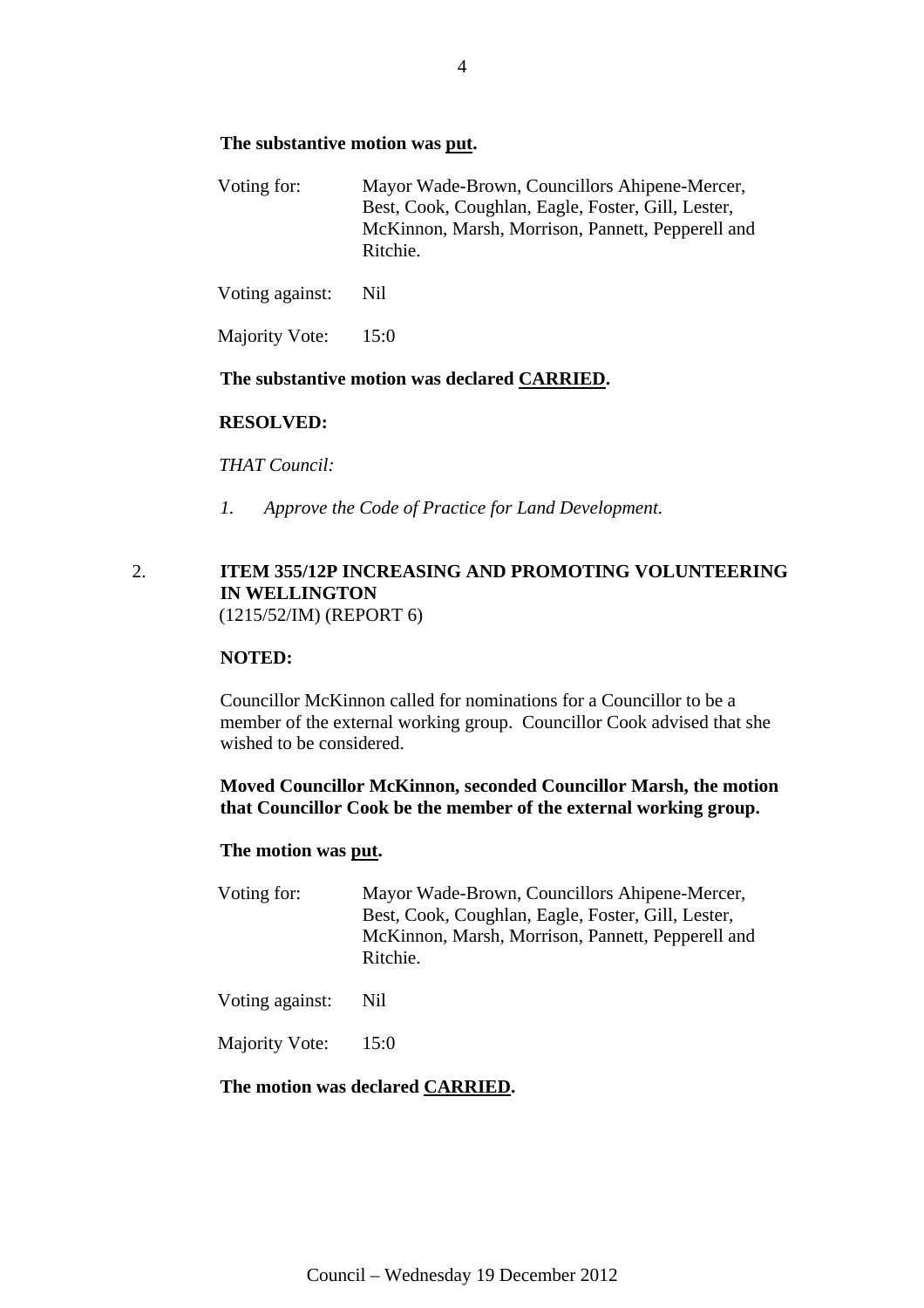### **RESOLVED:**

### *THAT Council:*

*1. Note that an external working group will be established to work with officers to develop and test ideas for the strategy and action plan. The group will also consist of the Portfolio Leader, Community Engagement (Chair) and Councillor Cook.*

### 233/12C **STRATEGY AND POLICY COMMITTEE Meeting of Thursday 13 December 2012)**  (1215/11/IM) (REPORT 2)

1. **ITEM 370/12P TRAFFIC RESOLUTIONS**  (1215/52/IM) (REPORT 4)

### **Moved Councillor Foster, seconded Councillor Pepperell, the substantive motion.**

### **The substantive motion was put.**

| Voting for: | Mayor Wade-Brown, Councillors Ahipene-Mercer,      |
|-------------|----------------------------------------------------|
|             | Best, Cook, Coughlan, Eagle, Foster, Gill, Lester, |
|             | McKinnon, Marsh, Morrison, Pannett, Pepperell and  |
|             | Ritchie.                                           |

Voting against: Nil

Majority Vote: 15:0

### **The substantive motion was declared CARRIED.**

### **RESOLVED:**

### *THAT Council:*

- *1. Approve the following amendments to the Traffic Restrictions, pursuant to the provisions of the Wellington City Council Consolidated Bylaw 2008.* 
	- *(a) Removal of time restricted parking Austin Street Mt Victoria (TR59-12)*

*Delete from Schedule A (Time Limited Parking) of the Traffic Restrictions Schedule*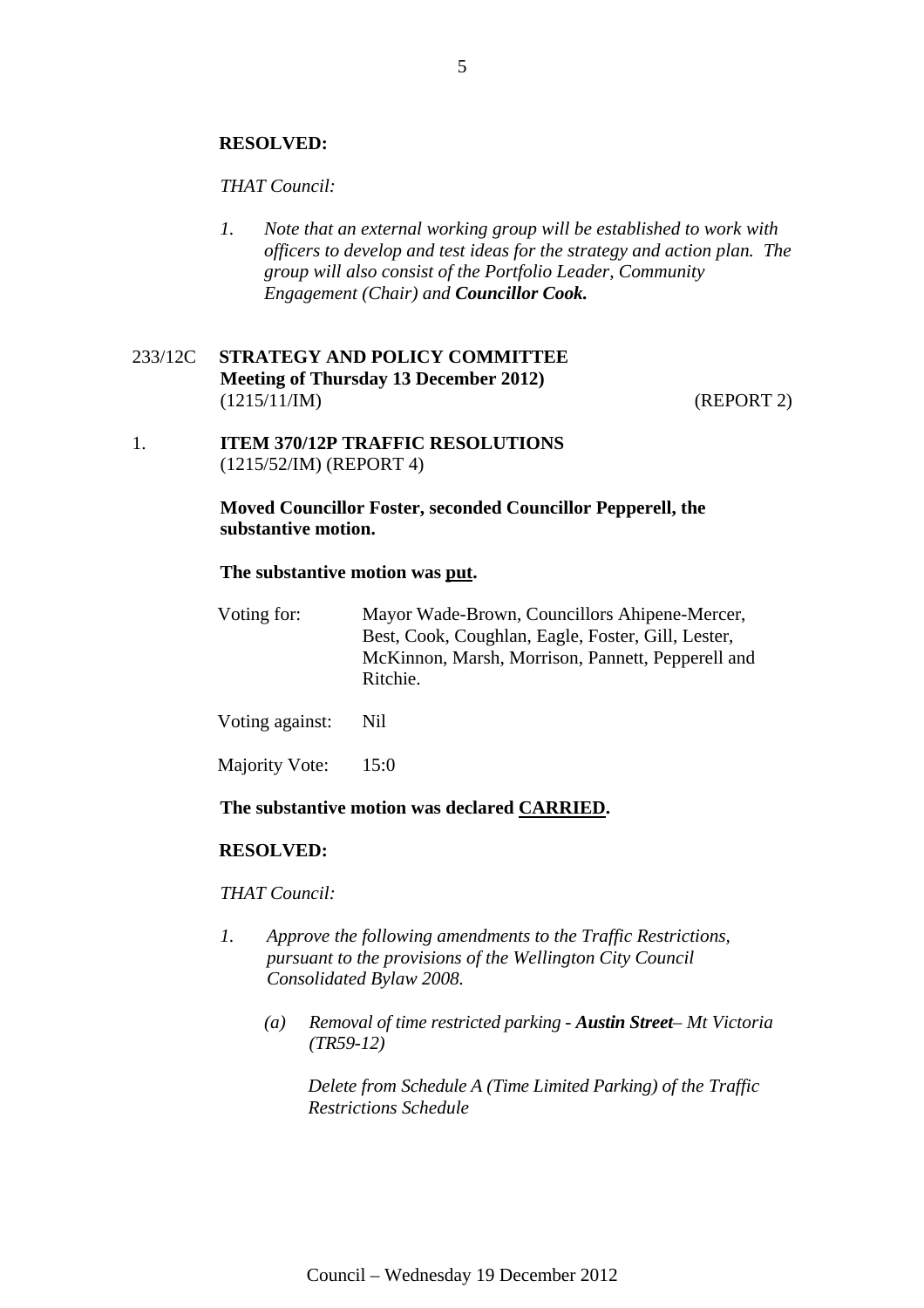*Austin Street Time Limited* 

*Parking.*

### *Column One Column Two Column Three*

*East side, commencing 30 metres north of its intersection with Ellice Street and extending in a northerly direction following the eastern kerbline for 10 metres.* 

*(b) Time Limited Parking (P10, Monday to Sunday 8:00am – 6:00pm & at all times), Bus Stop and No stopping (at all times).– Constable Street – Newtown (TR64-12)* 

*Delete from Schedule A (Time Limited Parking) of the Traffic Restrictions Schedule* 

*Column One Column Two Column Three Constable Street P10, Monday to* 

*Saturday 8:00am – 6:00pm.*

*North side, commencing 6.5 metres east of its intersection with Owen Street and extending in an easterly direction following the northern kerbline for 16.5 metres.* 

*Delete from Schedule B (Restricted Parking) of the Traffic Restrictions Schedule* 

*Column One Column Two Column Three* 

### *Constable Street Bus Stop. South side, commencing 16 metres east of its intersection with Owen Street and extending in a easterly direction following the southern kerbline for 20.5 metres.*

*Delete from Schedule D (No Stopping Restrictions) of the Traffic Restrictions Schedule* 

*Column One Column Two Column Three Constable Street No stopping, at all* 

*times.* 

*South side, commencing from its intersection with Owen Street and extending in an easterly direction following the southern kerbline for 16 metres.*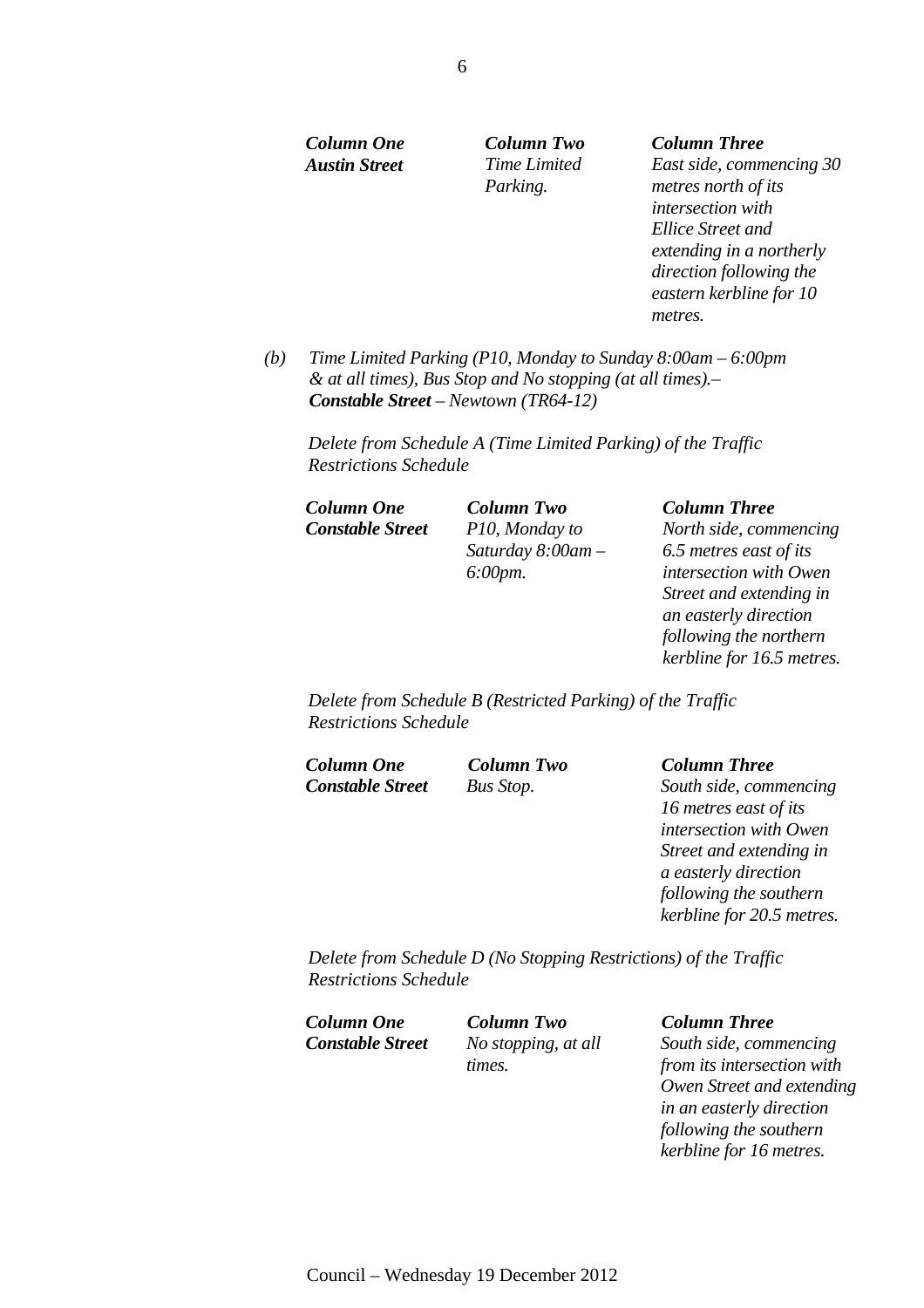*Column One Column Two Column Three Constable Street P10, Monday to Sunday 8:00am – 6:00pm. North side, commencing 9.5 metres east of its intersection with Owen Street (Grid coordinates y=1749368.4 m, x=5424970.1m), and extending in an easterly direction following the northern kerbline for 5 metres. Constable Street P10, at all times. South side, commencing 53.5 metres west of its intersection with Hiropi Street (Grid coordinates y=1749439.8m, x=5424975.3m), and extending in a westerly direction following the southern kerbline for 5.5 metres.* 

*Add to Schedule A (Time Limited Parking) of the Traffic Restrictions Schedule* 

*Add to Schedule B (Restricted Parking) of the Traffic Restrictions Schedule* 

| Column One              | Column Two              | <b>Column Three</b>                               |
|-------------------------|-------------------------|---------------------------------------------------|
| <b>Constable Street</b> | Bus stop, at all times. | South side, commencing<br>29.5 metres west of its |
|                         |                         | intersection with Hiropi                          |
|                         |                         | <b>Street (Grid coordinates)</b>                  |
|                         |                         | $y=1749439.8m$ ,                                  |
|                         |                         | $x=5424975.3m$ , and                              |
|                         |                         | extending in a westerly                           |
|                         |                         | direction following the                           |
|                         |                         | southern kerbline for 24                          |
|                         |                         | metres.                                           |
|                         |                         |                                                   |

*Add to Schedule D (No Stopping Restrictions) of the Traffic Restrictions Schedule* 

*Column One Column Two Column Three Constable Street No stopping, at all* 

*times.*

*North side, commencing from its intersection with Owen Street (Grid*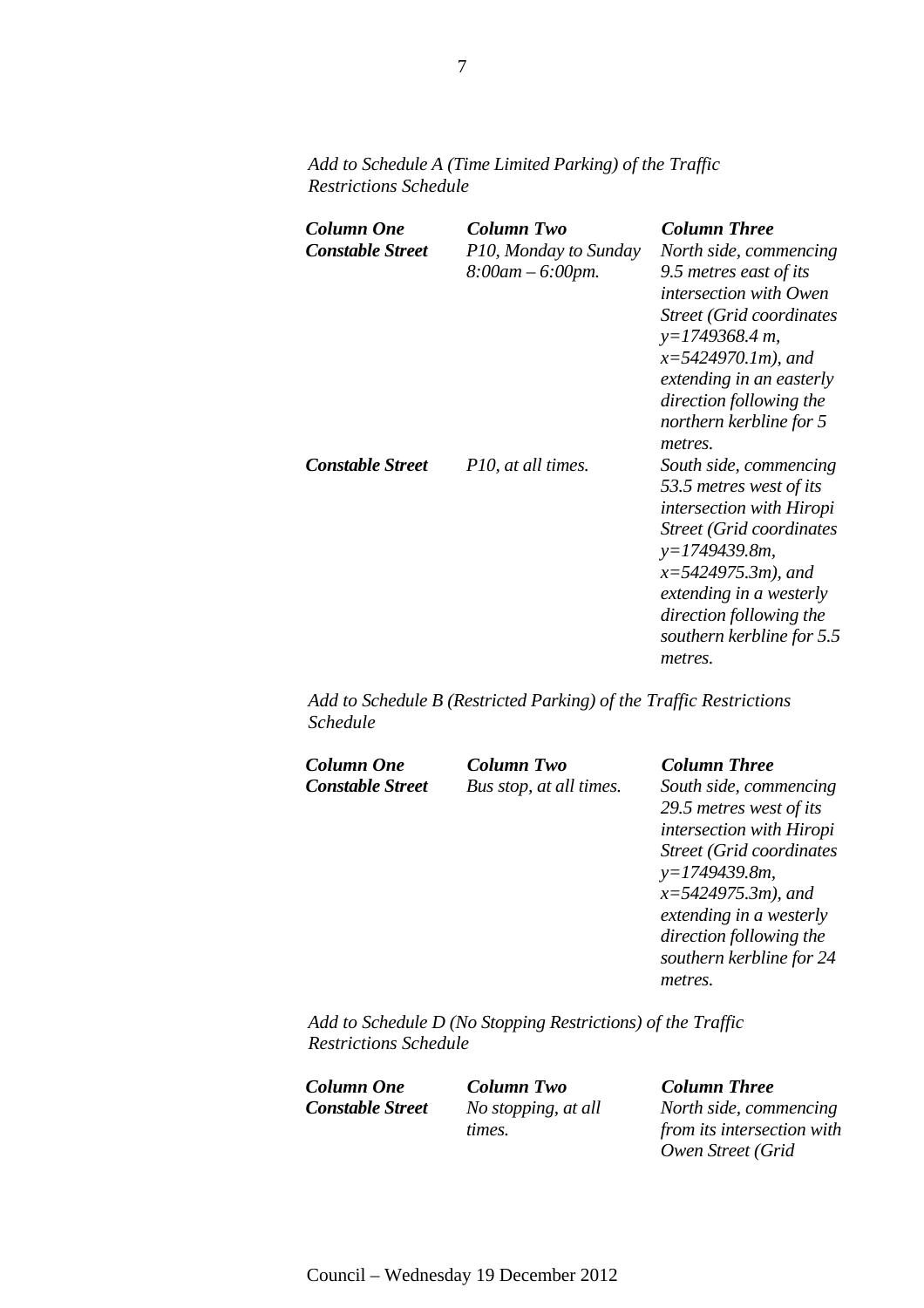|                         |                               | coordinates $y=1749368.4$<br>$m, x=5424970.1m$ , and<br>extending in an easterly<br>direction following the<br>northern kerbline for 9.5<br>metres                                                                                                                                                         |
|-------------------------|-------------------------------|------------------------------------------------------------------------------------------------------------------------------------------------------------------------------------------------------------------------------------------------------------------------------------------------------------|
| <b>Constable Street</b> | No stopping, at all<br>times. | South side, commencing 59<br>metres west of its<br><i>intersection with Hiropi</i><br><b>Street (Grid coordinates)</b><br>$y=1749439.8m$ ,<br>$x=5424975.3m$ , and<br>extending in a westerly<br>direction following the<br>southern kerbline for 12.5<br>metres (to its intersection<br>with Owen Street) |

*(c) Time Limited Parking (P5, Monday to Friday 7:00am-9:00am and 4:00pm-6:00pm), Evans Bay Parade – Hataitai (TR62-12)* 

*Delete from Schedule A (Time Limited Parking) of the Traffic Restrictions Schedule* 

*Column One Column Two Column Three Evans Bay Parade P5 - Monday to Friday, 7:00am-9:00am, 11:00am-1:00pm and 4:00pm-6:00pm.* 

*West side, commencing 416.5 metres north of its intersection with Rata Road and extending in a northerly direction following the western kerbline for 60 metres.* 

*Add to Schedule A (Time Limited Parking) of the Traffic Restrictions Schedule* 

*Column One Column Two Column Three Evans Bay Parade P5, Monday to Friday,* 

*7:00am-9:00am, 4:00pm-6:00pm.*

*West side, commencing 416.5 metres north of its intersection with Rata Road (Grid coordinates x=1750710.3 m, y=5425800.1 m), and extending in a northerly direction following the western kerbline for 60 metres.*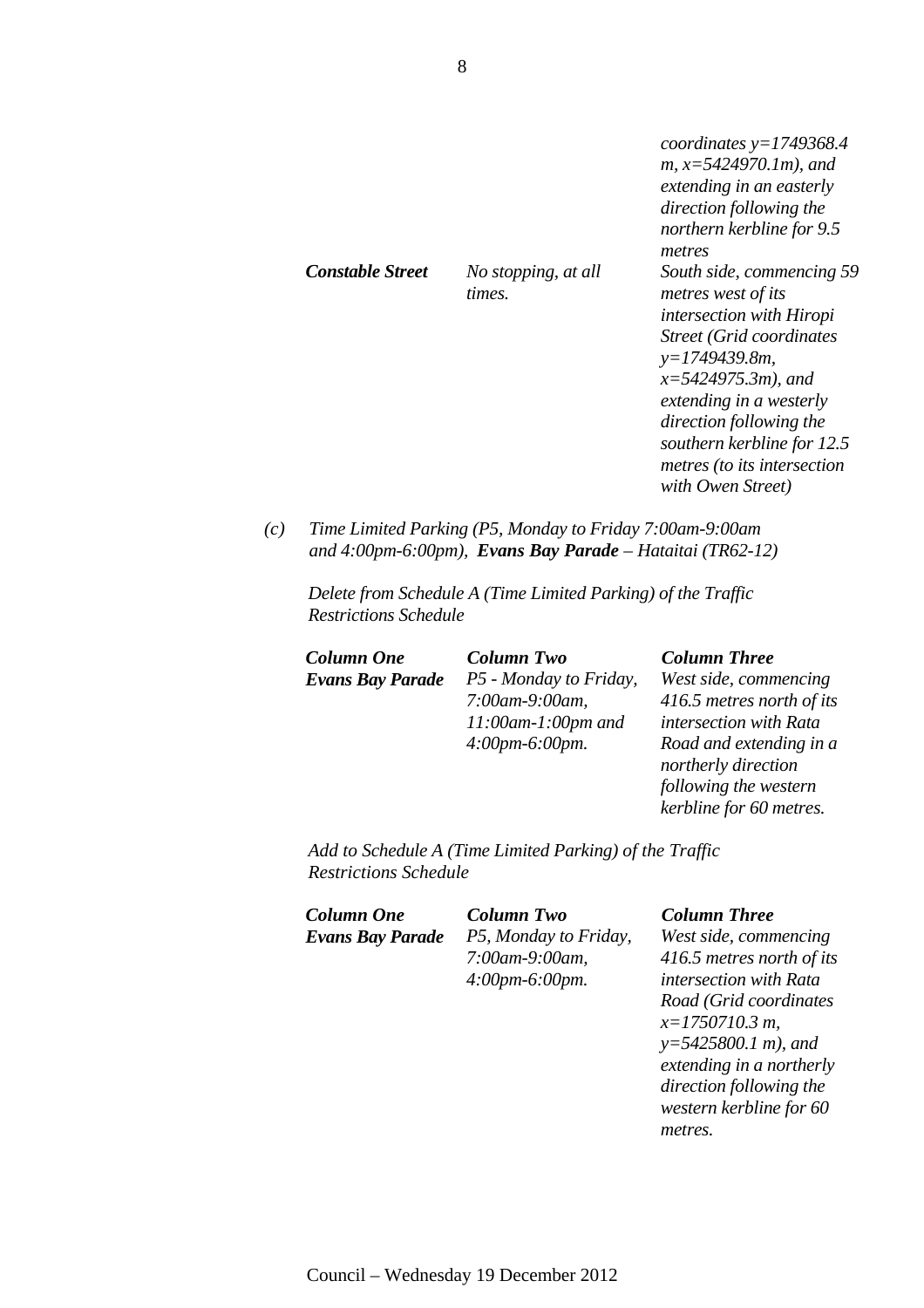*(d) Time limited parking (P10, Monday to Sunday, 8am – 8.30pm) – Ganges Road – Khandallah (TR67-12)* 

*Delete from Schedule A (Time Limited Parking) of the Traffic Restrictions Schedule* 

*Ganges Road P10, Monday -* 

*Column One Column Two Column Three Saturday, 8.00am - 6.00pm.*

*East side, commencing 91.3 metres south of its intersection with Agra Crescent (Grid Coordinates x= 1750049.0 m, y= 5432350.7 m), and extending in a southerly direction following the eastern kerbline for 5.5 metres.(2 angled parking spaces)* 

*Add to Schedule A (Time Limited Parking) of the Traffic Restrictions Schedule* 

| Column One         | <b>Column Two</b>      | <b>Column Three</b>           |
|--------------------|------------------------|-------------------------------|
| <b>Ganges Road</b> | P10, Monday - Sunday,  | East side, commencing         |
|                    | $8.00$ am $- 8.30$ pm. | 91.3 metres south of its      |
|                    |                        | <i>intersection with Agra</i> |
|                    |                        | Crescent (Grid                |
|                    |                        | coordinates $x=1750049.0$     |
|                    |                        | $m, y = 5432350.7 m$ , and    |
|                    |                        | extending in a southerly      |
|                    |                        | direction following the       |
|                    |                        | eastern kerbline for 5.5      |
|                    |                        | metres.                       |
|                    |                        | (2 angled parking spaces)     |

*(e) Class restricted (taxi stand, at all times), Time limited parking (P60, Monday to Sunday 8.00am-6.00pm) – Medway Street – Island Bay (TR65-12)* 

*Delete from Schedule B (Restricted Parking) of the Traffic Restrictions Schedule* 

*Column One Column Two Column Three* 

*Medway Street Taxi Stand North side, commencing 9.5 metres west of its intersection with The Parade and extending in a westerly*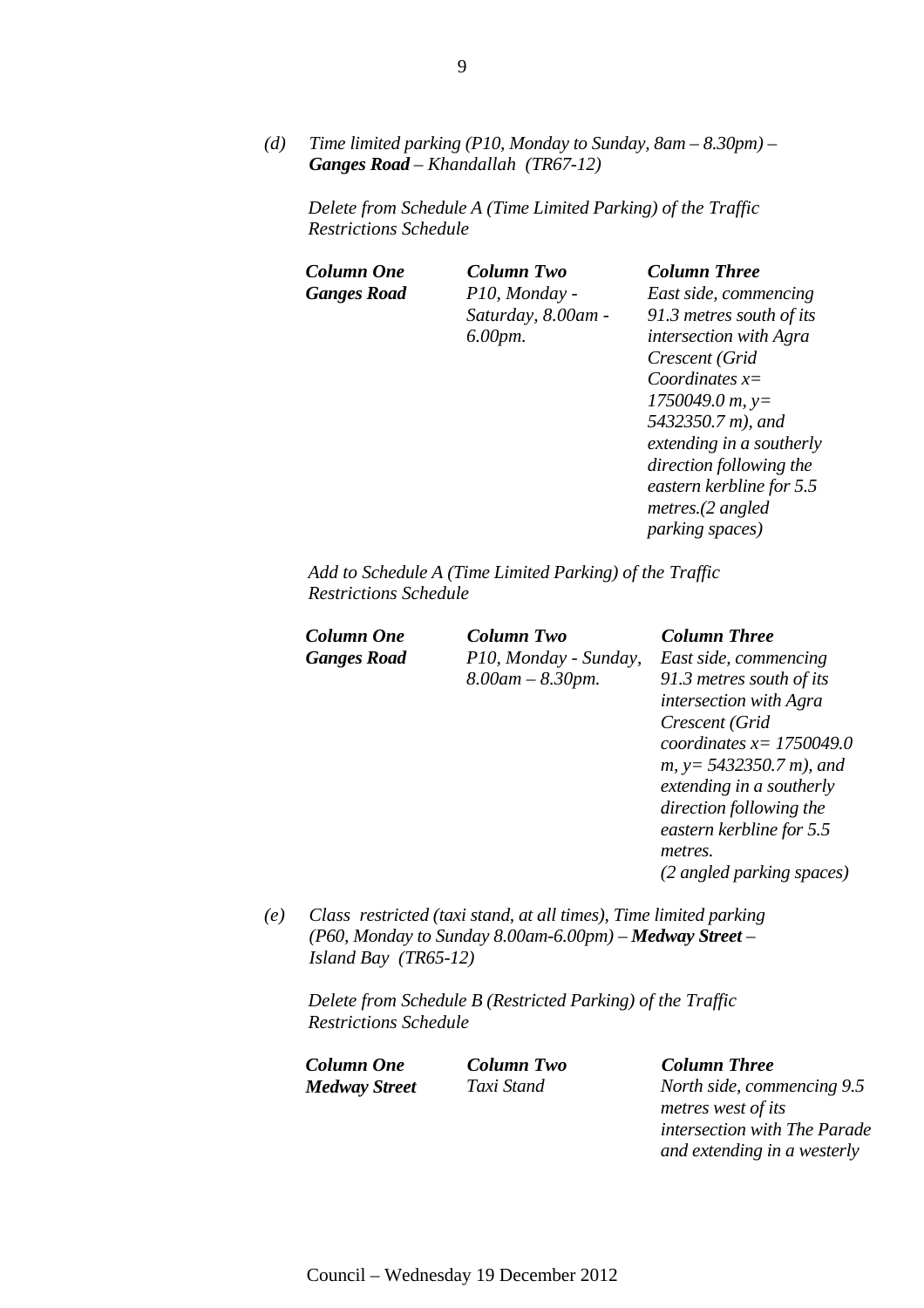*direction following the northern kerbline for 22.5 metres.* 

*Add to Schedule B (Restricted Parking) of the Traffic Restrictions Schedule* 

*Column One Column Two Column Three Medway Street Taxi Stand North side, commencing 9.5 metres west of its intersection with The Parade (Grid coordinates x=1748381.4 m, y=5422559.7m), and extending in a westerly direction following the northern kerbline for 11.5 metres.* 

*Add to Schedule A (Time Limited Parking) of the Traffic Restrictions Schedule* 

*Medway Street P60, Monday to Sunday, 8:00am – 6:00pm.* 

### *Column One Column Two Column Three*

*North side, commencing 21 metres west of its intersection with The Parade (Grid coordinates x=1748381.4 m, y=5422559.7m), and extending in a westerly direction following the northern kerbline for 11 metres.* 

*(f) No stopping at all times – Palliser Road – Roseneath (TR60-12)* 

*Delete from Schedule B (Restricted Parking) of the Traffic Restrictions Schedule* 

*Column One Column Two Column Three* 

*Palliser Road Authorised Public Utility Vehicles Parking.* 

*South side, commencing 12 metres east of its intersection with Roseneath Terrace and extending in a easterly direction following the southern kerbline for 8 metres.*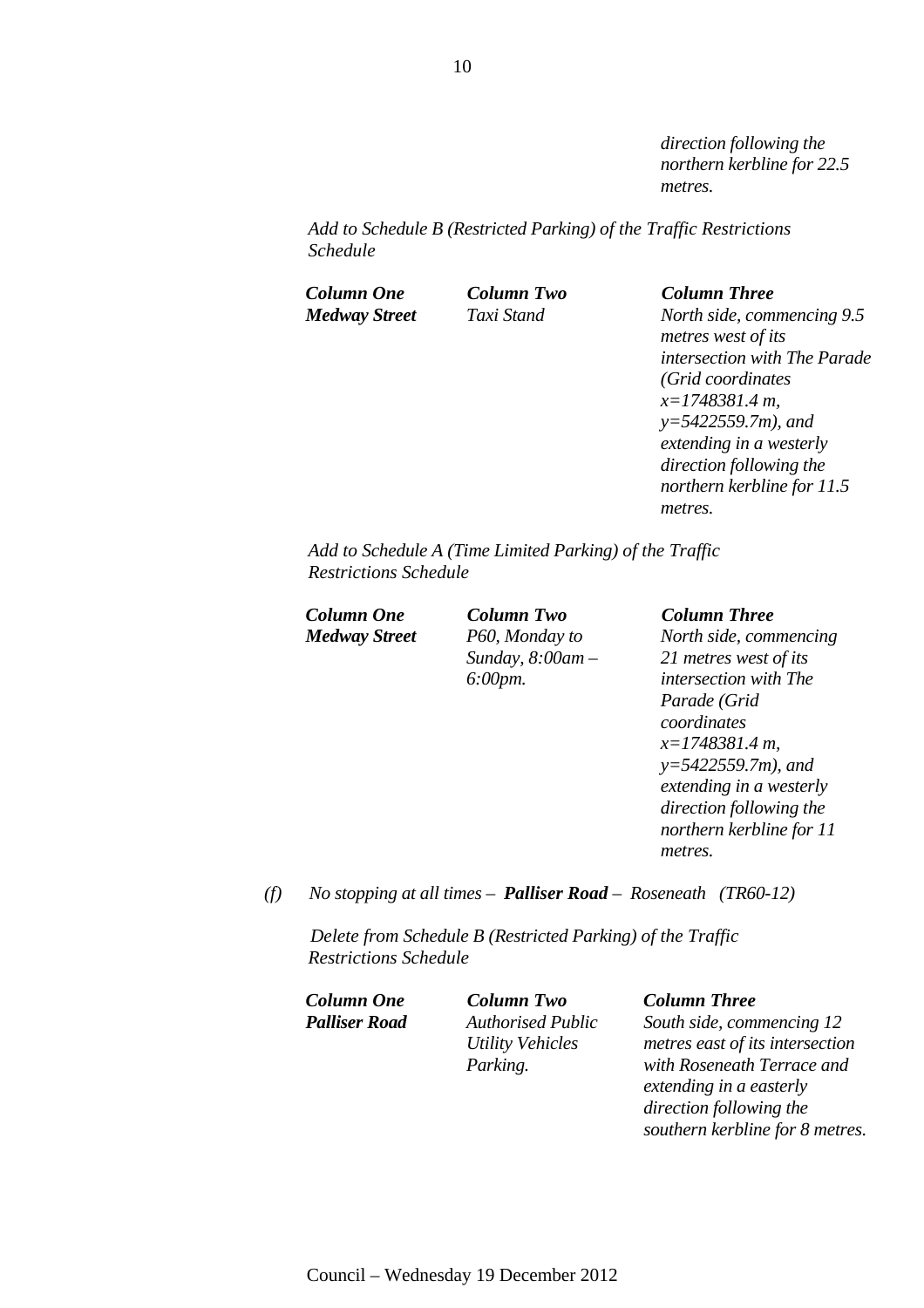*Delete from Schedule D (No Stopping Restrictions) of the Traffic Restrictions Schedule* 

| Column One<br><b>Palliser Road</b> | Column Two<br>No Stopping, at all<br>times. | Column Three<br>South side, commencing<br>from intersection with<br>Roseneath Terrace and<br>extending in an easterly<br>direction following the<br>southern kerbline for 12<br>metres.                           |
|------------------------------------|---------------------------------------------|-------------------------------------------------------------------------------------------------------------------------------------------------------------------------------------------------------------------|
| <b>Palliser Road</b>               | No Stopping, at all<br>times.               | North side, commencing<br>from the boundary line<br>between properties 34<br>and 36 Palliser Road<br>and extending in an<br>easterly direction<br>following the northern<br>kerbline for a total of 59<br>metres. |

*Add to Schedule D (No Stopping Restrictions) of the Traffic Restrictions Schedule* 

| <b>Column One</b><br><b>Palliser Road</b> | <b>Column Two</b><br>No stopping, at all<br>times. | <b>Column Three</b><br>South side, commencing<br>from intersection with<br>Roseneath Terrace<br>(Grid coordinates $x=$<br>1750564.1m,<br>$y=5427132.0 m$ , and<br>extending in an easterly<br>direction following the<br>southern kerbline for 35<br>metres.                |
|-------------------------------------------|----------------------------------------------------|-----------------------------------------------------------------------------------------------------------------------------------------------------------------------------------------------------------------------------------------------------------------------------|
| <b>Palliser Road</b>                      | No stopping, at all<br>times.                      | North side, commencing<br>from the boundary line<br>between properties 34<br>and 36 Palliser Road<br>(Grid coordinates<br>$x=1750528.8m$ ,<br>$y=5427135.6m$ , and<br>extending in an easterly<br>direction following the<br>northern kerbline for a<br>total of 37 metres. |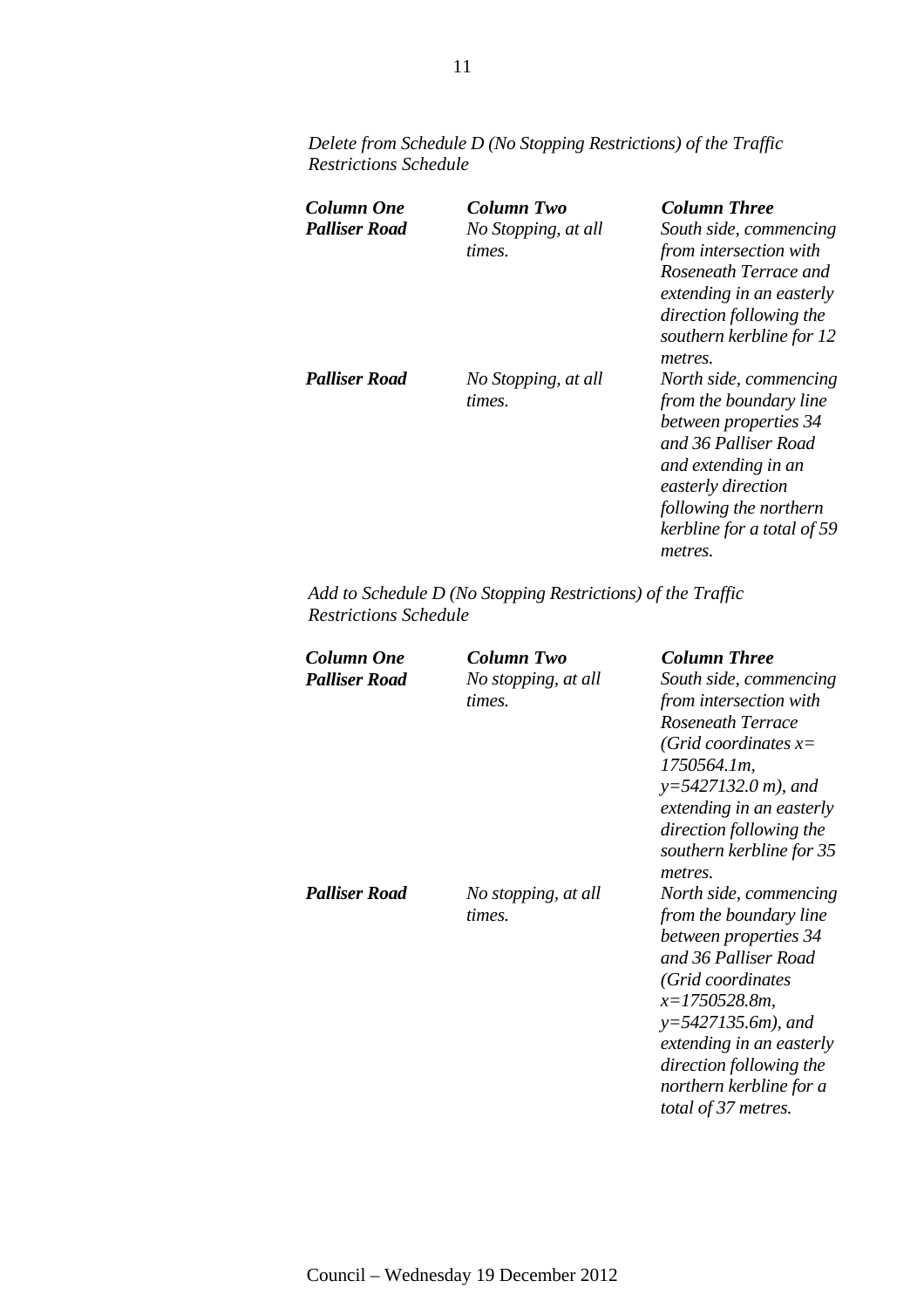*(g) Riddiford Street Parking Review – Changes to Time Limits – Riddiford Street – Newtown (TR66-12)* 

*Delete from Schedule A (Time Limited Parking) of the Traffic Restrictions Schedule* 

| <b>Column One</b><br><b>Riddiford Street</b> | <b>Column Two</b><br>P30, Monday to<br>Saturday 8:00am -<br>6:00pm. | <b>Column Three</b><br>West side, commencing 85<br>metres north of its<br>intersection with Russell<br>Terrace and extending in a<br>northerly direction<br>following the western                                |
|----------------------------------------------|---------------------------------------------------------------------|------------------------------------------------------------------------------------------------------------------------------------------------------------------------------------------------------------------|
| <b>Riddiford Street</b>                      | P30, Monday to<br>Saturday $8:00$ am $-$<br>6:00pm.                 | kerbline for 14 metres.<br>West side, commencing<br>16.5 metres north of its<br>intersection with Gordon<br>Street and extending in a<br>northerly direction<br>following the western<br>kerbline for 22 metres. |
| <b>Riddiford Street</b>                      | P30, Monday to<br>Saturday 8:00am -<br>6:00pm.                      | West side, commencing<br>48.5 metres north of its<br>intersection with Gordon<br>Street and extending in a<br>northerly direction<br>following the western<br>kerbline for 10.5 metres.                          |
| <b>Riddiford Street</b>                      | P30, Monday to<br>Saturday 8:00am -<br>6:00pm.                      | West side, commencing 67<br>metres north of its<br>intersection with Gordon<br>Street and extending in a<br>northerly direction<br>following the western<br>kerbline for 51.5 metres.                            |
| <b>Riddiford Street</b>                      | P30, Monday to<br>Saturday 8:00am -<br>$6:00$ pm.                   | West side, commencing<br>124 metres north of its<br>intersection with Gordon<br>Street and extending in a<br>northerly direction<br>following the western<br>kerbline for 5 metres.                              |
| <b>Riddiford Street</b>                      | P30, Monday to<br>Saturday $8:00$ am $-$<br>6:00pm.                 | West side, commencing<br>137 metres north of its<br>intersection with Gordon<br>Street and extending in a<br>northerly direction<br>following the western                                                        |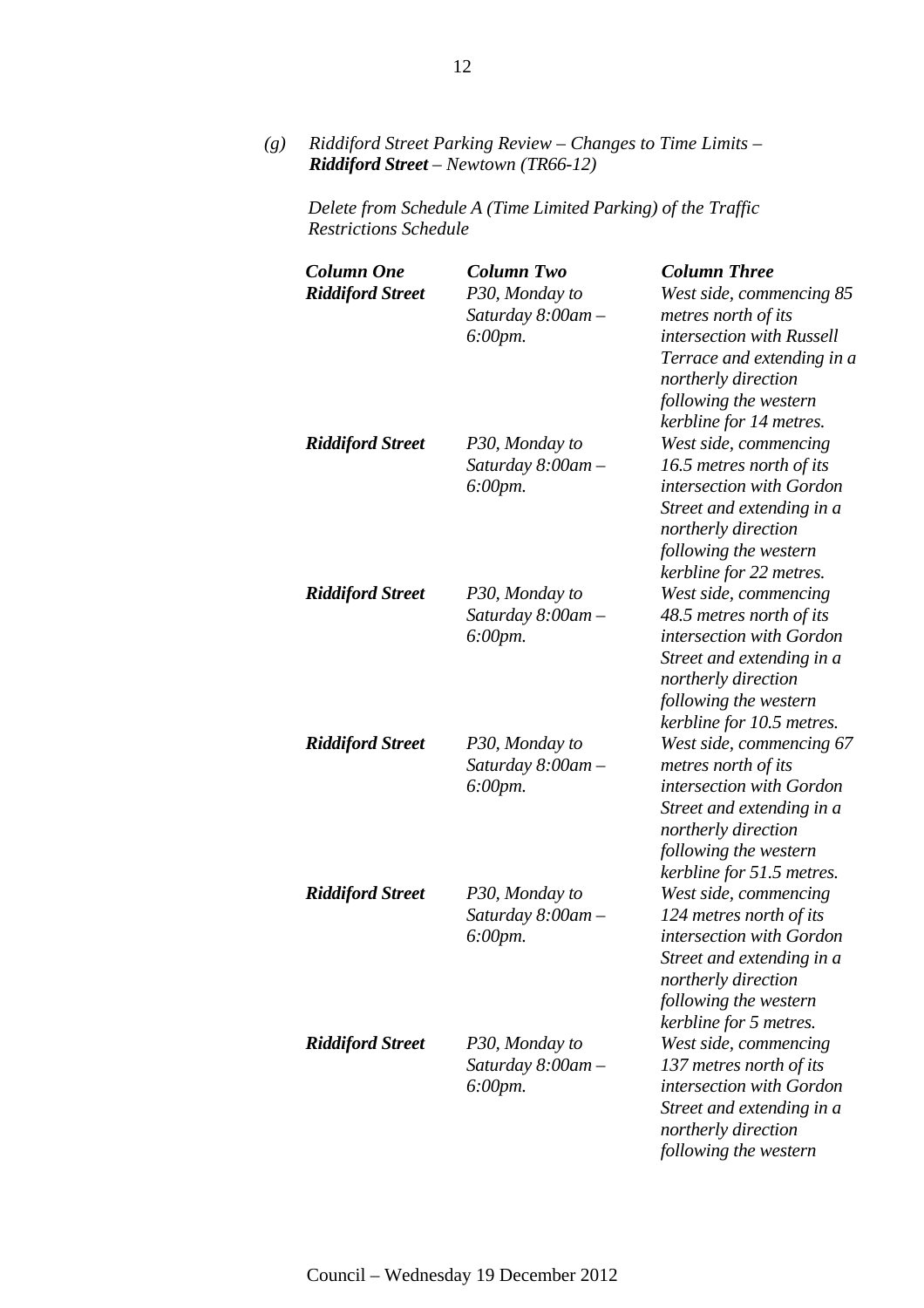| <b>Riddiford Street</b> | P30, Monday to<br>Saturday $8:00$ am $-$<br>6:00pm. | kerbline for 28.5 metres.<br>West side, commencing<br>177 metres north of its<br>intersection with Gordon<br>Street and extending in a<br>northerly direction<br>following the western                              |
|-------------------------|-----------------------------------------------------|---------------------------------------------------------------------------------------------------------------------------------------------------------------------------------------------------------------------|
| <b>Riddiford Street</b> | P30, Monday to<br>Saturday $8:00$ am $-$<br>6:00pm. | kerbline for 22 metres.<br>West side, commencing<br>204.5 metres north of its<br>intersection with Gordon<br>Street and extending in a<br>northerly direction<br>following the western<br>kerbline for 19.5 metres. |
| <b>Riddiford Street</b> | P30, Monday to<br>Saturday 8:00am -<br>6:00pm.      | West side, commencing<br>257 metres north of its<br>intersection with Gordon<br>Street and extending in a<br>northerly direction<br>following the western<br>kerbline for 15.5 metres.                              |
| <b>Riddiford Street</b> | P30, Monday to<br>Saturday 8:00am -<br>6:00pm.      | West side, commencing<br>278.5 metres north of its<br>intersection with Gordon<br>Street and extending in a<br>northerly direction<br>following the western<br>kerbline for 48 metres.                              |
| <b>Riddiford Street</b> | P30, Monday to<br>Saturday 8:00am -<br>$6:00$ pm.   | West side, commencing<br>365.5 metres north of its<br>intersection with Gordon<br>Street and extending in a<br>northerly direction<br>following the western<br>kerbline for 40 metres.                              |

*Add to Schedule A (Time Limited Parking) of the Traffic Restrictions Schedule* 

*Column One Column Two Column Three Riddiford Street P60, Monday to* 

*Saturday 8:00am – 6:00pm.*

*West side, commencing 9 metres north of its intersection with Russell Terrace (Grid coordinates x=1749033.4 m,*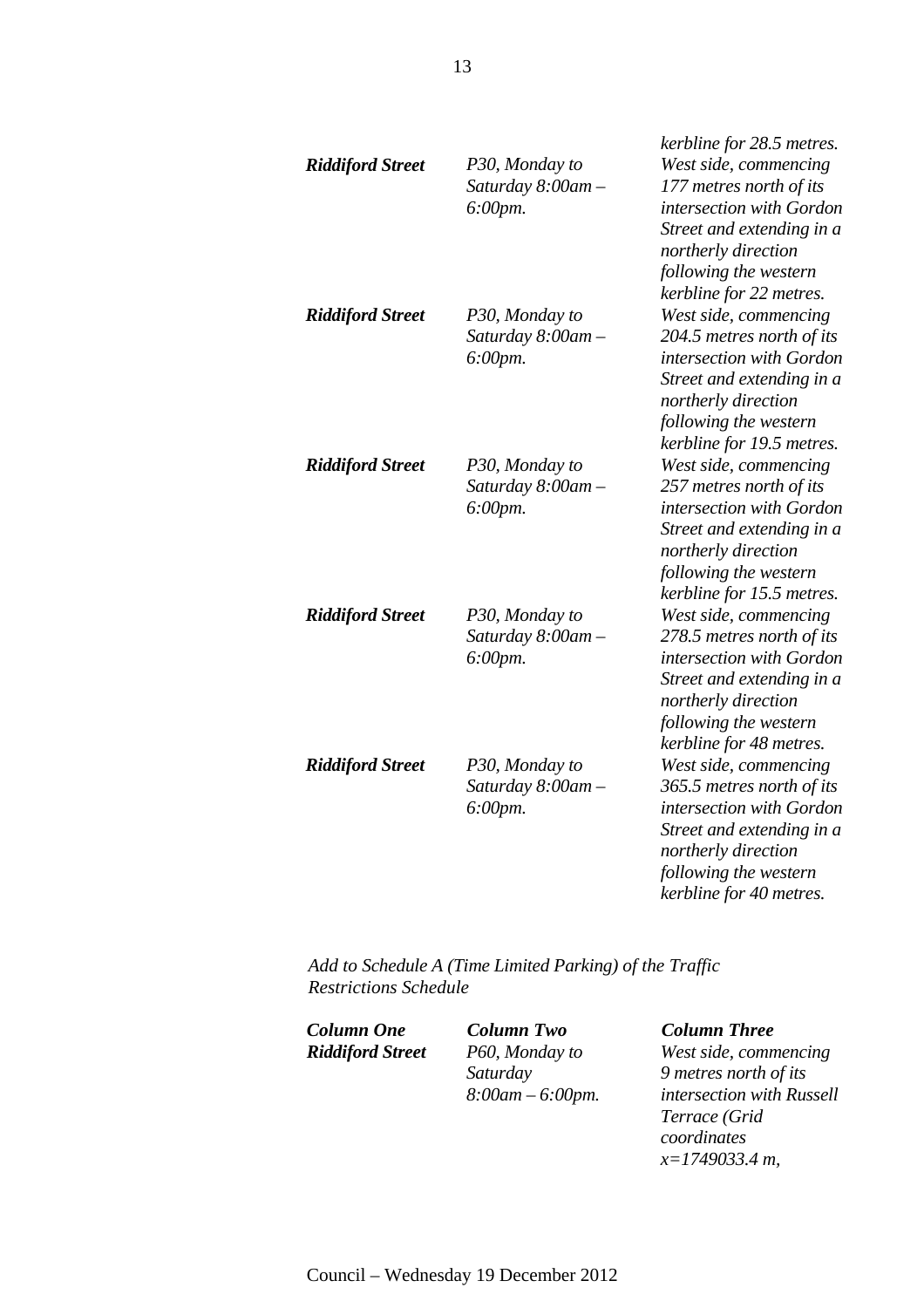|                         |                                                     | $y=5424551.3 m$ , and<br>extending in a northerly<br>direction following the<br>western kerbline for 37<br>metres.                                                                                                                                           |
|-------------------------|-----------------------------------------------------|--------------------------------------------------------------------------------------------------------------------------------------------------------------------------------------------------------------------------------------------------------------|
| <b>Riddiford Street</b> | P60, Monday to<br>Saturday<br>$8:00am - 6:00pm.$    | West side, commencing<br>69.5 metres north of its<br>intersection with Russell<br>Terrace (Grid coordinates<br>$x=1749033.4$ m.<br>$y=5424551.3 m$ , and<br>extending in a northerly<br>direction following the<br>western kerbline for 17.5<br>metres.      |
| <b>Riddiford Street</b> | P60, Monday to<br>Saturday<br>$8:00am - 6:00pm.$    | West side, commencing<br>16.5 metres north of its<br>intersection with Gordon<br><b>Street</b> (Grid coordinates<br>$x=$ 1749018.8 m, y=<br>5424650.7 m), and<br>extending in a northerly<br>direction following the<br>western kerbline for 18.5<br>metres. |
| <b>Riddiford Street</b> | P60, Monday to<br>Saturday<br>$8:00am - 6:00pm.$    | West side, commencing 67<br>metres north of its<br>intersection with Gordon<br><b>Street (Grid coordinates)</b><br>$x=$ 1749018.8 m, y=<br>5424650.7 m), and<br>extending in a northerly<br>direction following the<br>western kerbline for 32.5<br>metres.  |
| <b>Riddiford Street</b> | P60, Monday to<br>Saturday<br>$8:00$ am $-6:00$ pm. | West side, commencing<br>136 metres north of its<br>intersection with Gordon<br><b>Street (Grid coordinates</b><br>$x=$ 1749018.8 m, y=<br>5424650.7 m), and<br>extending in a northerly<br>direction following the<br>western kerbline for 26.5<br>metres.  |
| <b>Riddiford Street</b> | P60, Monday to<br>Saturday<br>$8:00am - 6:00pm.$    | West side, commencing<br>175 metres north of its<br>intersection with Gordon                                                                                                                                                                                 |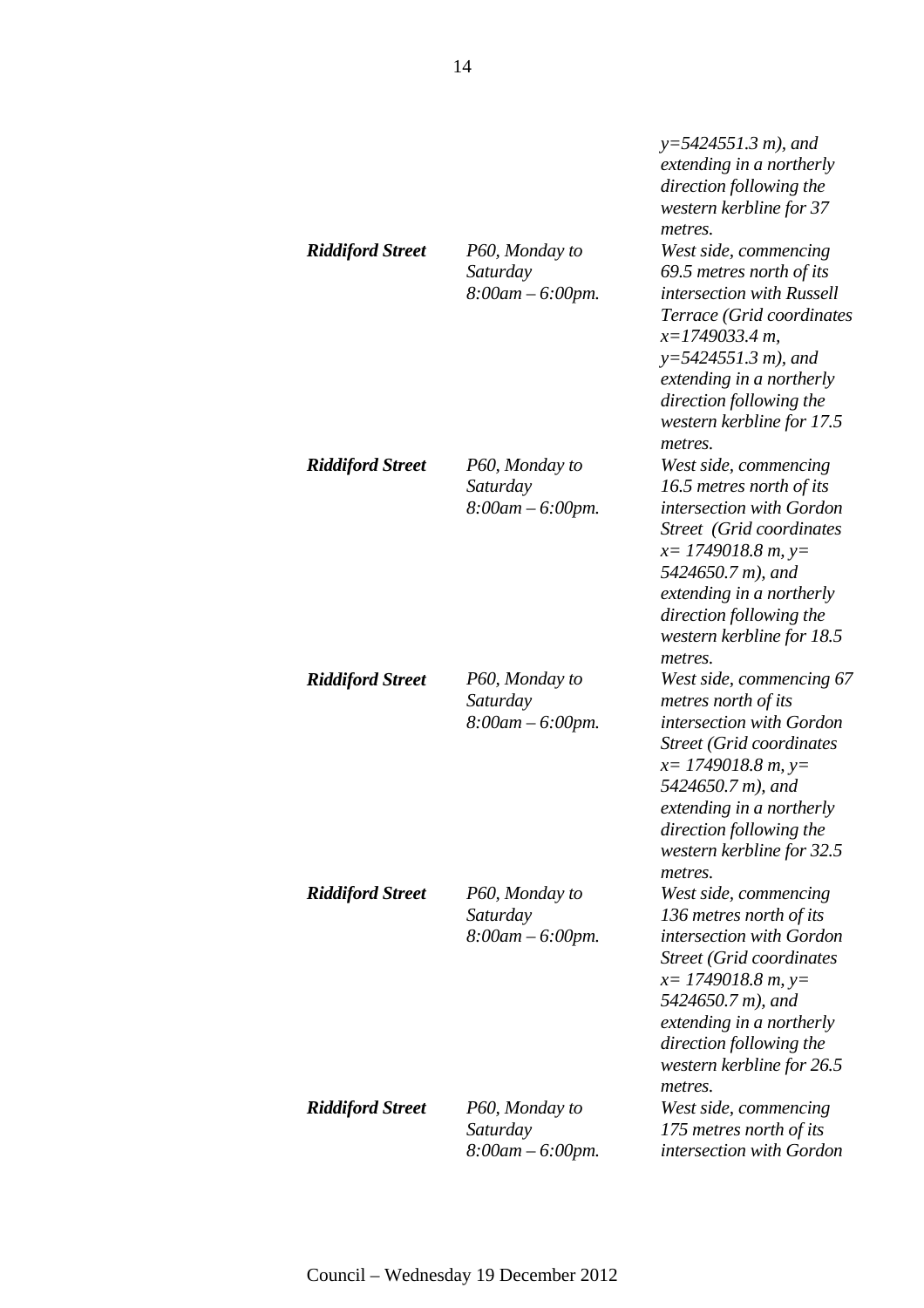| <b>Riddiford Street</b> | P60, Monday to<br>Saturday<br>$8:00$ am $-6:00$ pm. | Street (Grid coordinates<br>$x=$ 1749018.8 m, y=<br>5424650.7 m), and<br>extending in a northerly<br>direction following the<br>western kerbline for 21.5<br>metres.<br>West side, commencing<br>201 metres north of its<br>intersection with Gordon<br><b>Street (Grid coordinates</b><br>$x=$ 1749018.8 m, y=<br>5424650.7 m), and<br>extending in a northerly<br>direction following the<br>western kerbline for 17.5<br>metres. |
|-------------------------|-----------------------------------------------------|-------------------------------------------------------------------------------------------------------------------------------------------------------------------------------------------------------------------------------------------------------------------------------------------------------------------------------------------------------------------------------------------------------------------------------------|
| <b>Riddiford Street</b> | P60, Monday to<br>Saturday<br>$8:00am - 6:00pm.$    | West side, commencing<br>255 metres north of its<br>intersection with Gordon<br><b>Street (Grid coordinates)</b><br>$x=$ 1749018.8 m, y=<br>5424650.7 m), and<br>extending in a northerly<br>direction following the<br>western kerbline for 13.5<br>metres.                                                                                                                                                                        |
| <b>Riddiford Street</b> | P60, Monday to<br>Saturday<br>$8:00am - 6:00pm.$    | West side, commencing<br>274 metres north of its<br>intersection with Gordon<br><b>Street (Grid coordinates)</b><br>$x=$ 1749018.8 m, y=<br>5424650.7 m), and<br>extending in a northerly<br>direction following the<br>western kerbline for 46<br>metres.                                                                                                                                                                          |
| <b>Riddiford Street</b> | P60, Monday to<br>Saturday<br>$8:00am - 6:00pm.$    | West side, commencing<br>360 metres north of its<br>intersection with Gordon<br><b>Street (Grid coordinates)</b><br>$x=$ 1749018.8 m, y=<br>5424650.7 m), and<br>extending in a northerly<br>direction following the<br>western kerbline for 40<br>metres.                                                                                                                                                                          |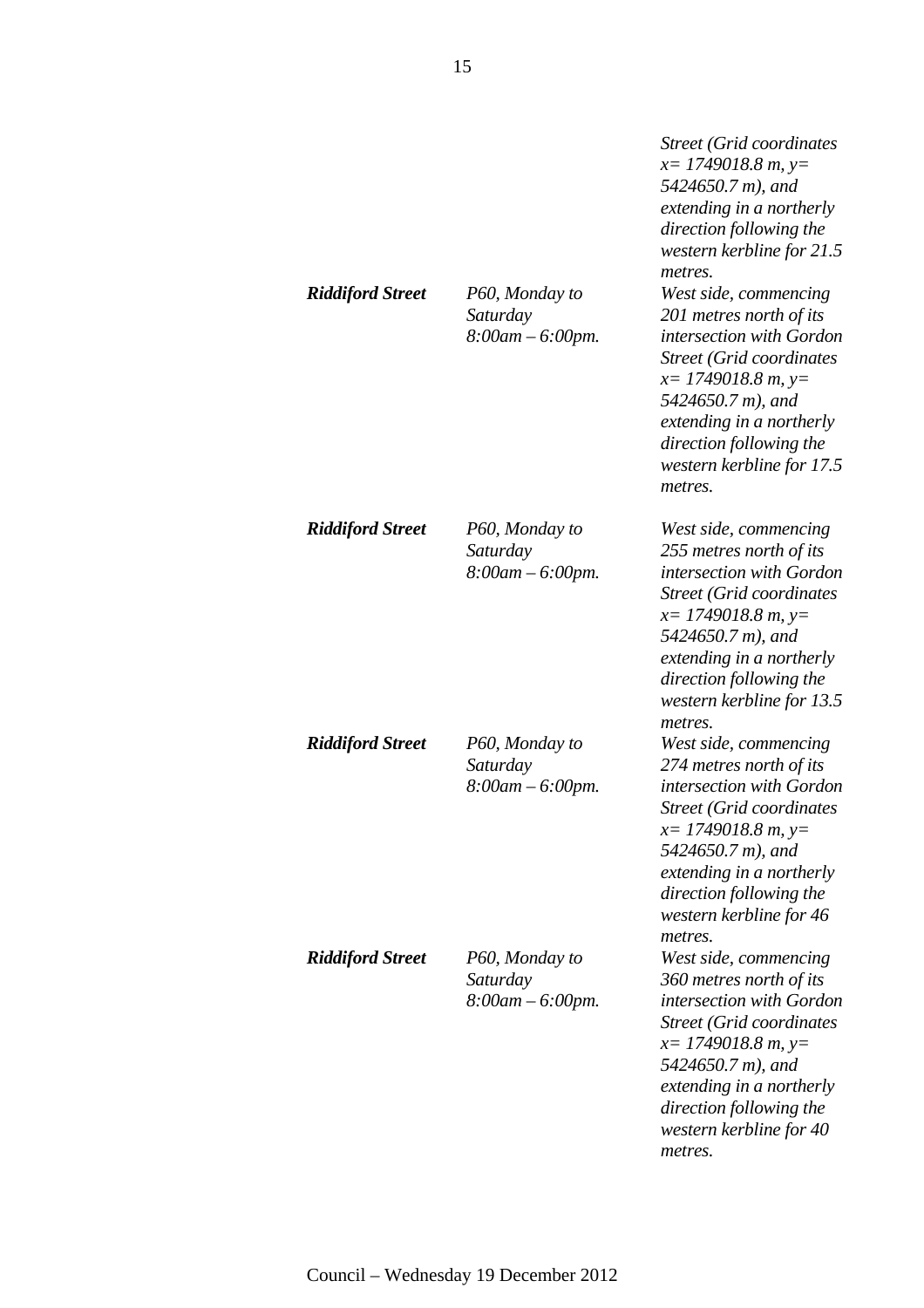*Riddiford Street P30, Monday to* 

*Saturday 8:00am – 6:00pm.*

*West side, commencing 99.5 metres north of its intersection with Gordon Street (Grid coordinates x= 1749018.8 m, y= 5424650.7 m), and extending in a northerly direction following the western kerbline for 10.5 metres.* 

*(h) No stopping at all times – Tinakori Road – Thorndon (TR61-12)* 

*Delete from Schedule A (Time Limited Parking) of the Traffic Restrictions Schedule* 

*Column One Column Two Column Three* 

*Tinakori Road P5, at all times. West side, commencing 22 metres north of its intersection with Harriett Street and extending in a northerly direction following the western kerbline for 11.5 metres.* 

*direction following the* 

*Delete from Schedule D (No Stopping Restrictions) of the Traffic Restrictions Schedule* 

| Column One    | <b>Column Two</b>         | <b>Column Three</b>      |
|---------------|---------------------------|--------------------------|
| Tinakori Road | No stopping at all times. | West side, commencing    |
|               |                           | from its intersection    |
|               |                           | with Harriett Street and |
|               |                           | extending in a northerly |
|               |                           | direction following the  |
|               |                           | western kerbline for 22  |
|               |                           | metres.                  |
|               |                           |                          |

*Delete from Schedule E (Residents Parking) of the Traffic Restrictions Schedule* 

| Column One    | <b>Column Two</b>              | <b>Column Three</b>        |
|---------------|--------------------------------|----------------------------|
| Tinakori Road | No stopping except for         | West side, commencing      |
|               | <i>authorised residents</i>    | 33.5 metres north of its   |
|               | <i>vehicles, at all times.</i> | <i>intersection with</i>   |
|               |                                | <b>Harriett Street and</b> |
|               |                                | extending in a northerly   |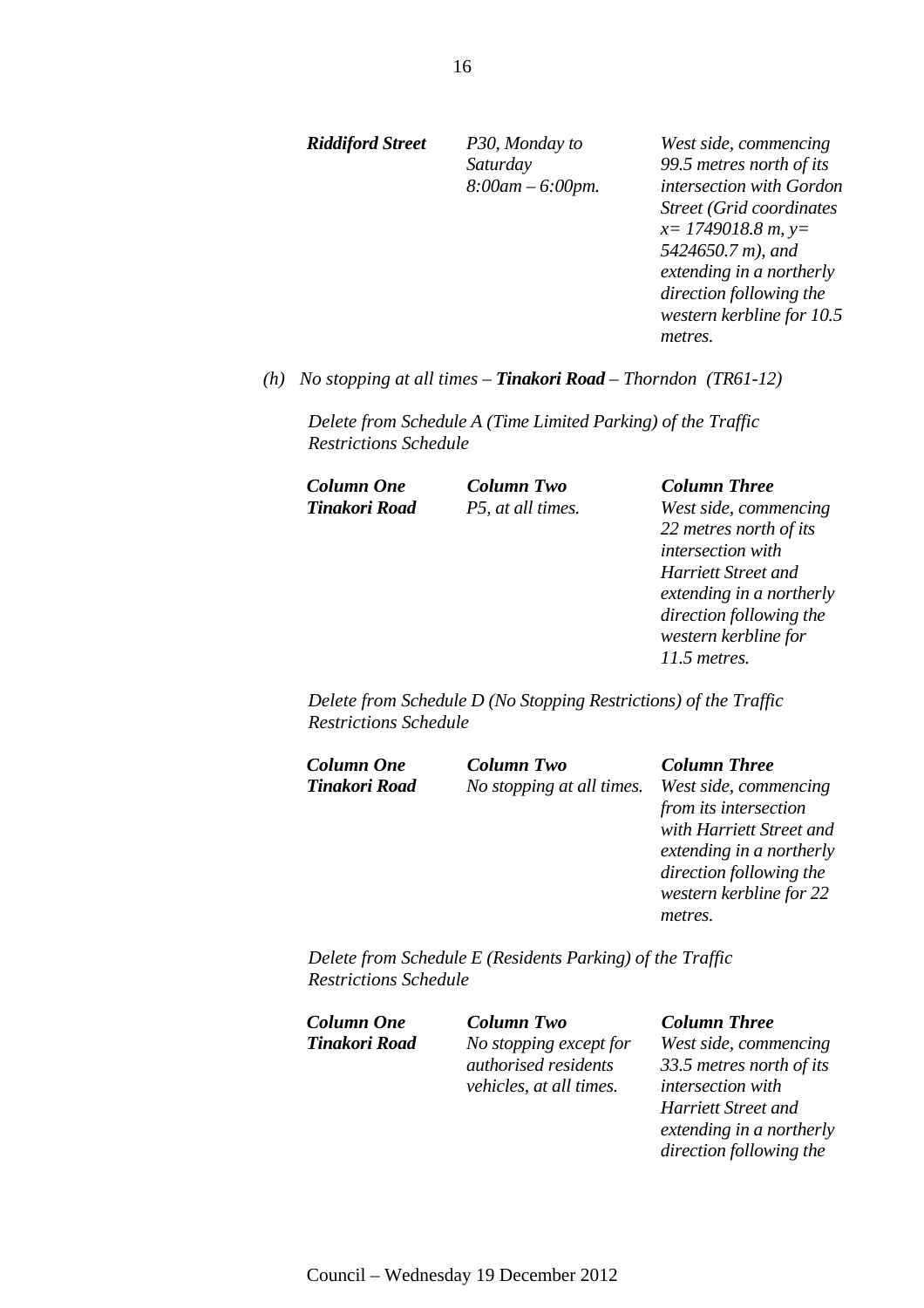*western kerbline for 37 metres.* 

*Add to Schedule D (No Stopping Restrictions) of the Traffic Restrictions Schedule* 

*Column One Column Two Column Three Tinakori Road No stopping, at all times.*

*West side, commencing from its intersection with Harriett Street (Grid coordinates x= 1748452.9 m, y= 5429095.9 m) and extending in a northerly direction following the western kerbline for 26 metres.* 

*Add to Schedule E (Residents Parking) of the Traffic Restrictions Schedule* 

*Tinakori Road Resident parking – displaying an authorised residents' vehicle permit only, at all times.*

### *Column One Column Two Column Three*

*West side, commencing 31.5 metres north of its intersection with Harriett Street (Grid coordinates x= 1,748452.9 m, y= 5429095.9 m) and extending in a northerly direction following the western kerbline for 40 metres.* 

*(i) Remove Time Limited Parking (P10 At All Times) – Waipapa Road – Hataitai (TR63-12)* 

*Delete from Schedule A (Time Limited Parking) of the Traffic Restrictions Schedule* 

*Column One Column Two Column Three* 

*Waipapa Road P10 At All Times. East side, commencing 6 metres from its intersection with Kainui Road and extending in a southerly direction following the eastern kerbline for 6 metres.*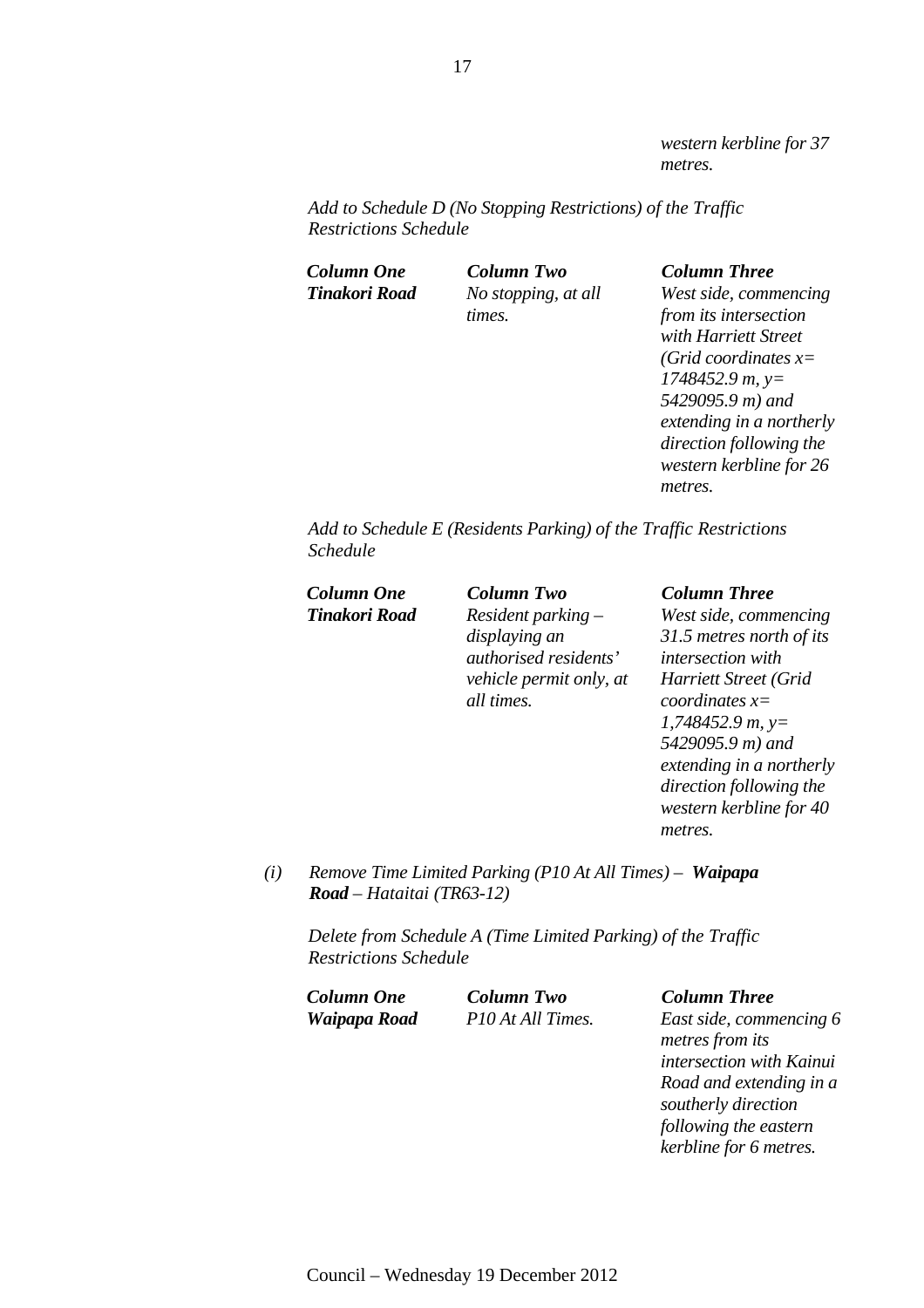*(j) Time restricted – (P15 Mon-Sun 8am-5pm, P30 At All Other Times), Riddiford Street, Newtown (TR 71-12)* 

*Delete from Schedule A (Time Limited Parking) of the Traffic Restrictions Schedule* 

| Column One              | <b>Column Two</b> |
|-------------------------|-------------------|
| <b>Riddiford Street</b> | P15 At All Times. |

*Column One Column Two Column Three Riddiford Street P15 At All Times. East side, commencing 34m south of an extension of the southern kerbline of John Street and extending in a southerly direction following the eastern kerbline for 33 metres.* 

*Delete from Schedule B (Restricted Parking) of the Traffic Restrictions Schedule* 

*Column One Column Two Column Three* 

*Riddiford Street Loading Zone P10 At All times.*

*East side, commencing 25m south of an extension of the southern kerbline of John Street and extending in a southerly direction following the eastern kerbline for 9 metres.* 

*Delete from Schedule D (No Stopping Restrictions) of the Traffic Restrictions Schedule* 

| Column One<br><b>Riddiford Street</b> | Column Two<br>No Stopping At All<br>times. | <b>Column Three</b><br>East side, commencing<br>at an extension of the<br>southern kerbline of<br>John Street and<br>extending in a southerly<br>direction following the<br>eastern kerbline for 25<br>metres. |
|---------------------------------------|--------------------------------------------|----------------------------------------------------------------------------------------------------------------------------------------------------------------------------------------------------------------|
| <b>Riddiford Street</b>               | No Stopping At All<br>times.               | East side, commencing<br>67 metres south of an<br>extension of the<br>southern kerbline of<br>John Street and<br>extending in a southerly                                                                      |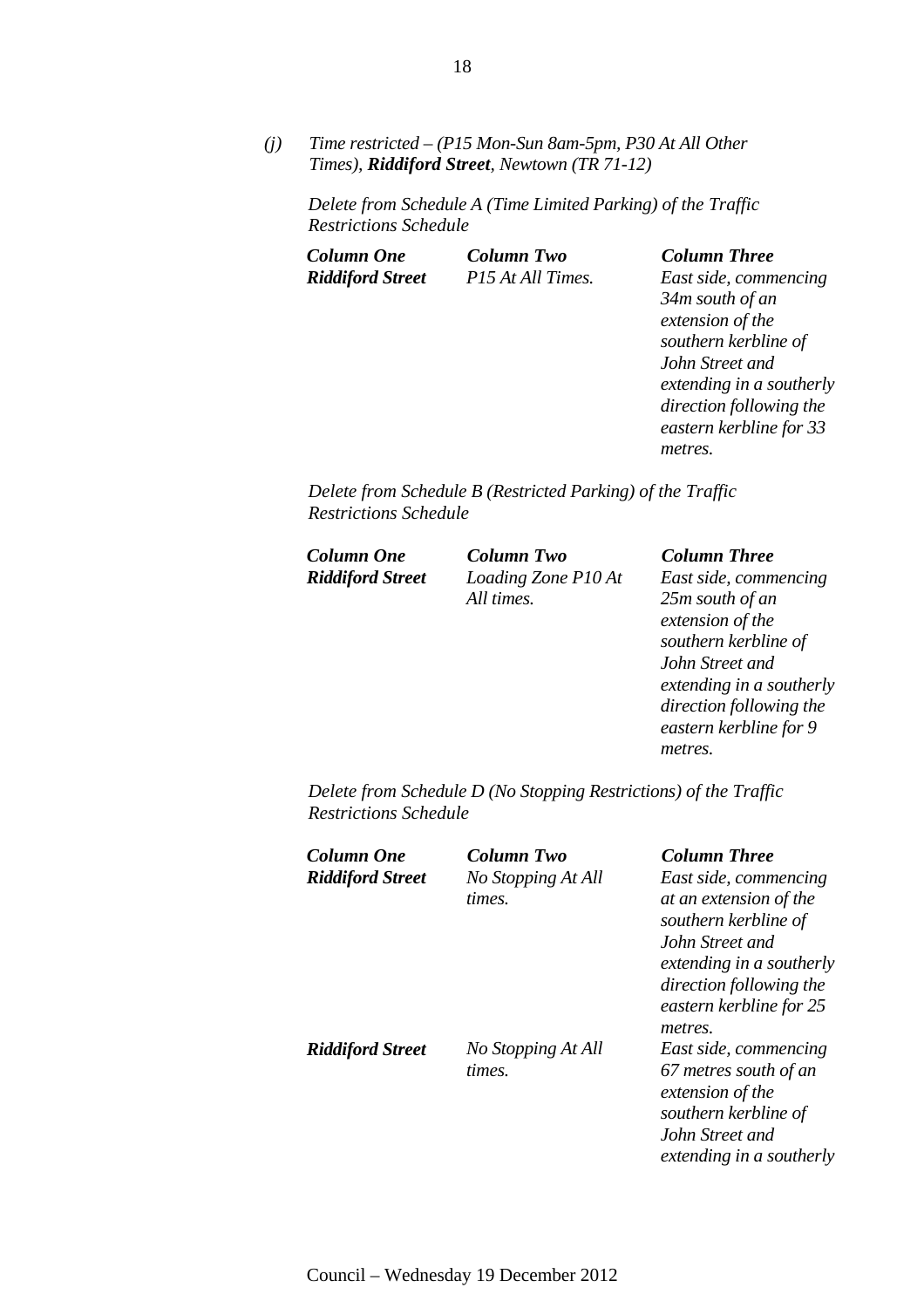*direction following the eastern kerbline for 43 metres.* 

*Add to Schedule A (Time Limited Parking) of the Traffic Restrictions Schedule* 

| <b>Column One</b><br><b>Riddiford Street</b> | <b>Column Two</b><br>P15, Monday to Sunday<br>8.00am-5.00pm. | <b>Column Three</b><br>East side, commencing<br>34 metres south of its<br>intersection with John<br><b>Street and Adelaide</b><br>Road (Grid coordinates<br>$x=$ 1748841.0 m, y=<br>5425600.3 m), and<br>extending in a southerly<br>direction following the<br>eastern kerbline for 20.5<br>metres. |
|----------------------------------------------|--------------------------------------------------------------|------------------------------------------------------------------------------------------------------------------------------------------------------------------------------------------------------------------------------------------------------------------------------------------------------|
| <b>Riddiford Street</b>                      | P30, at all other times.                                     | East side, commencing<br>34 metres south of its<br>intersection with John<br><b>Street and Adelaide</b><br>Road (Grid coordinates<br>$x=$ 1748841.0 m, y=<br>5425600.3 m), and<br>extending in a southerly<br>direction following the<br>eastern kerbline for 20.5<br>metres.                        |
| <b>Riddiford Street</b>                      | P15, Monday to Sunday<br>8.00am-5.00pm.                      | East side, commencing<br>61.5 metres south of its<br>intersection with John<br><b>Street and Adelaide</b><br>Road (Grid coordinates<br>$x=1748841.0 m, y=$<br>5425600.3 m), and<br>extending in a southerly<br>direction following the<br>eastern kerbline for 10.5<br>metres.                       |
| <b>Riddiford Street</b>                      | P30, at all other times.                                     | East side, commencing<br>61.5 metres south of its<br>intersection with John<br><b>Street and Adelaide</b><br>Road (Grid coordinates<br>$x=$ 1748841.0 m, y=<br>5425600.3 m), and                                                                                                                     |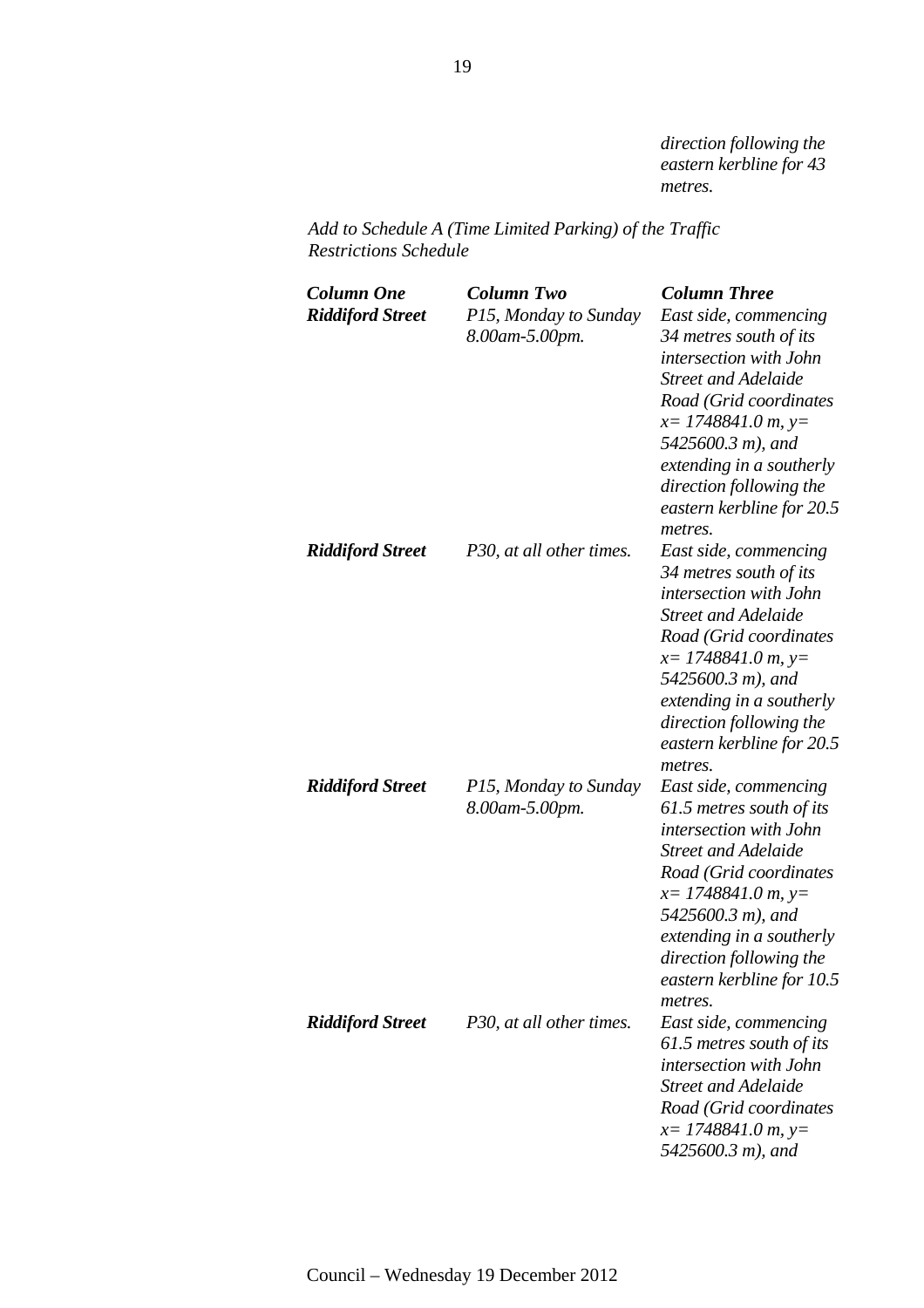*extending in a southerly direction following the eastern kerbline for 10.5 metres.* 

*Add to Schedule B (Restricted Parking) of the Traffic Restrictions Schedule* 

*Column One Column Two Column Three* 

*Riddiford Street Loading zone, P10, at all times.*

*East side, commencing 26 metres south of its intersection with John Street and Adelaide Road (Grid coordinates x= 1748841.0 m, y= 5425600.3 m), and extending in a southerly direction following the eastern kerbline for 8 metres.* 

*Add to Schedule D (No Stopping Restrictions) of the Traffic Restrictions Schedule* 

| Column One              | Column Two          | <b>Column Three</b>                |
|-------------------------|---------------------|------------------------------------|
| <b>Riddiford Street</b> | No stopping, at all | East side, commencing              |
|                         | times.              | from its intersection with         |
|                         |                     | John Street and Adelaide           |
|                         |                     | Road (Grid coordinates $x=$        |
|                         |                     | $1748841.0 m$ , y=                 |
|                         |                     | 5425600.3 m), and                  |
|                         |                     | extending in a southerly           |
|                         |                     | direction following the            |
|                         |                     | eastern kerbline for 26<br>metres. |
| <b>Riddiford Street</b> | No stopping, at all | East side, commencing              |
|                         | times.              | 54.5 metres south of its           |
|                         |                     | intersection with John             |
|                         |                     | <b>Street and Adelaide Road</b>    |
|                         |                     | (Grid coordinates $x=$             |
|                         |                     | $1748841.0 m$ , y=                 |
|                         |                     | 5425600.3 m), and                  |
|                         |                     | extending in a southerly           |
|                         |                     | direction following the            |
|                         |                     | eastern kerbline for 7             |
|                         |                     | metres.                            |
| <b>Riddiford Street</b> | No stopping, at all | East side, commencing 72           |
|                         | times.              | metres south of its                |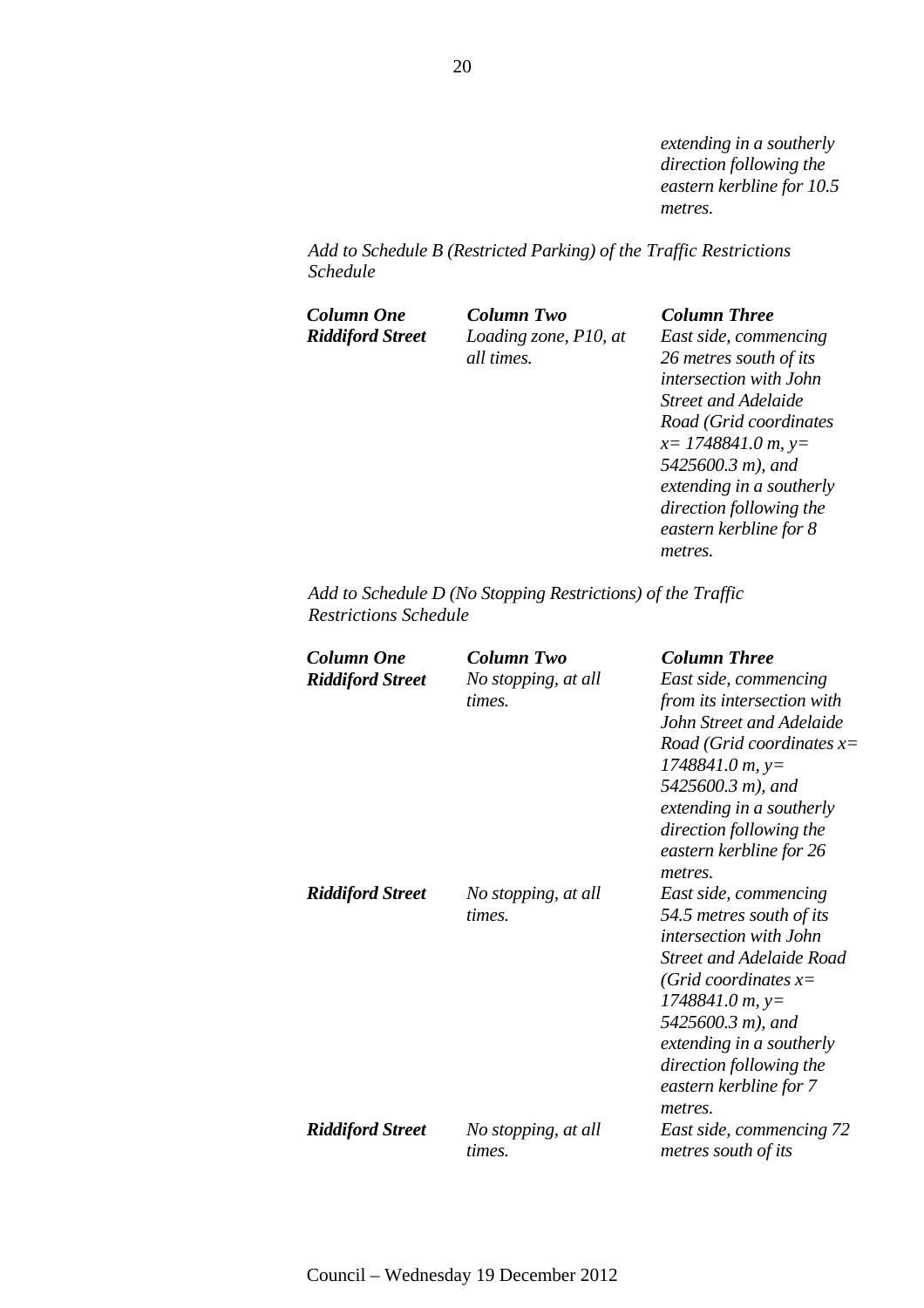*intersection with John Street and Adelaide Road (Grid coordinates x= 1748841.0 m, y= 5425600.3 m), and extending in a southerly direction following the eastern kerbline for 13.5 metres.* 

### *(k) Reconfirmation of Parking Restrictions for Market Lane*

*Delete from Schedule B (Restricted Parking) of the Traffic Restrictions Schedule* 

*Jervois Quay (Slip Lane)* 

*Column One Column Two Column Three WCC Drainage Vehicles Parking, at all times.* 

## *Northeast side,*

*commencing 11 metres northwest of its intersection with Taranaki Street (Grid Coordinates X=2659042.656099 m, Y=5989137.266484 m) and extending in a south-easterly direction following the kerbline for 9.5 metres.* 

*Delete from Schedule D (No Stopping Restrictions) of the Traffic Restrictions Schedule* 

*Jervois Quay (Slip Lane)* 

*Column One Column Two Column Three No stopping, at all times.* 

*Northeast side, commencing 109.5 metres northwest of its intersection with Taranaki Street (Grid Coordinates X=2659042.656099 m, Y=5989137.266484 m) and extending in a north-westerly direction then north-easterly following the kerbline to its intersection with Cable Street for 26 metres.*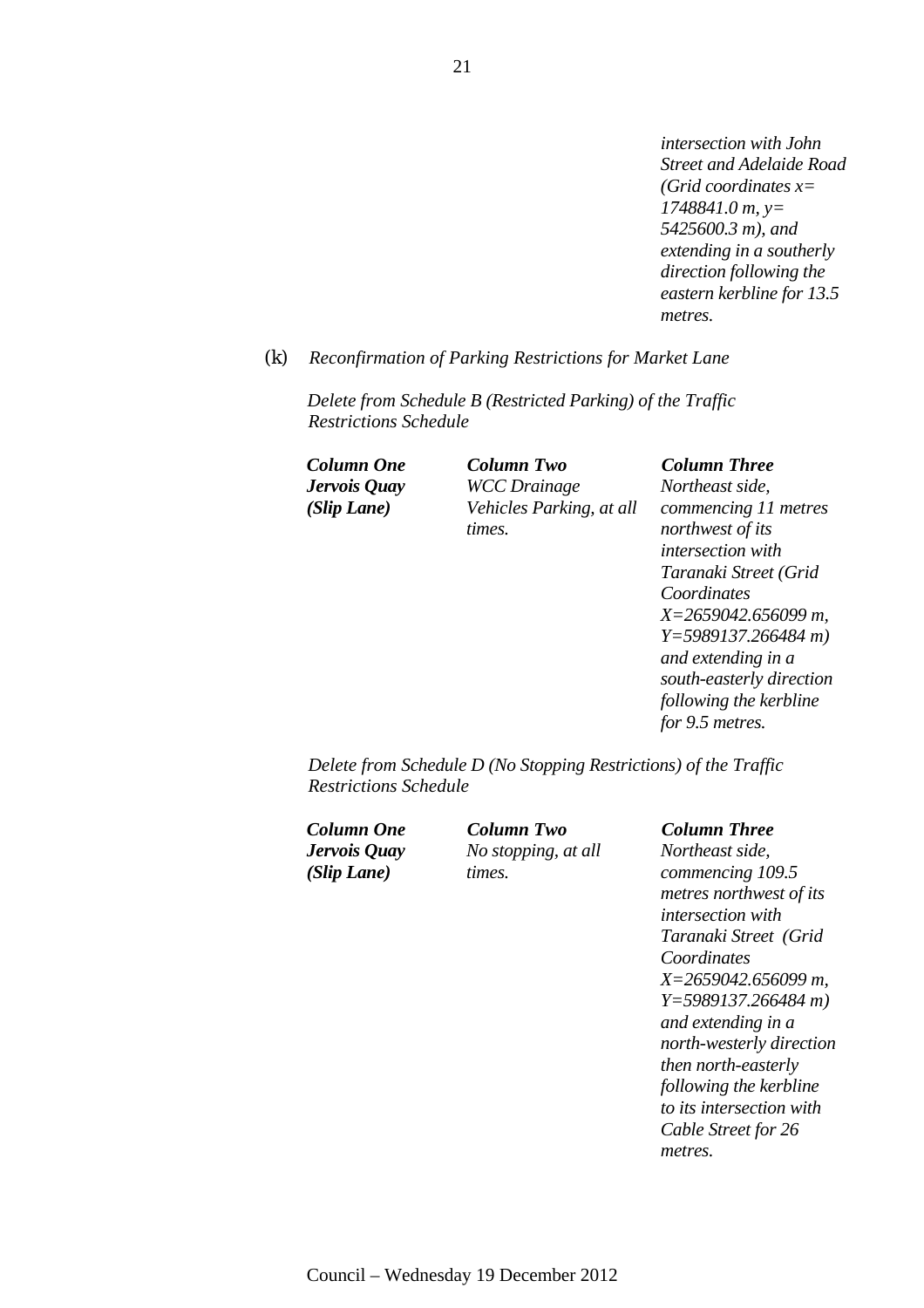| Jervois Quay<br>(Slip Lane) | No stopping, at all<br>times. | Northeast side,<br>commencing 73.5<br>metres northwest of its<br>intersection with<br>Taranaki Street (Grid<br>Coordinates<br>$X=2659042.656099$ m,<br>$Y=5989137.266484 m$                                                                                                                                         |
|-----------------------------|-------------------------------|---------------------------------------------------------------------------------------------------------------------------------------------------------------------------------------------------------------------------------------------------------------------------------------------------------------------|
| Jervois Quay<br>(Slip Lane) | No stopping, at all<br>times. | and extending in a<br>north-westerly direction<br>following the kerbline<br>for 8.5 metres.<br>Northeast side,<br>commencing from its                                                                                                                                                                               |
|                             |                               | <i>intersection</i> with<br>Taranaki Street (Grid<br>Coordinates<br>$X=2659042.656099$ m,<br>$Y=5989137.266484 m$<br>and extending in a<br>north-westerly direction<br>following the kerbline<br>for 15.5 metres.                                                                                                   |
| Jervois Quay<br>(Slip Lane) | No stopping, at all<br>times. | Southwest side,<br>commencing 105.5<br>metres northwest of its<br>intersection with<br>Taranaki Street (Grid<br>Coordinates<br>X=2659040.299843 m,<br>$Y=5989130.692919 m$<br>and extending in a<br>north-westerly direction<br>following the kerbline<br>for 2.5 metres.                                           |
| Jervois Quay<br>(Slip Lane) | No stopping, at all<br>times. | Southwest side,<br>commencing 117.5<br>metres northwest of its<br>intersection with<br>Taranaki Street (Grid<br>Coordinates<br>$X=2659040.299843 m$ ,<br>$Y=5989130.692919 m$<br>and extending in a<br>north-westerly direction<br>then north-easterly<br>following the kerbline to<br><i>its intersection with</i> |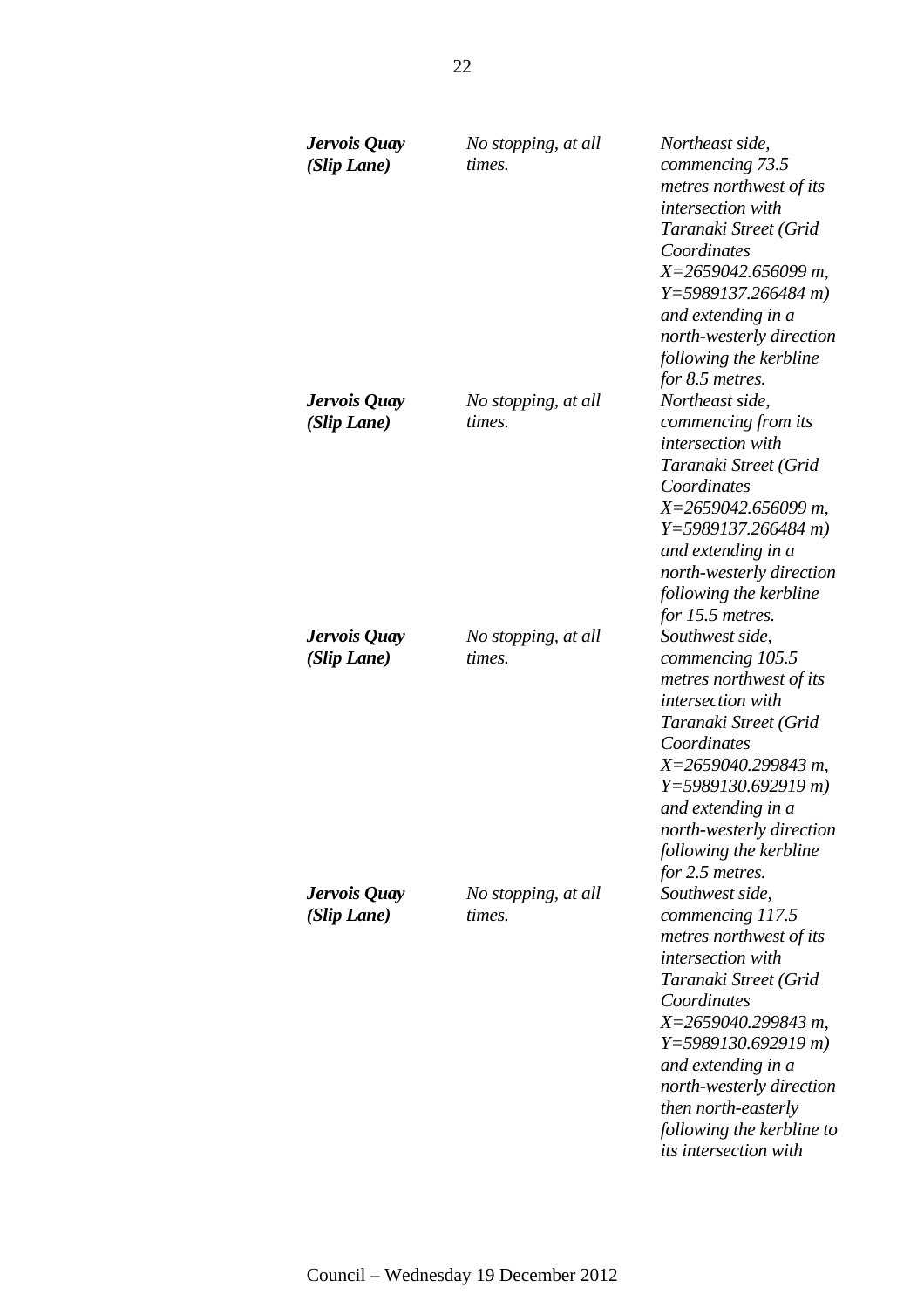|                             |                               | Cable Street for 21.5                                                                                                                                                                                                                                                                                          |
|-----------------------------|-------------------------------|----------------------------------------------------------------------------------------------------------------------------------------------------------------------------------------------------------------------------------------------------------------------------------------------------------------|
| Jervois Quay<br>(Slip Lane) | No stopping, at all<br>times. | metres.<br>Southwest side,<br>commencing 16 metres<br>northwest of its<br>intersection with<br>Taranaki Street (Grid<br>Coordinates<br>$X=2659040.299843 m$ ,<br>$Y=5989130.692919 m$<br>and extending in a<br>south-easterly direction<br>then south-westerly<br>following the kerbline<br>for $21.5$ metres. |
| Jervois Quay<br>(Slip Lane) | No stopping, at all<br>times. | Southwest side,<br>commencing 27 metres<br>northwest of its<br>intersection with<br>Taranaki Street (Grid<br>Coordinates<br>X=2659040.299843 m,<br>$Y=5989130.692919 m$<br>and extending in a<br>north-westerly direction<br>following the kerbline<br>for 2 metres.                                           |
| Jervois Quay<br>(Slip Lane) | No stopping, at all<br>times. | Southwest side,<br>commencing 79.5<br>metres northwest of its<br>intersection with<br>Taranaki Street (Grid<br>Coordinates<br>X=2659040.299843 m,<br>$Y=5989130.692919 m$<br>and extending in a<br>north-westerly direction<br>following the kerbline<br>for 2.5 metres.                                       |

*Delete from Schedule F (Metered Parking) of the Traffic Restrictions Schedule* 

*Jervois Quay (Slip Lane)* 

*Column One Column Two Column Three Metered parking, P120 Maximum, Monday to Thursday 8:00am – 6:00pm, Friday 8:00am* 

*Northeast side, commencing 21 metres northwest of its intersection with*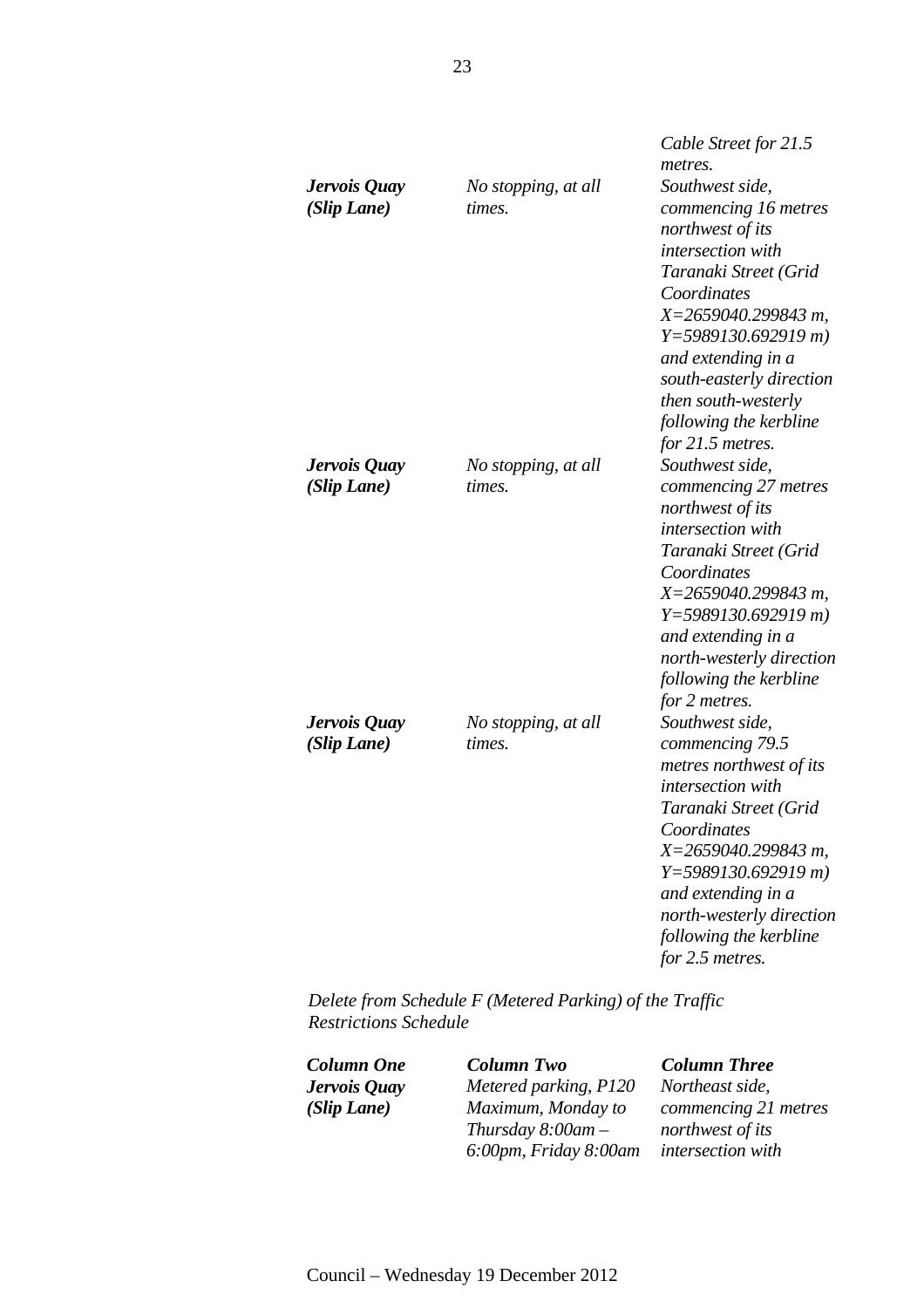|                             | $-8:00$ pm, Saturday and<br>Sunday $8:00$ am $-$<br>6:00pm.                                                                                                      | Taranaki (Grid<br>coordinates $x=$<br>$1749021.5 m$ , y=<br>5427426.1 m), and<br>extending in a north-<br>westerly direction<br>following the kerbline<br>for 14.5 metres.                                                                                                                                          |
|-----------------------------|------------------------------------------------------------------------------------------------------------------------------------------------------------------|---------------------------------------------------------------------------------------------------------------------------------------------------------------------------------------------------------------------------------------------------------------------------------------------------------------------|
| Jervois Quay<br>(Slip Lane) | Metered parking, P120<br>Maximum, Monday to<br>Thursday $8:00$ am $-$<br>6:00pm, Friday 8:00am<br>$-8.00$ pm, Saturday and<br>Sunday $8:00$ am $-$<br>6:00pm.    | (5 angle carparks).<br>Northeast side,<br>commencing 49 metres<br>northwest of its<br><i>intersection</i> with<br>Taranaki Street (Grid<br>coordinates $x=$<br>$1749021.5 m$ , y=<br>5427426.1 m), and<br>extending in a north-<br>westerly direction<br>following the kerbline<br>for 18.5 metres.                 |
| Jervois Quay<br>(Slip Lane) | Metered parking, P120<br>Maximum, Monday to<br>Thursday $8:00$ am $-$<br>6:00pm, Friday 8:00am<br>$-8.00$ pm, Saturday and<br>Sunday $8:00$ am $-$<br>6:00pm.    | (7 angle carparks).<br>Northeast side,<br>commencing 70.5<br>metres northwest of its<br>intersection with<br>Taranaki Street (Grid<br>coordinates $x=$<br>$1749021.5 m$ , y=<br>5427426.1 m), and<br>extending in a north-<br>westerly direction<br>following the kerbline<br>for 3 metres.<br>$(1$ angle carpark). |
| Jervois Quay<br>(Slip Lane) | Metered parking, P120<br>Maximum, Monday to<br>Thursday $8:00$ am $-$<br>6:00pm, Friday 8:00am<br>$-8:00$ pm, Saturday and<br>Sunday $8:00$ am $-$<br>$6:00$ pm. | Northeast side,<br>commencing 82 metres<br>northwest of its<br>intersection with<br>Taranaki Street (Grid<br>coordinates $x=$<br>$1749021.5 m$ , y=<br>5427426.1 m), and<br>extending in a north-<br>westerly direction<br>following the kerbline<br>for 2.5 metres.<br>$(1$ angle carpark).                        |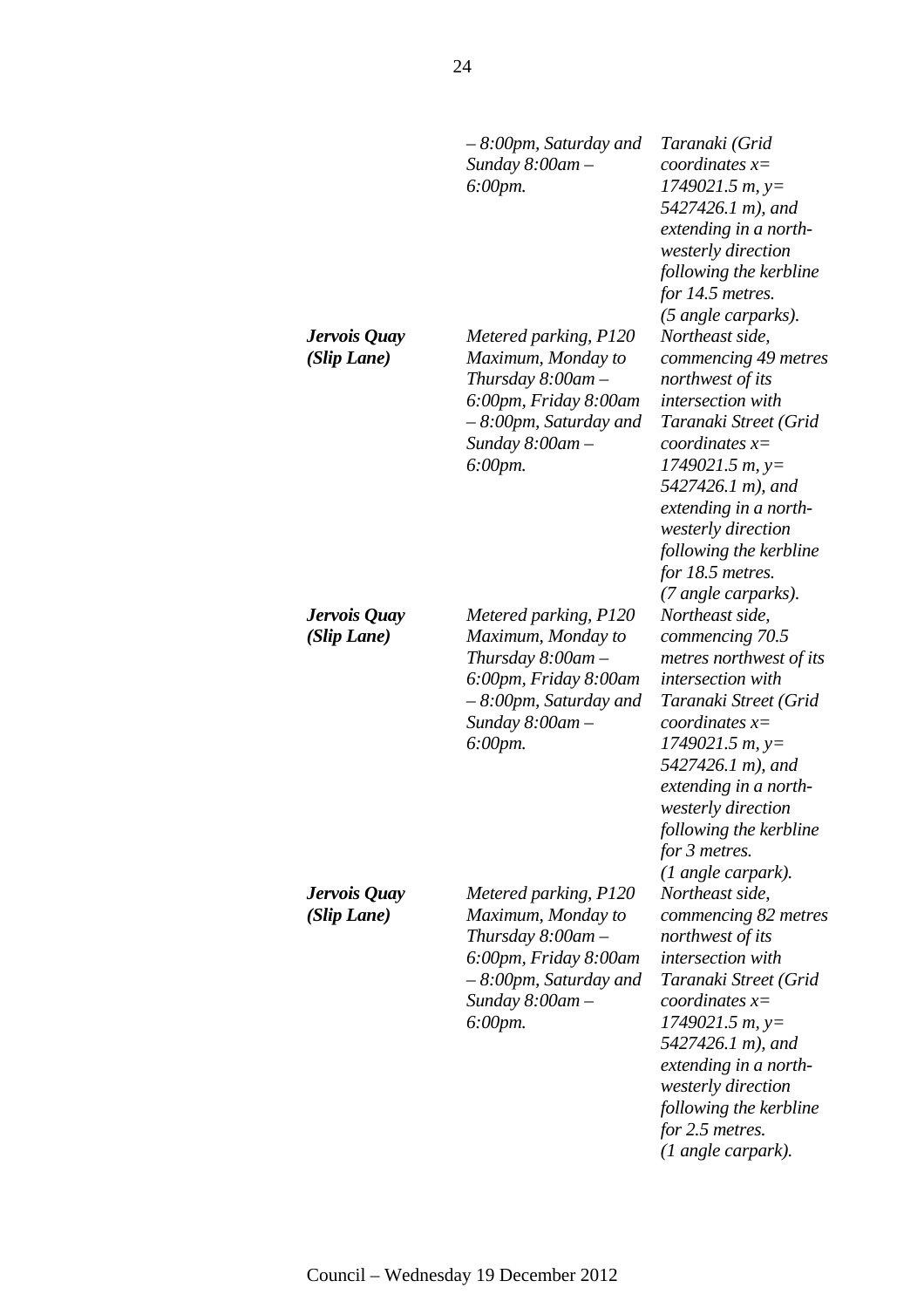| Jervois Quay<br>(Slip Lane) | Metered parking, P120<br>Maximum, Monday to<br>Thursday $8:00$ am $-$<br>6:00pm, Friday 8:00am<br>– 8:00pm, Saturday and<br>Sunday $8:00$ am $-$<br>6:00pm. | Northeast side,<br>commencing 35.5<br>metres northwest of its<br>intersection with<br>Taranaki Street (Grid<br>Coordinates $x=$<br>$1749021.5 m$ , y=<br>5427426.1 m), and<br>extending in a north-<br>westerly direction<br>following the kerbline<br>for 11.5 metres.<br>(4 angled parking<br>spaces). |
|-----------------------------|-------------------------------------------------------------------------------------------------------------------------------------------------------------|----------------------------------------------------------------------------------------------------------------------------------------------------------------------------------------------------------------------------------------------------------------------------------------------------------|
| Jervois Quay<br>(Slip Lane) | Metered parking, P120<br>Maximum, Monday to<br>Thursday $8:00$ am $-$<br>6:00pm, Friday 8:00am<br>– 8:00pm, Saturday and<br>Sunday $8:00$ am $-$<br>6:00pm. | Southwest side,<br>commencing 108 metres<br>northwest of its<br>intersection with<br>Taranaki Street (Grid<br>coordinates $x=$<br>$1749018.4 m, y=$<br>5427418.6 m), and<br>extending in a north-<br>westerly direction<br>following the kerbline<br>for 9.5 metres.<br>(2 parallel carparks).           |
| Jervois Quay<br>(Slip Lane) | Metered parking, P120<br>Maximum, Monday to<br>Thursday $8:00$ am $-$<br>6:00pm, Friday 8:00am<br>– 8:00pm, Saturday and<br>Sunday 8:00am -<br>$6:00$ pm.   | Southwest side,<br>commencing 29 metres<br>northwest of its<br>intersection with<br>Taranaki Street (Grid<br>coordinates $x=$<br>$1749018.4 m, y=$<br>5427418.6 m), and<br>extending in a north-<br>westerly direction<br>following the kerbline<br>for 50.5 metres.<br>(9 parallel carparks).           |
| Jervois Quay<br>(Slip Lane) | Metered parking, P120<br>Maximum, Monday to<br>Thursday $8:00$ am $-$<br>6:00pm, Friday 8:00am<br>– 8:00pm, Saturday and<br>Sunday $8:00$ am $-$<br>6:00pm. | Southwest side,<br>commencing 82 metres<br>northwest of its<br>intersection with<br>Taranaki Street (Grid<br>coordinates $x=$<br>$1749018.4 m, y=$<br>5427418.6 m), and                                                                                                                                  |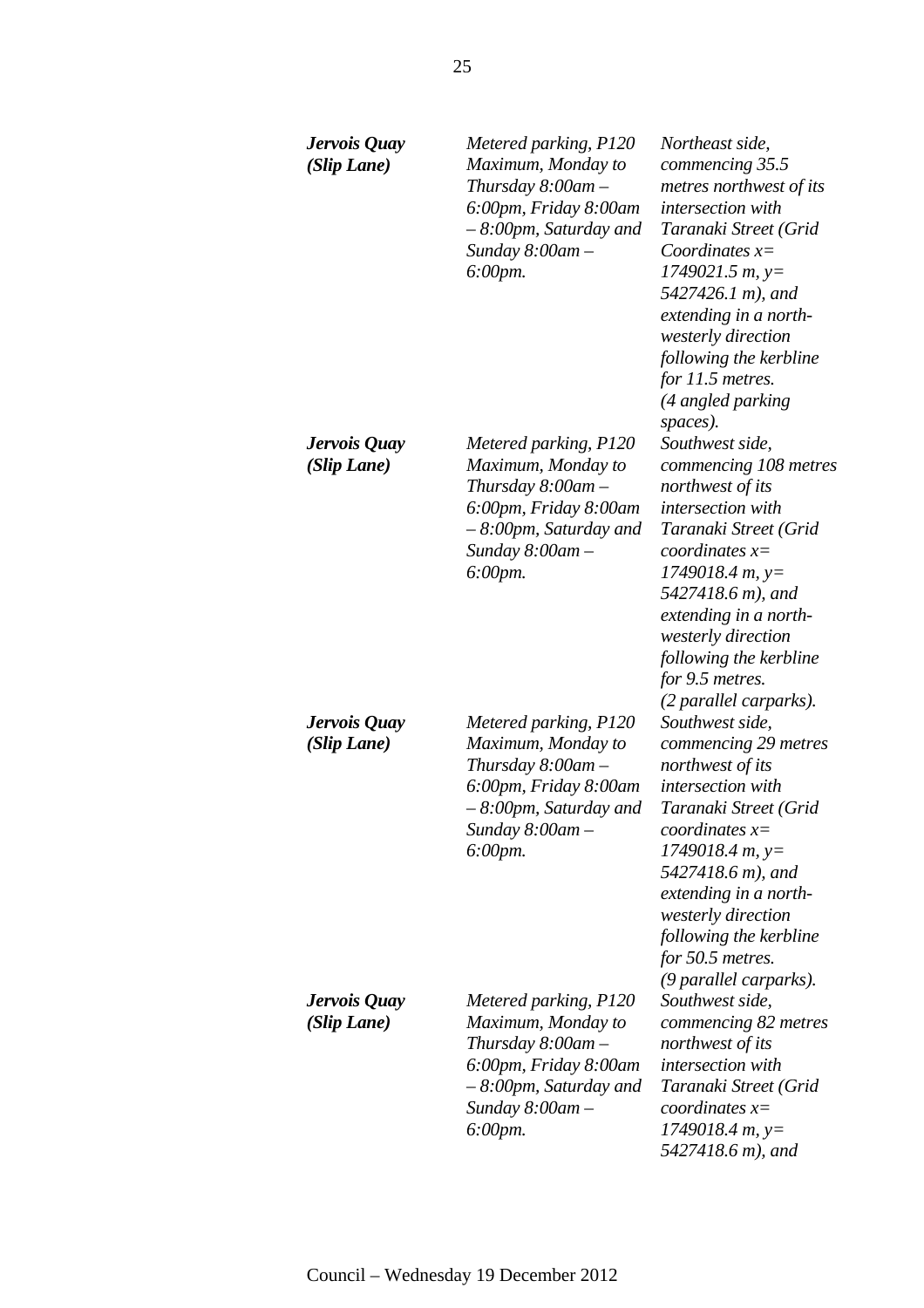| Jervois Quay<br>(Slip Lane) | Metered parking, P120<br>Maximum, Monday to<br>Thursday $8:00$ am $-$<br>6:00pm, Friday 8:00am<br>$-8.00$ pm, Saturday and<br>Sunday $8:00$ am $-$<br>$6:00$ pm.                                                                    | extending in a north-<br>westerly direction<br>following the kerbline<br>for 23.5 metres.<br>(4 parallel carparks).<br>Northeast side,<br>commencing 87.5<br>metres northwest of its<br>intersection with<br>Taranaki Street (Grid<br>coordinates $x=$<br>$1749021.5 m$ , y=<br>5427426.1 m), and<br>extending in a north-<br>westerly direction<br>following the kerbline<br>for 9 metres.<br>(3 angled parking |
|-----------------------------|-------------------------------------------------------------------------------------------------------------------------------------------------------------------------------------------------------------------------------------|------------------------------------------------------------------------------------------------------------------------------------------------------------------------------------------------------------------------------------------------------------------------------------------------------------------------------------------------------------------------------------------------------------------|
| Jervois Quay<br>(Slip Lane) | Metered mobility<br>parking - displaying an<br>operation mobility<br>permit only, at all times,<br>P120 Maximum,<br>Monday to Thursday<br>8:00am - 6:00pm,<br>Friday 8:00am -<br>8:00pm, Saturday and<br>Sunday 8:00am -<br>6:00pm. | spaces).<br>Northeast side,<br>commencing 96.5<br>metres northwest of its<br>intersection with<br>Taranaki Street (Grid<br>coordinates $x=$<br>$1749021.5 m$ , y=<br>5427426.1 m), and<br>extending in a north-<br>westerly direction<br>following the kerbline<br>for 8 metres.<br>(2 angled parking                                                                                                            |

*Add to Schedule B (Restricted Parking) of the Traffic Restrictions Schedule* 

*Column One Column Two Column Three Market Lane WCC Drainage Vehicles Parking, at all times.* 

*spaces).* 

*North side commencing 6m west of its intersection with Taranaki Street (Grid coordinates x= 1749020.7 m, y= 5427425.1 m), and extending in a westerly direction following the drainage channel for 13*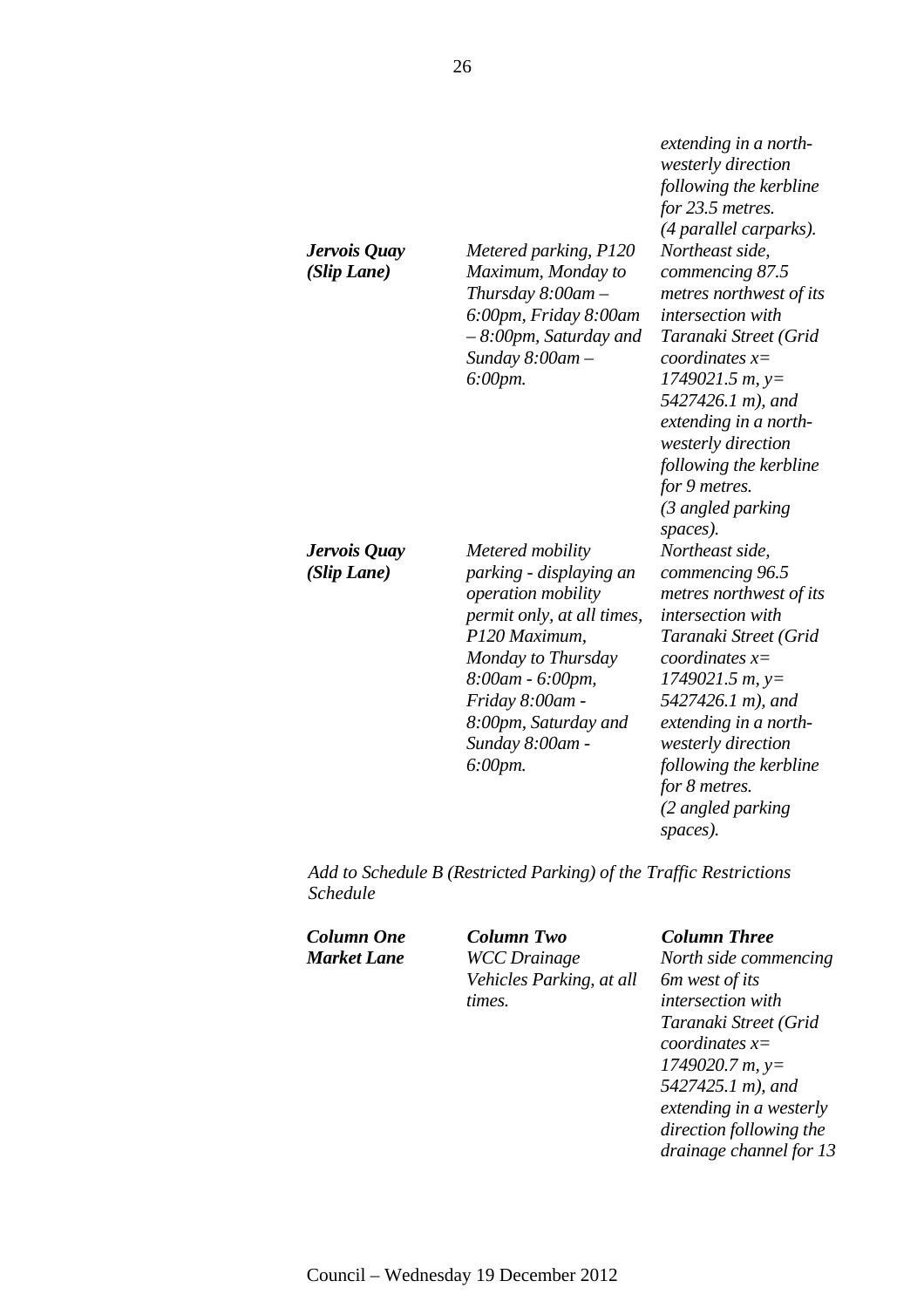*metres. (Parking space is located on the raised island and set back from the kerbline).* 

*Add to Schedule D (No Stopping Restrictions) of the Traffic Restrictions Schedule* 

| <b>Column One</b><br><b>Market Lane</b> | Column Two<br>No stopping, at all<br>times. | <b>Column Three</b><br>North side, commencing<br>from its intersection<br>with Taranaki Street<br>(Grid coordinates $x=$<br>$1749020.7 m$ , y=<br>5427425.1 m), and<br>extending in a westerly<br>direction following the<br>northern kerbline for 19<br>metres.    |
|-----------------------------------------|---------------------------------------------|---------------------------------------------------------------------------------------------------------------------------------------------------------------------------------------------------------------------------------------------------------------------|
| <b>Market Lane</b>                      | No stopping, at all<br>times.               | North side, commencing<br>33 metres west of its<br>intersection with<br>Taranaki Street (Grid<br>coordinates $x=$<br>$1749020.7 m$ , y=<br>5427425.1 m), and<br>extending in a westerly<br>direction following the<br>northern kerbline for 7                       |
| <b>Market Lane</b>                      | No stopping, at all<br>times.               | metres.<br>North side, commencing<br>71 metres west of its<br>intersection with<br>Taranaki Street (Grid<br>coordinates $x=$<br>$1749020.7 m$ , y=<br>5427425.1 m), and<br>extending in a westerly<br>direction following the<br>northern kerbline for 8<br>metres. |
| <b>Market Lane</b>                      | No stopping, at all<br>times.               | North side, commencing<br>102 metres west of its<br>intersection with<br>Taranaki Street (Grid<br>coordinates $x=$                                                                                                                                                  |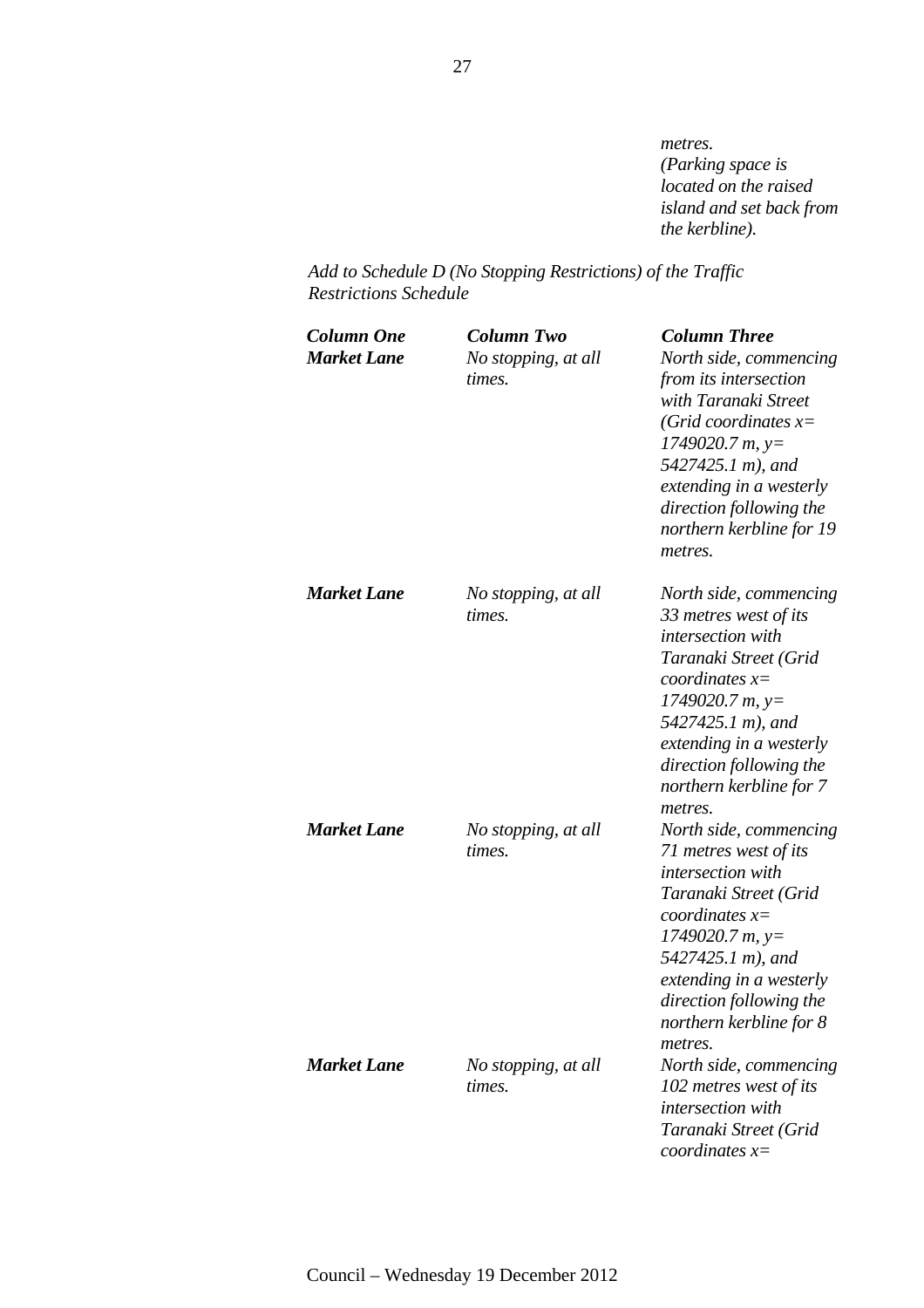|                    |                               | $1749020.7 m$ , y=<br>5427425.1 m), and<br>extending in a westerly<br>direction following the<br>northern to its<br>intersection with Cable<br>Street.                                                                                                                                |
|--------------------|-------------------------------|---------------------------------------------------------------------------------------------------------------------------------------------------------------------------------------------------------------------------------------------------------------------------------------|
| <b>Market Lane</b> | No stopping, at all           | South side, commencing                                                                                                                                                                                                                                                                |
|                    | times.                        | from its intersection<br>with Taranaki Street<br>(Grid coordinates $x=$<br>$1749018.4 m$ , y=<br>5427418.6 m), and<br>extending in a westerly<br>direction following the<br>southern kerbline for 13<br>metres.                                                                       |
| <b>Market Lane</b> | No stopping, at all<br>times. | South side, commencing<br>114 metres west of its<br>intersection with<br>Taranaki Street (Grid<br>coordinates $x=$<br>$1749018.4 m$ , y=<br>5427418.6 m), and<br>extending in a westerly<br>direction following the<br>southern kerbline to its<br>intersection with Cable<br>Street. |

*Add to Schedule F (Metered Parking) of the Traffic Restrictions Schedule* 

| Column One         |  |
|--------------------|--|
| <b>Market Lane</b> |  |

*Column One Column Two Column Three Metered parking, P120 Maximum, Monday to Thursday 8:00am – 6:00pm, Friday 8:00am – 8:00pm, Saturday and Sunday 8:00am – 6:00pm.* 

*North side, commencing 19 metres west of its intersection with Taranaki Street (Grid coordinates x= 1749020.7 m, y= 5427425.1 m), and extending in a westerly direction following the northern kerbline for 14 metres. (5 angled parking spaces).*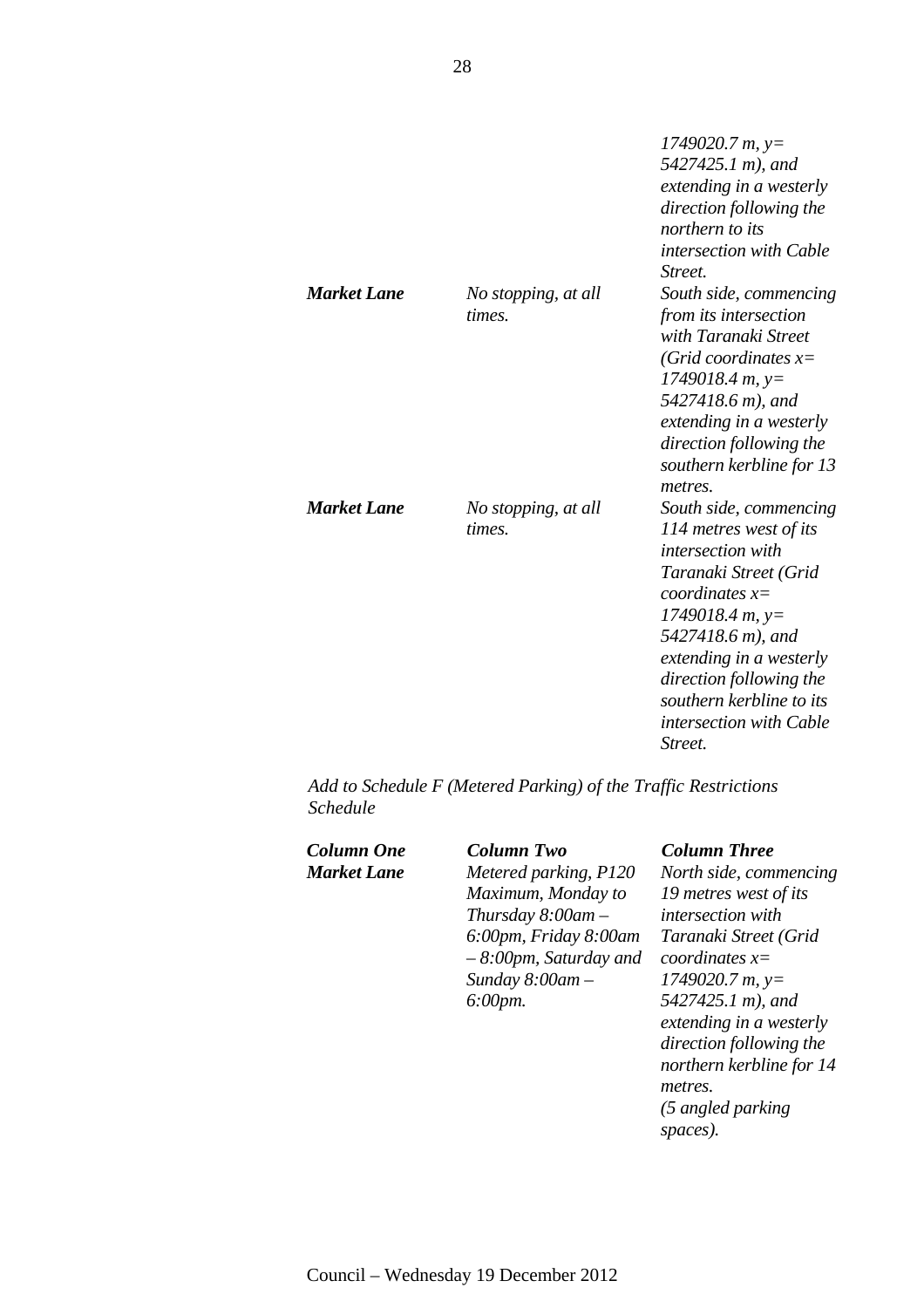| <b>Market Lane</b> | Metered parking, P120<br>Maximum, Monday to<br>Thursday $8:00$ am $-$<br>6:00pm, Friday 8:00am<br>– 8:00pm, Saturday and<br>Sunday 8:00am-<br>6:00pm.                                                                     | North side, commencing<br>40 metres west of its<br>intersection with<br>Taranaki Street (Grid<br>coordinates $x=$<br>$1749020.7 m$ , y=<br>5427425.1 m), and<br>extending in a westerly<br>direction following the<br>northern kerbline for 31<br>metres.<br>(8 angled parking<br>spaces).                 |
|--------------------|---------------------------------------------------------------------------------------------------------------------------------------------------------------------------------------------------------------------------|------------------------------------------------------------------------------------------------------------------------------------------------------------------------------------------------------------------------------------------------------------------------------------------------------------|
| Market Lane        | Metered parking, P120<br>Maximum, Monday to<br>Thursday $8:00$ am $-$<br>6:00pm, Friday 8:00am<br>– 8:00pm, Saturday and<br>Sunday $8:00$ am $-$<br>$6:00$ pm.                                                            | North side, commencing<br>79 metres west of its<br>intersection with<br>Taranaki Street (Grid<br>coordinates $x=$<br>$1749020.7 m$ , y=<br>5427425.1 m), and<br>extending in a westerly<br>direction following the<br>northern kerbline for 23<br>metres.<br>(7 angled parking                             |
| <b>Market Lane</b> | Metered parking, P120<br>Maximum, Monday to<br>Thursday 8:00am -<br>6:00pm, Friday 8:00am<br>- 8:00pm, Saturday and<br>Sunday $8:00$ am $-$<br>6:00pm.<br>Destricted Use of the unformed sections of Diffe Dance Dood and | spaces).<br>South side, commencing<br>13 metres west of its<br>intersection with<br>Taranaki Street (Grid<br>coordinates $x=$<br>$1749018.4 m$ , y=<br>5427418.6 m), and<br>extending in a westerly<br>direction following the<br>southern kerbline for<br>101 metres.<br>(17 parallel parking<br>spaces). |

*(l) Restricted Use of the unformed sections of Rifle Range Road and Old Coach Road – Old Coach Road and Rifle Range Road - Johnsonville Ohariu Valley (TR47-12)* 

*Add to Schedule C (Direction, Placement and Lane Use) of the Traffic Restrictions Schedule*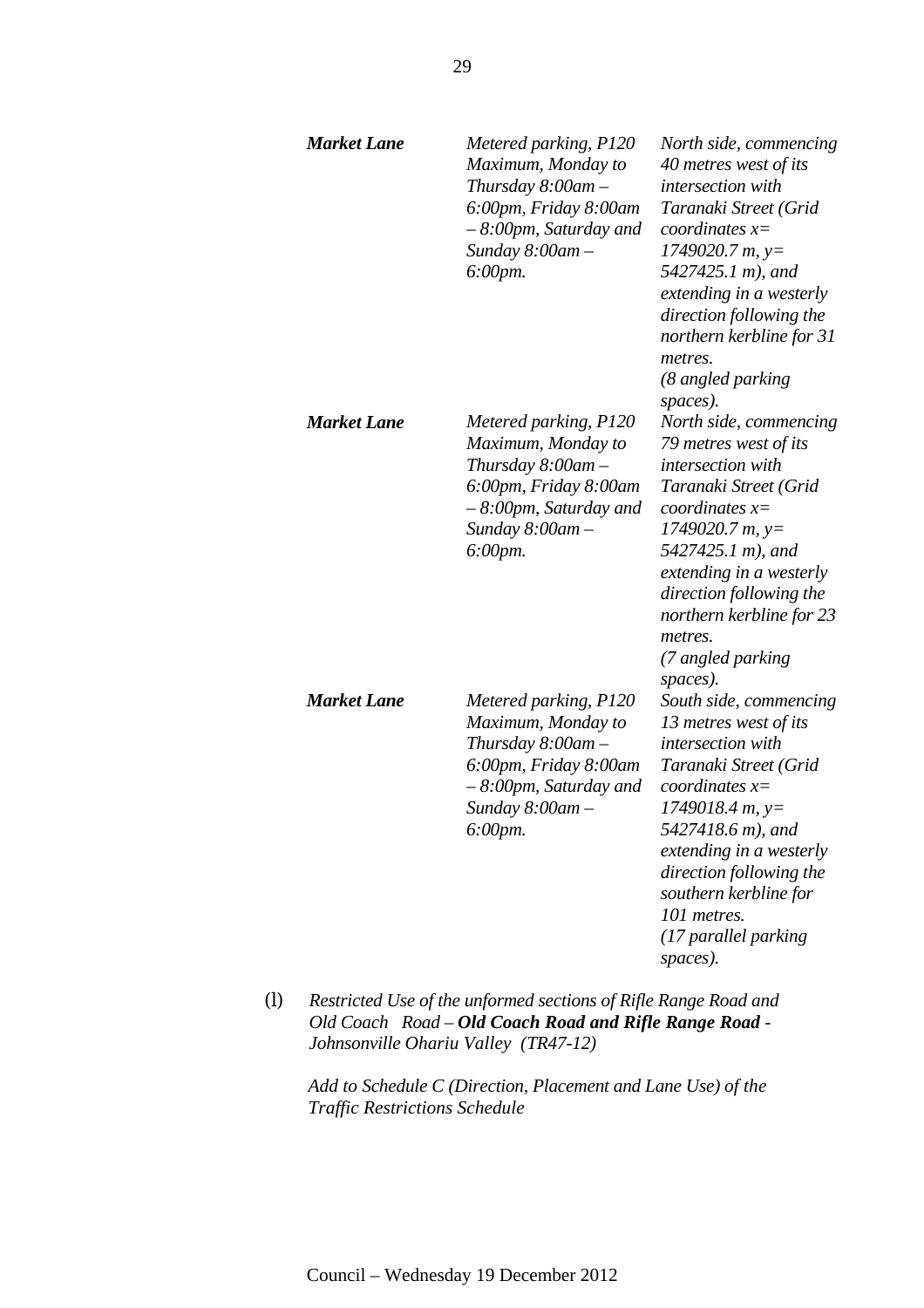# *Column One Column Two Column Three*

*Rifle Range Road Restricted use of the unformed section of road, at all times, road may be used by vehicles associated with: (a) the farming activities of the neighbouring land owner of Lots 205,206 and 207 DP 80025 (b) access, maintenance, and construction activities for the power lines in the area by Transpower and/or its contractors, including any necessary emergency maintenance work on the road (c) maintenance of the Old Coach Road and Rifle Range Road by the Council and/or its contractors (d) emergency and Civil defence vehicles (e) any other activity, including but not limited to organised events, consistent with the Outer Green Belt Management Plan, that have obtained the prior written approval of the Council. Old Coach Road Restricted use of the unformed section of road, at all times, road may be used by vehicles associated with: (a) the farming activities of the neighbouring land owner of Lots 205,206 and 207 DP 80025* 

*East side, commencing 1020 south of its intersection with Ohariu Valley Road and continuing past the gate, being the unformed sections of both Rifle Range.* 

*East side, commencing 215 metres north of its intersection with Safari Crescent and continuing past the gate, being the unformed section of Old Coach Road.*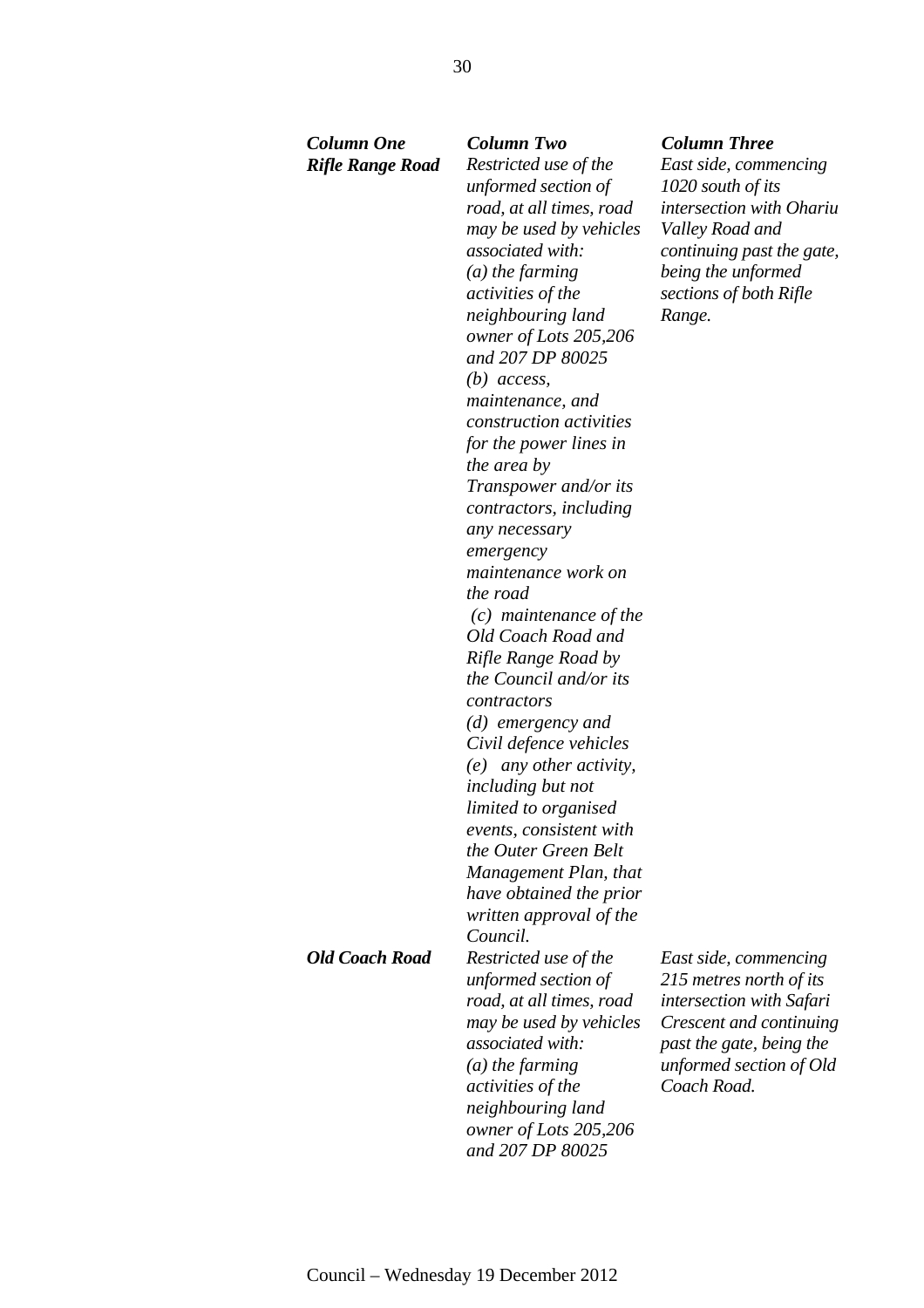*(b) access, maintenance, and construction activities for the power lines in the area by Transpower and/or its contractors, including any necessary emergency maintenance work on the road (c) maintenance of the Old Coach Road and Rifle Range Road by the Council and/or its contractors (d) emergency and Civil defence vehicles (e) any other activity, including but not limited to organised events, consistent with the Outer Green Belt Management Plan, that have obtained the prior written approval of the Council.*

2. **ITEM 371/12P REPORT BACK ON CONSULTATION ON TRAFFIC BYLAW AND TAXIS USING PAY AND DISPLAY AREAS**  (1215/52/IM) (REPORT 5)

> **Moved Councillor Foster, seconded Councillor McKinnon, the substantive motion.**

**The substantive motion was put.** 

Voting for: Mayor Wade-Brown, Councillors Ahipene-Mercer, Best, Cook, Coughlan, Eagle, Foster, Gill, Lester, McKinnon, Marsh, Morrison, Pannett, Pepperell and Ritchie.

Voting against: Nil

Majority Vote: 15:0

### **The substantive motion was declared CARRIED.**

31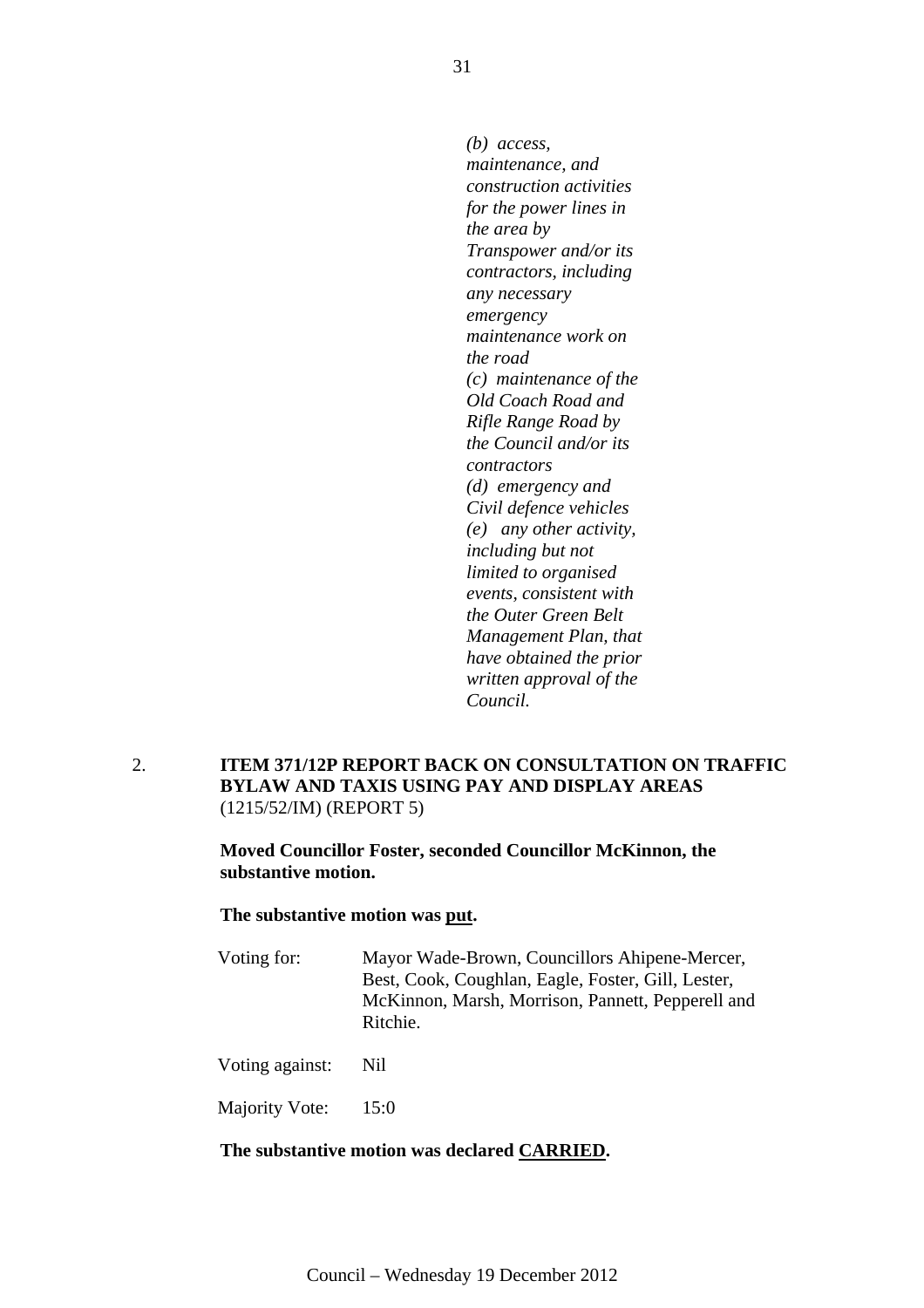### **RESOLVED:**

### *THAT Council:*

*1. Adopt the amendments to Part 7 of the Bylaw as attached in Appendix 1 the minutes.* 

### 3. **ITEM 372/12P ZEALANDIA PROGRESS REPORT, FUNDING DECISIONS AND LEASE**  (1215/52/IM) (REPORT 2)

**Moved Councillor Ritchie, seconded Councillor Coughlan, the substantive motion.** 

**Councillor Foster requested that recommendation 1 be amended as follows:** 

THAT Council:

1. Note that it is proposed **by the Karori Sanctuary Trust** to amend the Deed of Trust for the Karori Sanctuary Trust to provide:

**The amendment was accepted with the leave of the meeting.** 

**The substantive motion with amendment to recommendation 1 was put.** 

| Mayor Wade-Brown, Councillors Ahipene-Mercer,      |
|----------------------------------------------------|
| Best, Cook, Coughlan, Eagle, Foster, Gill, Lester, |
| McKinnon, Marsh, Morrison, Pannett, Pepperell and  |
| Ritchie.                                           |
|                                                    |

Voting against: Nil

Majority Vote: 15:0

### **The substantive motion with the amendment to recommendation 1 was declared CARRIED.**

### **RESOLVED:**

### *THAT Council:*

*1. Note that it is proposed by the Karori Sanctuary Trust to amend the Deed of Trust for the Karori Sanctuary Trust to provide:*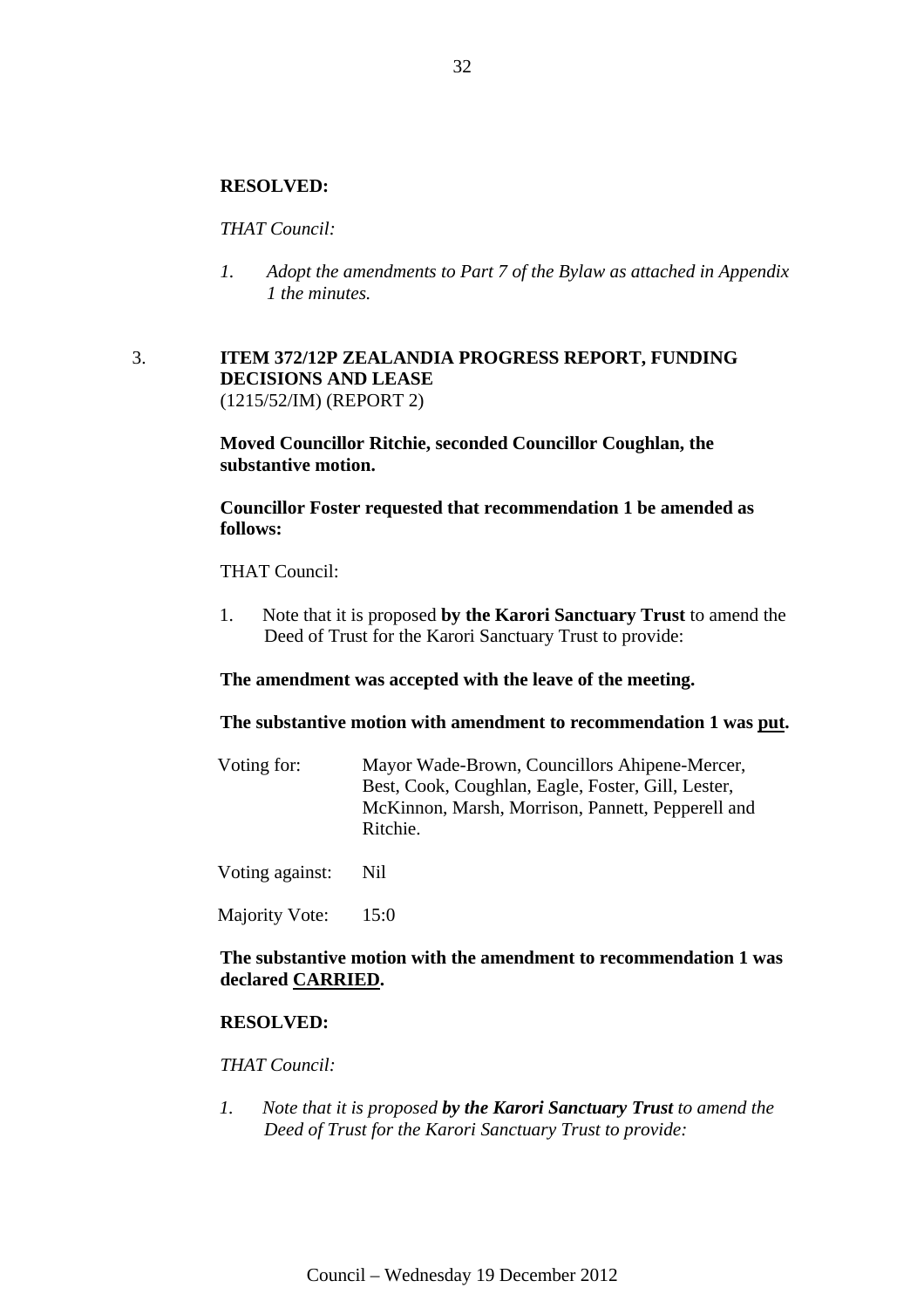- *(a) a clearer separation between the governance and management of Zealandia;*
- *(b) a reduction in Council and Guardian appointed board members from seven to five, with two members appointed by Council (including the Chair) and three by the Guardians;*
- *(c) provision for the board to appoint up to two additional board members in discussion with Council and the Guardians;*
- *(d) a list of skills and experience to be represented on the Trust Board;*
- *(e) a new Guardians group established to; appoint Karori Sanctuary Trust trustees, and to provide advice and represent stakeholders, comprising:* 
	- *one representative appointed by iwi,*
	- *one Councillor appointed by the Council,*
	- *three members,*
	- *one representative of Victoria University of Wellington appointed by Victoria University of Wellington,*
	- *one of Patron or Vice Patron,*
	- *the Chairperson of the Trust Board*
- *(f) provision for Council to appoint an administrator if it is not satisfied with Karori Sanctuary Trust's financial position.*
- *2. Consent to the amendments to the Trust Deed in Recommendation 1 above, and delegates authority to the Chief Executive to finalise all matters relating to the Trust Deed subject to the following changes being incorporated in the final Trust Deed:* 
	- *(a) The Guardians group not include the Chairperson of the Trust Board.*
	- *(b) The Guardians group include four representatives appointed by the members.*
	- *(c) The Trust report at least quarterly to Council and the Guardians.*
- 234/12C **REGULATORY PROCESSES COMMITTEE Meeting of Wednesday 12 December 2012**  (1215/11/IM) (REPORT 3)

1. **ITEM 108/12RP ROAD STOPPING AND DISPOSAL – 30A SEATOUN HEIGHTS ROAD, SEATOUN** (1215/53/IM) (REPORT 5)

> (Councillor Gill withdrew from the table due to a conflict of interest and left the meeting at 5.56pm.)

### **Moved Councillor Best, seconded Councillor Ahipene-Mercer, the substantive motion.**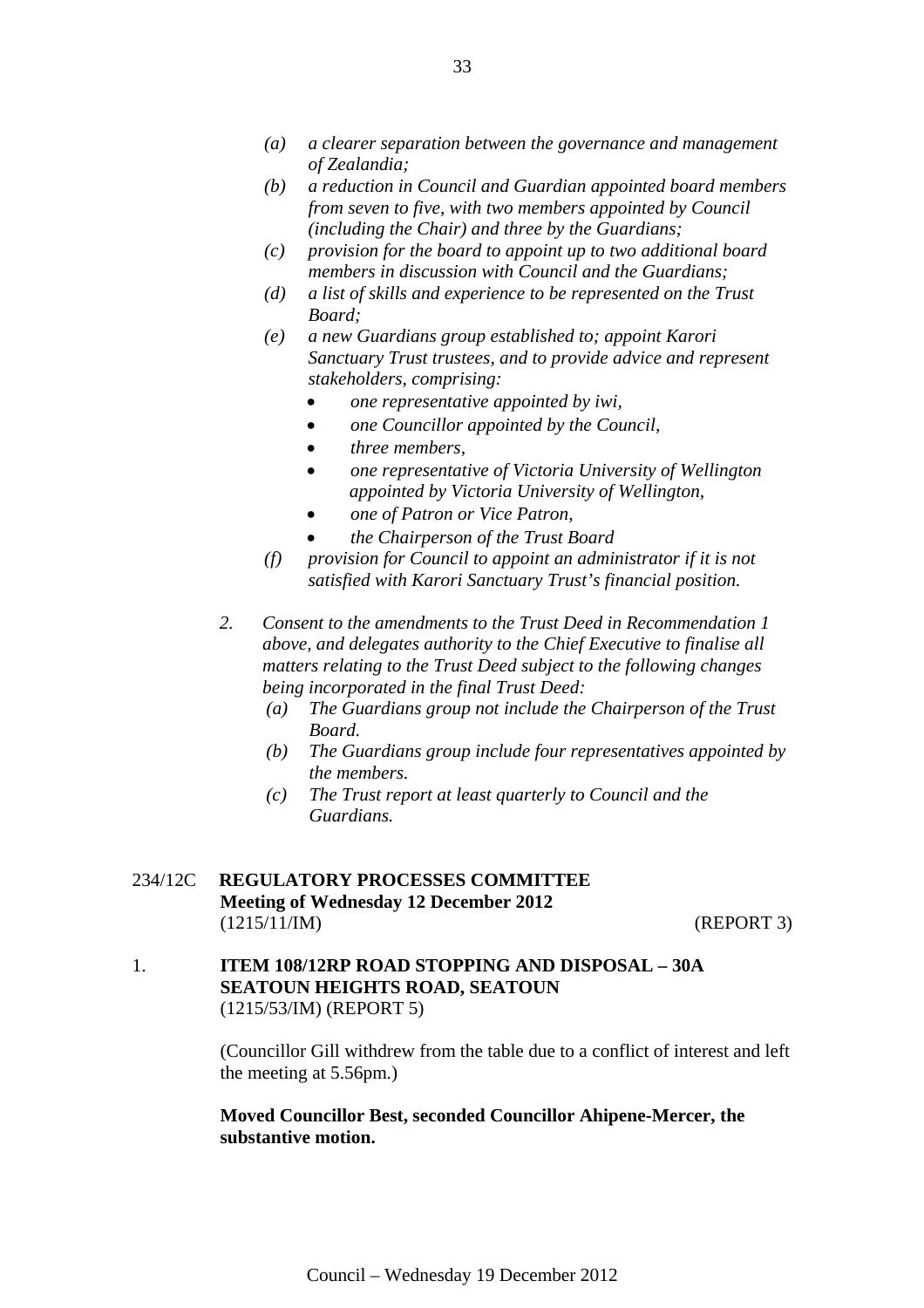### **The substantive motion was put.**

| Voting for: | Mayor Wade-Brown, Councillors Ahipene-Mercer,     |
|-------------|---------------------------------------------------|
|             | Best, Cook, Coughlan, Eagle, Foster, Lester,      |
|             | McKinnon, Marsh, Morrison, Pannett, Pepperell and |
|             | Ritchie.                                          |

Voting against: Nil

Majority Vote: 14:0

### **The substantive motion was declared CARRIED.**

### **RESOLVED:**

### *THAT Council:*

- *1. (a) Agree not to uphold the objections (the "Objections") from the L and R Family Trust, the Salandos Family Trust, the Hinuera Trust, Mr Luigi Muollo and Mr and Mrs Graham and Valerie Parish to the proposal to the proposal to stop 77m² of road land adjoining 30A Seatoun Heights Road, Seatoun.* 
	- *(b) Agree that the road stopping shall be subject to a restrictive covenant preventing the building of any fence or garage, or the creation of any new vehicle access through, the 77m2 of road stopped land.*
	- *(c) Authorise officers to refer the proposal to stop 77m² of road land adjoining 30A Seatoun Heights Road, Seatoun and one or more of the Objections to the Environment Court, if needed.*
	- *(d) Delegate to the Chief Executive Officer the power to approve and conclude any action relating to Environment Court proceedings, if needed.*

## 235/12C **QUESTIONS**  (1215/11/IM)

### **NOTED:**

There were no questions.

(Councillor Gill returned to the meeting at 5.59pm.)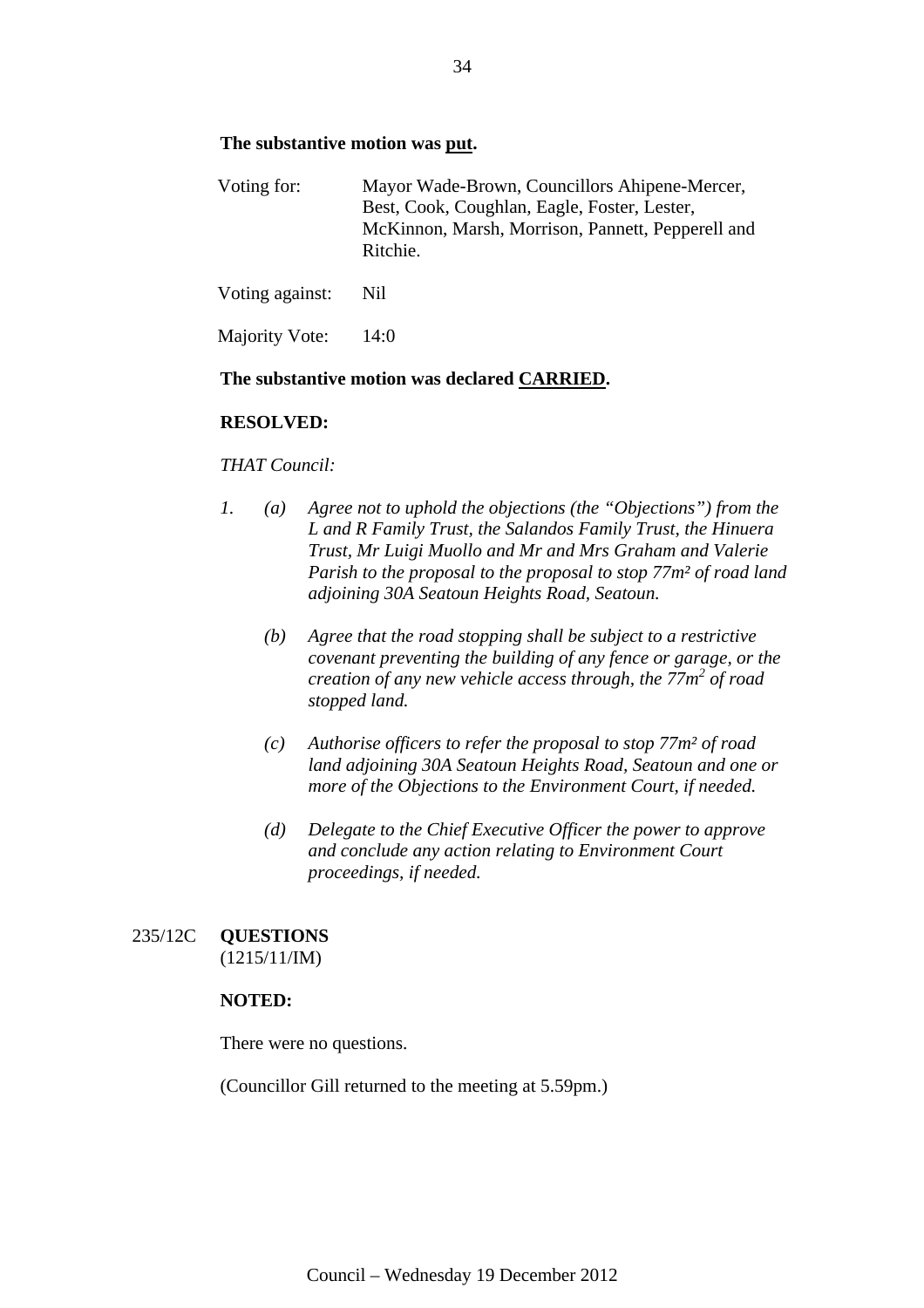### 236/12C **RESOLUTION TO EXCLUDE THE PUBLIC** (1215/11/IM)

### **Moved Mayor Wade-Brown, seconded Councillor McKinnon, the motion to exclude the public.**

### **The motion to exclude the public was put.**

| Voting for:     | Mayor Wade-Brown, Councillors Ahipene-Mercer,<br>Best, Cook, Coughlan, Eagle, Foster, Gill, Lester,<br>McKinnon, Marsh, Morrison, Pannett, Pepperell and<br>Ritchie. |  |
|-----------------|----------------------------------------------------------------------------------------------------------------------------------------------------------------------|--|
| Voting against: | Nil.                                                                                                                                                                 |  |

Majority Vote: 15:0

### **The motion to exclude the public was declared CARRIED.**

### **RESOLVED:**

### *THAT Council:*

*1. Pursuant to the provisions of the Local Government Official Information and Meetings Act 1987, resolve that the public be excluded from the following part of the proceedings of this meeting namely:* 

### *Report 4 - Appointments to Council Controlled Organisations*

| Grounds: | Section $48(1)(a)$ | that public conduct of the whole or<br>the relevant part of the proceedings<br>of the meeting would be likely to<br>result in the disclosure of<br>information for which good reason<br>for withholding would exist under<br>Section 7 |
|----------|--------------------|----------------------------------------------------------------------------------------------------------------------------------------------------------------------------------------------------------------------------------------|
| Reason:  | Section $7(2)(a)$  | protect the privacy of natural<br>persons, including that of deceased<br>natural persons.                                                                                                                                              |

### *Report 5 - Chief Executive Recruitment Process*

| <i>Grounds:</i> | Section $48(1)(a)$ | that public conduct of the whole or  |
|-----------------|--------------------|--------------------------------------|
|                 |                    | the relevant part of the proceedings |
|                 |                    | of the meeting would be likely to    |
|                 |                    | result in the disclosure of          |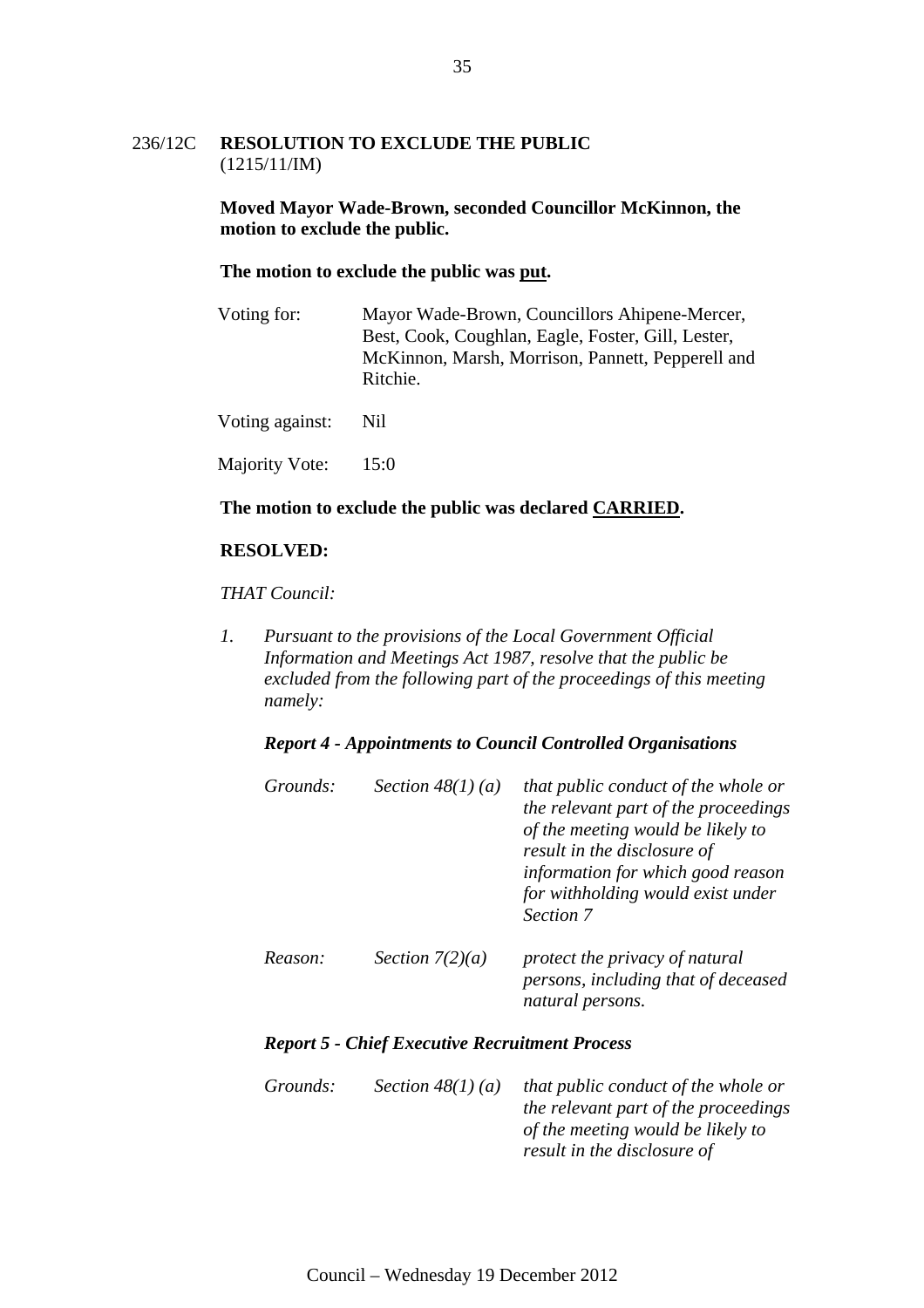*information for which good reason for withholding would exist under Section 7 Reason: Section 7(2)(a) protect the privacy of natural persons, including that of deceased natural persons.* 

*2. Permit Craig Stevens and Kerry Anderson of DLA Phillips Fox to remain after the exclusion of the public for Report 4 - Appointments to Council Controlled Organisations and permit Janet Macaskill of Leadership Development Centre and Jonathan Salter of Simpson Grierson and Rachel Metson of Heidrick and Struggles (NZ) Ltd for Report 5 - Chief Executive Recruitment Process as they have specialist knowledge and advice relevant to the topics under discussion.* 

The meeting went into public excluded session at 6.00pm.

For item 237/12P and 238/12P, please see the public excluded minutes.

(The meeting adjourned at 6.16pm and reconvened at 6.23pm.)

(The meeting adjourned at 6.31pm and reconvened at 6.49pm.)

(Councillor Ahipene-Mercer left the meeting at 7.30pm.)

(Councillor Ahipene-Mercer returned to the meeting at 7.32pm.)

(The meeting adjourned at 7.37pm and reconvened at 7.48pm.)

The meeting concluded at 9.33pm.

Confirmed:

Chair / /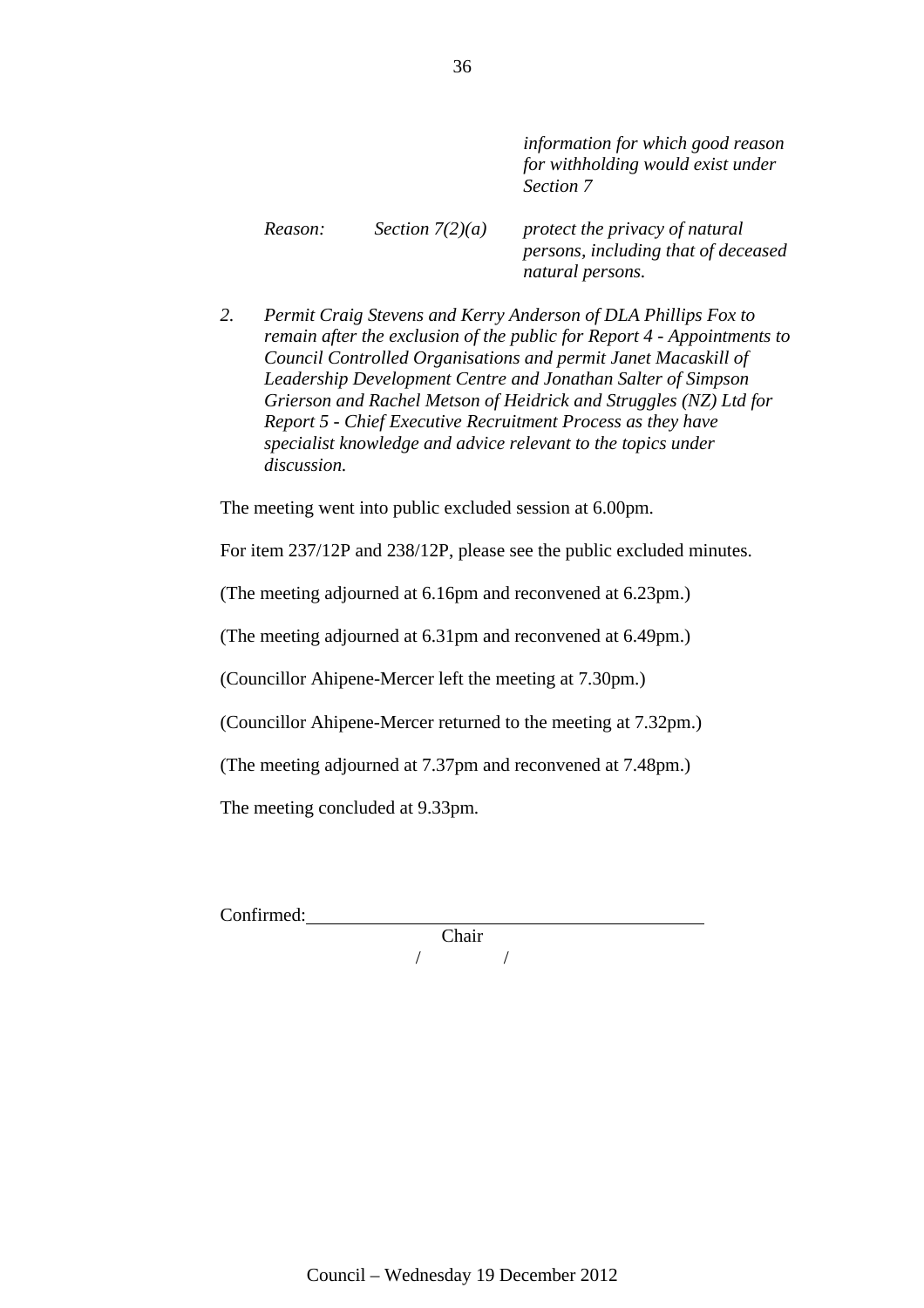# **APPENDIX 1**

### **Wellington City Consolidated Bylaw 2008**

### **Part 7: Traffic**

### **Purpose**

The purpose of this Part of the Bylaw is to set the requirements for parking and control of vehicle traffic on any road in Wellington City, excluding State Highways controlled by the New Zealand Transport Agency.

This Part of the Bylaw is made pursuant to section 22AB of the Land Transport Act 1998. In addition, traffic and parking issues are also regulated and controlled by other Acts and Regulations, including the Land Transport (Road User) Rule 2004, which should be referred to in conjunction with this Bylaw.

### **1. Definitions and Interpretation**

**1.1** In this Part of the Bylaw, unless the context otherwise requires:

**Authorised Officer** means any person appointed or authorised by the Council to act on its behalf and includes any Parking Warden appointed under section 128D of the Land Transport Act 1998 or Police Officer.

**Coupon Parking Space** means a space in a coupon parking area which is suitable for the accommodation of a motor vehicle.

**Coupon Parking Area** is a "zone parking" control under the Land Transport Rule: Traffic Control Devices 2004 and means any area of land or building belonging to or under the control of the Council which is authorised by resolution of the Council pursuant to clause 11 of this Bylaw as a place where vehicles may be parked using parking coupons.

**Parking Coupon or Coupon** means a coupon issued by or on behalf of the Council to any person authorising the parking of a vehicle in a coupon parking space in accordance with these Bylaws.

**Driver** of a vehicle includes any person in charge of the vehicle.

**Footway** or **Footpath** means as much of any road or public place that is laid out or constructed by the authority of the Council for pedestrian use.

**Metered Area** means a road, area of land or building owned or controlled by the Council which is authorised by resolution of the Council to be used as a parking place and at which parking meters or multiple parking meters are installed and maintained, but does not include any Multiple Parking Meter area as defined herein.

**Multiple Parking Meter** means a parking meter which functions in respect of more than one parking space and includes pay and display parking meters.

### **Parking** means:

a. in relation to any road where parking is governed by the location of parking meters or multiple parking meters placed pursuant to this Bylaw, the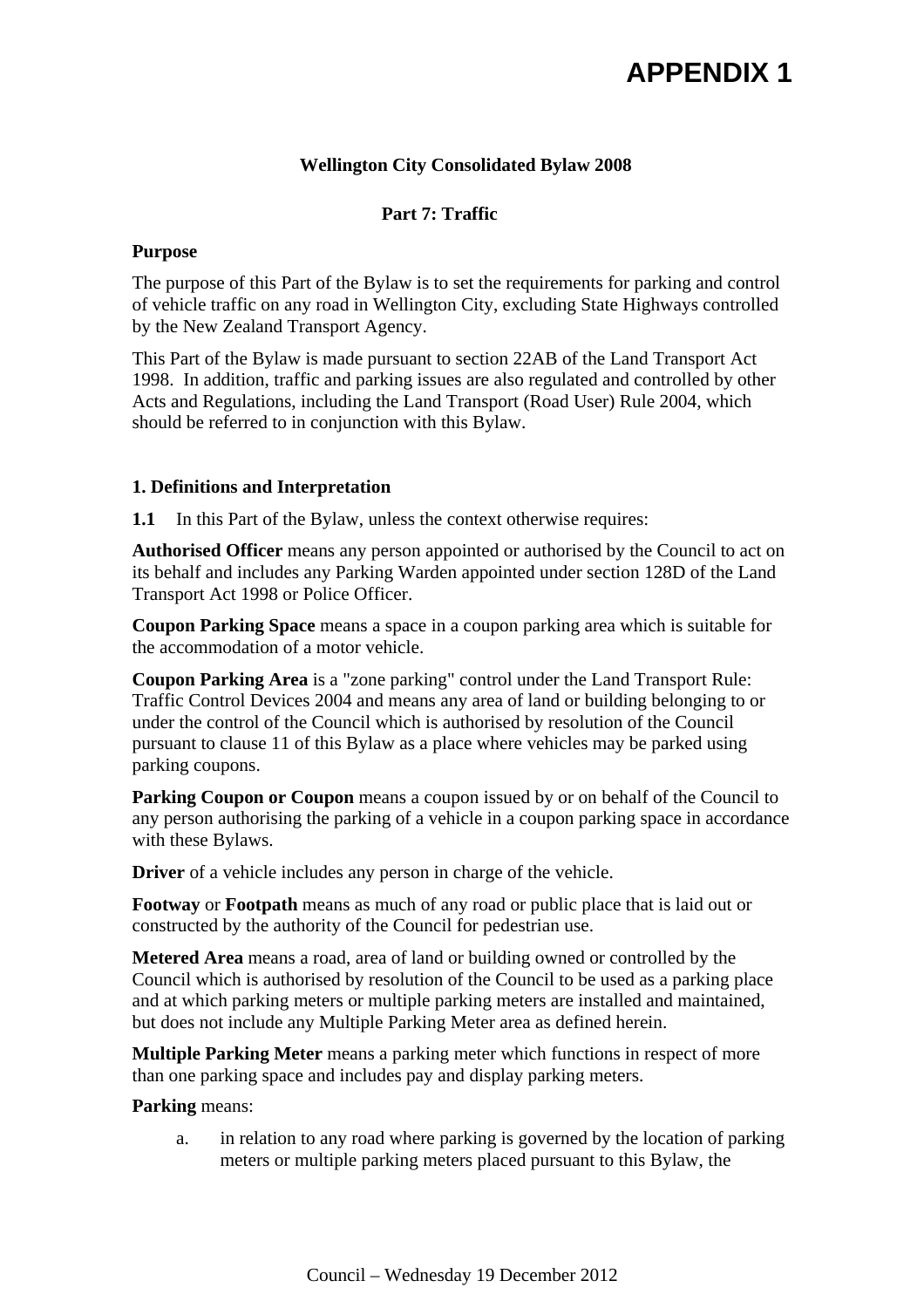stopping or standing of a vehicle on that portion of the road for any period exceeding 5 minutes; and

b. in relation to any other road, the stopping or standing of a vehicle on a portion of the road.

**Parking Meter** means a device, in relation to the time for which a vehicle may be parked in a parking space or in accordance with this Bylaw, designed to either:

- a. measure and indicate the period of time paid for and which remains to be used; or
- b issue a receipt showing the period of time paid for and accordingly which remains to be used; and includes single, multiple and pay and display parking meters and any other device that is used to collect payment in exchange for parking a vehicle in a particular place for a limited time.

**Parking Meter Area** means a road, area of land or building owned or controlled by Council which is authorised by resolution of council to be used as a parking place and at which parking meters are installed and maintained.

**Parking Space** means a space or section in a parking meter area indicated by and lying within markings made by the Council for the accommodation of a vehicle, and "metered space" and "metered parking space" have a corresponding meaning.

**Pay and Display Parking Meter** means a parking meter designed for the purpose of issuing a receipt indicating the date and time of payment of a fee, amount of fee paid and time until which a vehicle may be parked within a parking meter area controlled by that pay and display parking meter.

**Permit** means a permit to park a vehicle on a road supplied by the Council, under this Bylaw.

**Prescribed Fee** means New Zealand coin, or token, card, prepaid parking device, or other system of payment prescribed by resolution of Council pursuant to this Bylaw as the fee payable for parking at a parking meter area.

**Reserve** shall have the same meaning as in the Reserves Act 1977.

**Resident**, in respect of a particular road the subject of a Residents Parking Scheme Resolution under this Bylaw, means a person whose only or principal residential accommodation is a dwelling or other building which has its only or principal legal access from that particular road, or which has such access in the vicinity of that road.

**Residents' Parking Scheme** means the provision by the Council of parking places for residents pursuant to a Resolution passed under this Bylaw which may be in conjunction with any ancillary parking or loading resolutions for all vehicles used by non-residents.

**Road** shall have the same meaning as in section 315 of the Local Government Act 1974 and shall where the context requires include a street (excluding State Highways) and any place the public has access to, whether as of right or not.

**Single Parking Meter** means a parking meter designed for the purpose of measuring and indicating the time for which a vehicle may be parked in a particular parking space.

**Taxi** means a motor vehicle that is: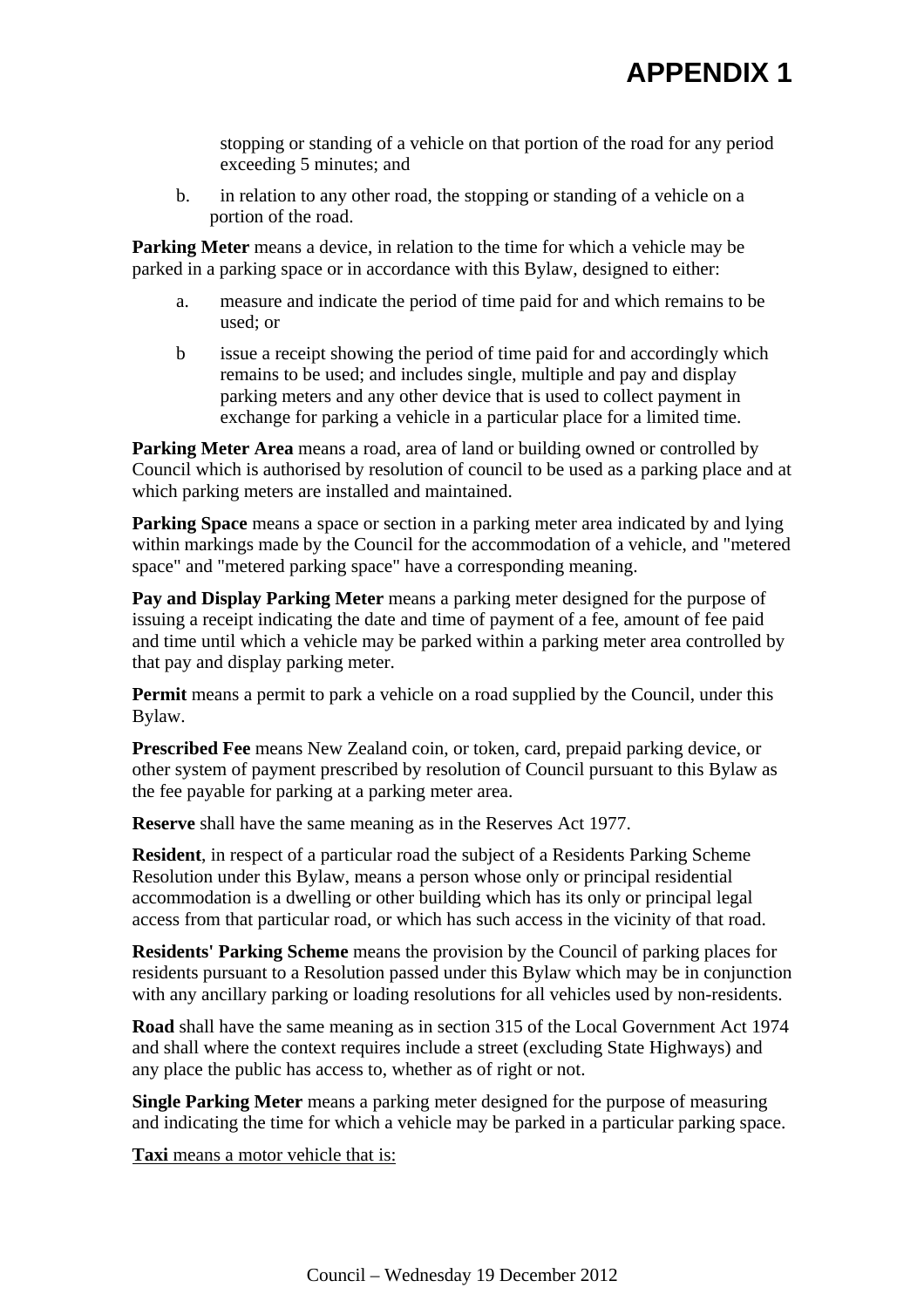# **APPENDIX 1**

- a. a small passenger service vehicle; and
- b. fitted with a sign on its roof displaying the word 'taxi' and any other signs required by law.

**Taxi Restricted Parking Area** means the area or areas of Road identified as such by Council resolution from time to time.

**1.2** Notwithstanding anything in Part 1 of this Bylaw, but subject to clause 1.1, any words, phrases or expressions used in this Part of this Bylaw which have meanings assigned to them by the Local Government Act 1974, the Land Transport Act 1998, and Rules made under the Land Transport Act 1998 or any amendments thereof, shall have the meanings as are respectively assigned in those Acts/Rules, unless those meanings would be repugnant to, or inconsistent with, the context in which such words, phrases or expressions, occur.

### **2. Creation of Parking Meter Areas**

- **2.1** The Council may from time to time pass a resolution to:
	- a. Declare that any road or land controlled by the Council is a parking meter area.
	- b. Declare the times and for how long vehicles may park in parking spaces.
	- c. Fix the fees that must be paid for the parking of vehicles within parking spaces.
	- d. Provide for and regulate the operation, maintenance, control, protection, use or discontinuance of parking spaces and parking meters.
- **2.2** In accordance with any resolution under clause 2.1:
	- a. The Council shall mark out parking spaces in parking meter areas.
	- b. Single parking meters (except multiple parking meters) shall be placed on and firmly fastened to the kerb or footway adjoining each parking space and each parking meter shall clearly display the period of time for which a vehicle may be parked in that parking space and the prescribed fee required to activate the meter.
	- c. Multiple parking meters shall be located within the parking meter area which they are to control. A multiple parking meter shall be erected in a position where it is clearly visible. Details of the period of time for which a vehicle may park within the area and the prescribed fee required to activate the meter shall be clearly indicated on the meter.
	- d. The limits of parking meter areas controlled by single parking meters shall be indicated by white markings painted on the street or area by the Council. The limits of parking meter areas controlled by multiple parking meters shall be indicated by signs.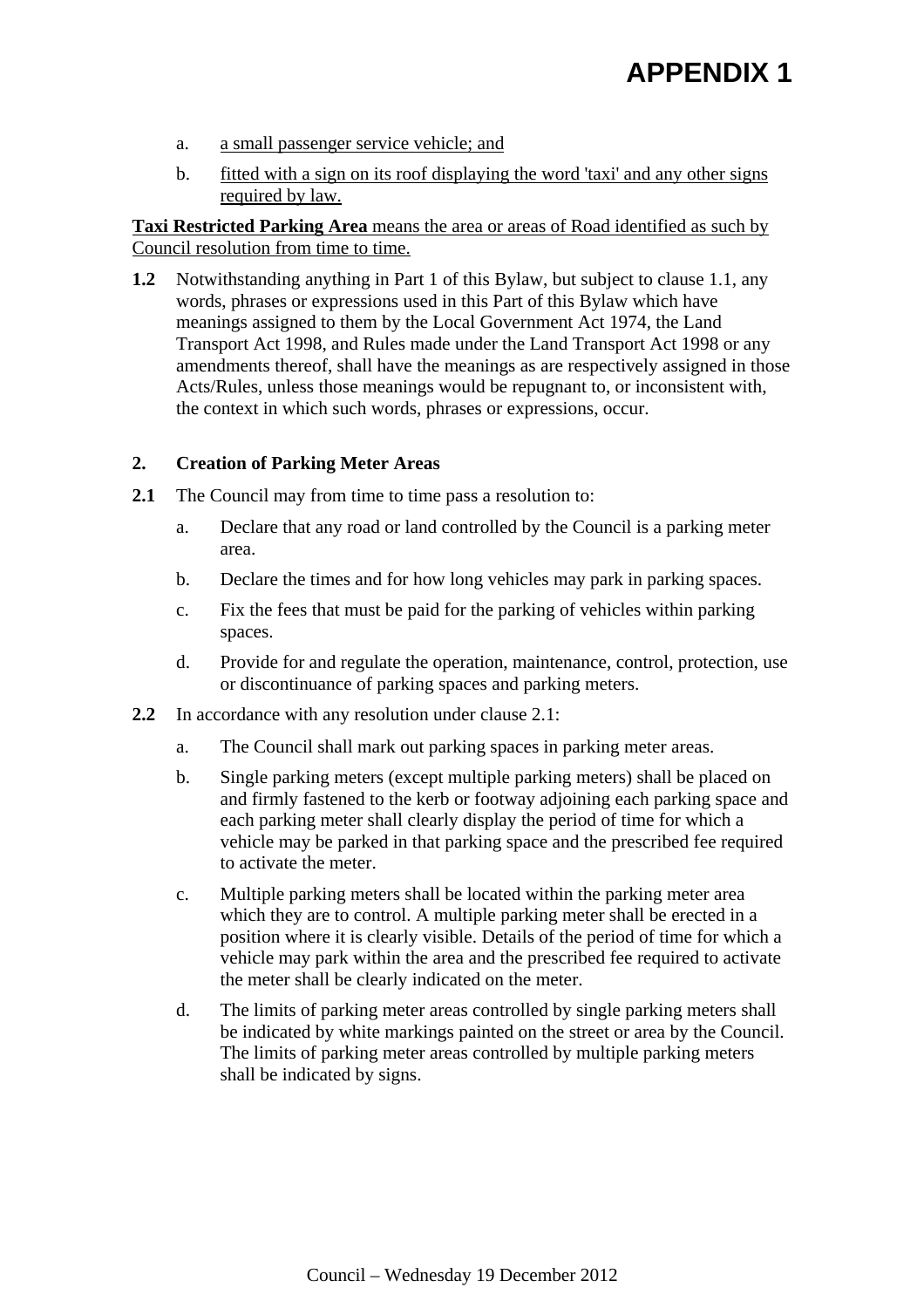### **3. When Parking by Meter Applies**

- **3.1** A parking meter shall apply during the hours set by resolution of the Council and shown on the meter.
- **3.2** Subject to any parking time limits and restrictions, any metered parking space may be occupied without charge on any days, hours, or in any locations where there are specific exceptions made by resolution of the Council.
- **3.3** If any conflict arises between a resolution regarding the application of any parking meter (as it may be shown on the meter) and any other resolution regarding traffic control (as may be shown on any sign erected) then the provisions of the latter resolution shown on such signs shall apply.

### **4. Parking at Parking Meters**

- **4.1** In respect of areas controlled by parking meters:
	- a. No driver of a vehicle shall park:
	- i. a vehicle on or over any marking indicating the limits of the parking space, or
	- ii. so that the vehicle is not entirely within the markings which indicate the limits of the parking space.
	- However, where a vehicle has a trailer attached, the driver of it may park the vehicle and trailer in two adjacent parking spaces which are in the same alignment, paying the fees as are required for both spaces.
	- b. In an angle park, the front or the rear of the vehicle (as the case may be) shall be as near as is practical to the kerb.
	- c. No driver of a vehicle shall park it in a parking space which is already occupied by another vehicle, provided that more than one motor cycle may be parked in a parking space.
	- d. Where more than one motorcycle occupies a parking space only one parking fee for any authorised period shall be required. However, no motorcycle shall remain parked in the parking space while the parking meter placed at that parking space shows the authorised period has expired, or for a time in excess of the maximum authorised period.
	- e. Subject to paragraph (f) of this clause, if the parking space is parallel to the kerb or footpath, the driver of any vehicle (except a motorcycle) shall park the vehicle so that it is headed in the general direction of the movement of the traffic on the side of the street on which it is parked.
	- f. A motorcycle may be parked otherwise than parallel to the kerb or footpath provided that during the hours of darkness it shall be sufficiently illuminated so as to be visible from at least 50 metres.
	- g. A Taxi may not stop, stand or park in any Metered Area in the Taxi Restricted Parking Area, unless it is on a designated stand as defined in the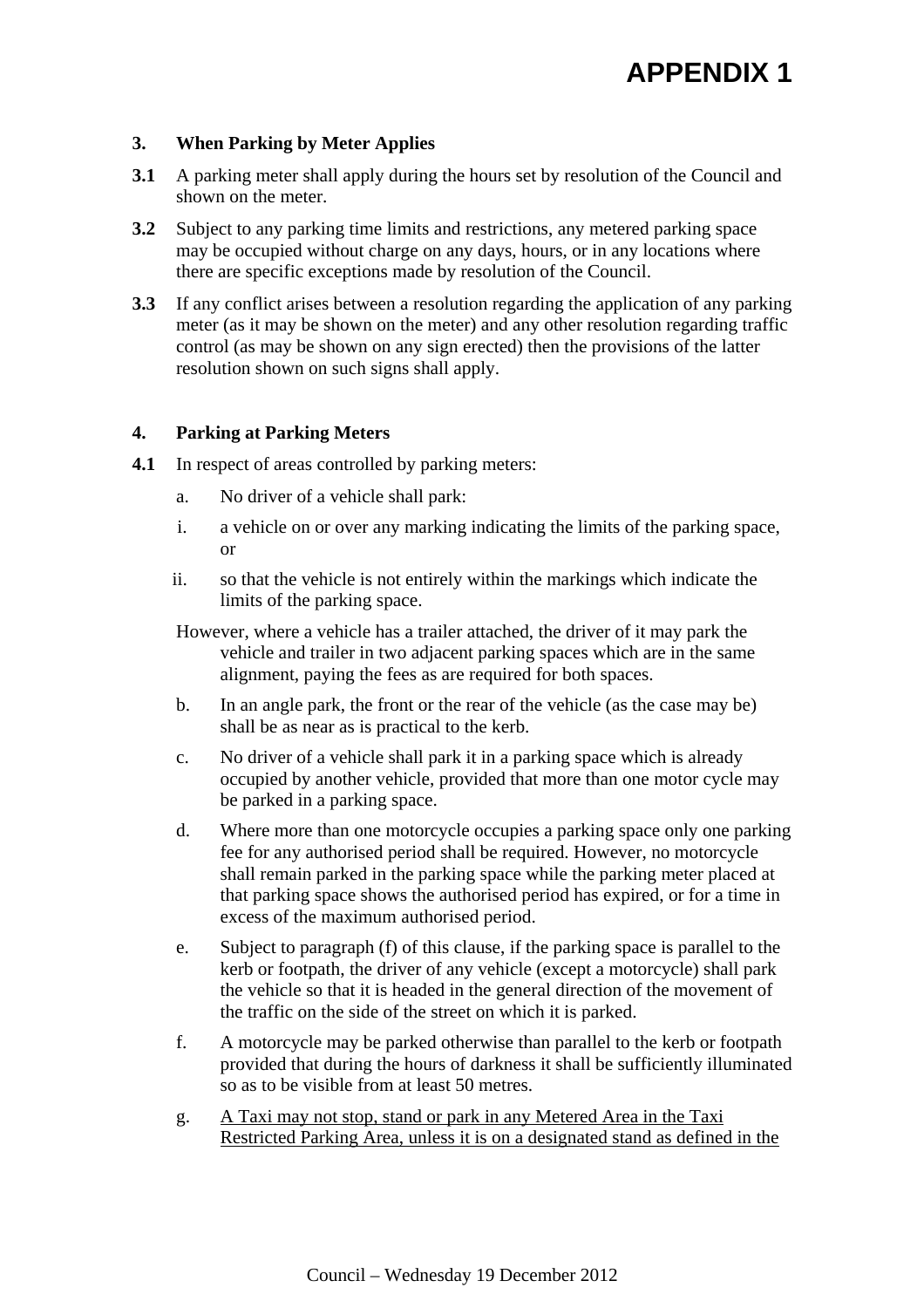Land Transport Rule: Operator Licensing 2007 or it is waiting for a hirer who has already hired the vehicle.

### **5. Payment of Fees**

- **5.1** When any vehicle is parked in a parking space the driver of that vehicle shall immediately:
	- a. insert in the parking meter installed at that space, the prescribed fee so that the meter mechanism is activated, or
	- b. activate a prepaid parking or other payment device approved by Council.

Any vehicle may be lawfully parked in a parking space during the period which has been paid for.

**5.2** It shall be lawful for the driver of a vehicle during, or when the period which has been paid for expires, to insert another prescribed fee in the parking meter and set the parking meter in operation for a further period. However, where a maximum authorised period has been declared by resolution of the Council and is indicated on the parking meter, it is an offence for the driver of the vehicle to occupy the parking space in that area for a time in excess of the maximum authorised period.

### **6. Parking at Multiple Parking Meters**

- **6.1** No driver of a vehicle shall park that vehicle in a parking meter area controlled by a multiple parking meter without complying with the directions and requirements indicated by any multiple parking meter and relevant notices installed at the area. Compliance will include paying the prescribed fee to cover the period of parking, receiving and displaying a ticket from the multiple parking meter in respect of that payment, or activating a prepaid parking or other payment device approved by Council as the case may be.
- **6.2** The driver of a vehicle shall:
	- a. park that vehicle so that it is contained wholly within a parking space.
	- b. place the ticket authorising the vehicle to be parked at the multiple parking meter, on the inside of the vehicle's windscreen closest to the kerb, so that the information is visible to inspection from outside the vehicle, or in the case of other payment devices approved by Council, as directed in that approval.
	- c. not display an obsolete ticket.
- **6.3** In a parking meter area controlled by a multiple parking meter, an Authorised Officer may exercise all of the powers conferred under section 68BA of the Transport Act 1962 and any of the relevant powers under section 113 and section 139 of the Land Transport Act 1998.
- **6.4** No person shall park any vehicle in any aisle, entry or exit lane of any parking meter area controlled by a multiple parking meter.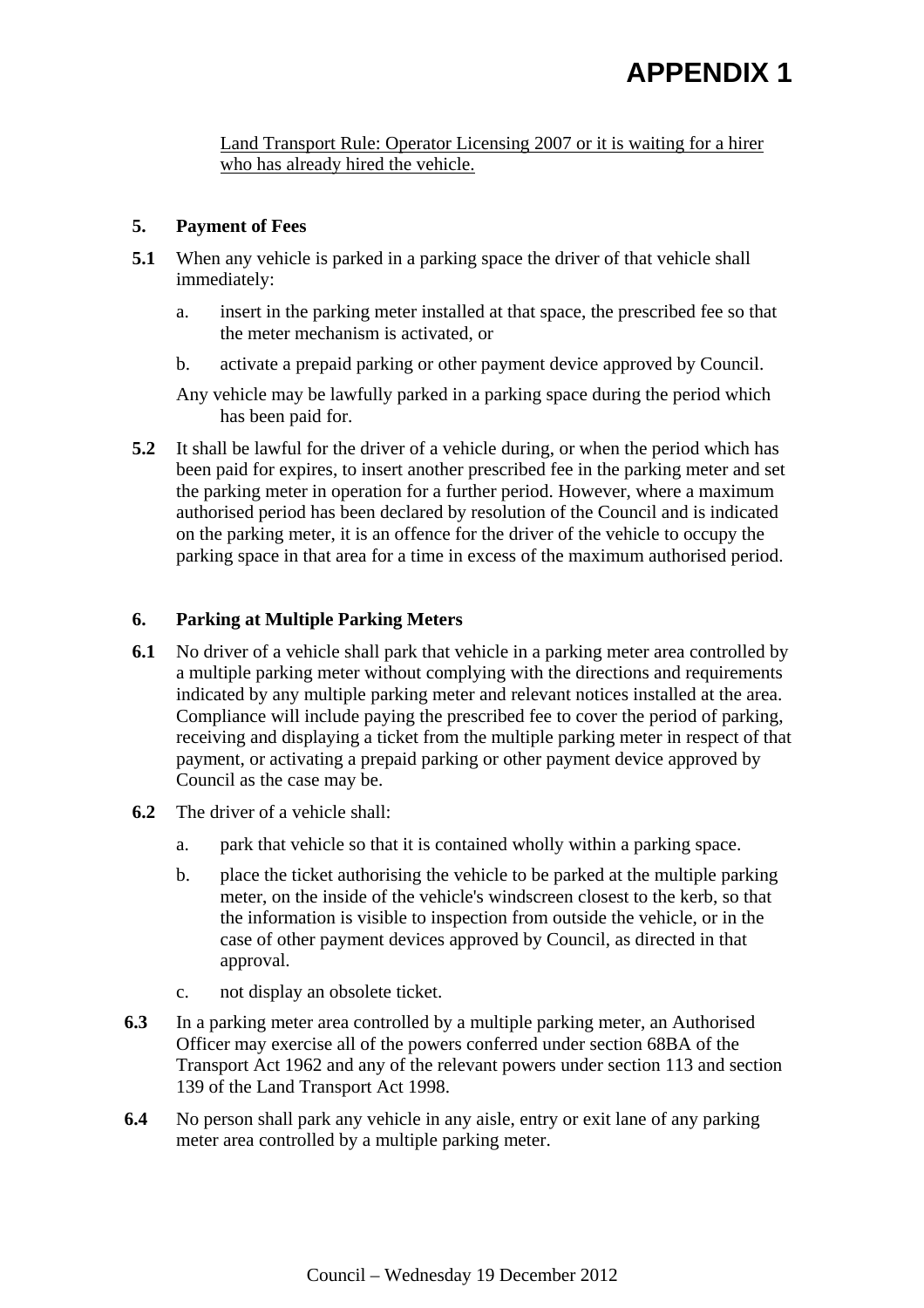- **6.5** No person shall park a motorcycle in any parking meter area controlled by a multiple parking meter, other than in any part specifically set aside for motorcycles
- **6.6** The Council may from time to time set aside any parking space in a parking meter area controlled by a multiple parking meter for reserved parking upon payment of a fee. This fee shall be set by resolution of the Council and is payable as specified in that resolution.

### **7. Residents' Parking Schemes**

- **7.1** Every resolution under clause 11 setting aside an area for a Residents Parking Scheme may specify:
	- a. The roads, or parts of road, subject to the scheme.
	- b. A form of vehicle sticker to identify the vehicles of residents holding a permit to park in terms of the scheme and where the sticker shall be fixed to the windscreen.
	- c. The hours and days of the week during which the scheme shall operate (which may be expressed to differ on different parts of a road, and which may apply all the time).
	- d. The fees it will charge to cover the reasonable cost to the Council of the service involved in granting a permit to park, instituting and maintaining and policing the scheme, erecting traffic signs and placing road-markings, and otherwise in relation to the reserving of the parking places.
	- e. The form or declaration to be used by residents applying for a permit, together with the evidence required to support the application.
	- f. That parking on a road is limited only to the vehicles of residents. All other vehicles, or specified classes or types of vehicles, shall be subject to the parking or loading restrictions, in respect of that road.
	- g. The number of residents in any one building, or in specified sizes or types of buildings, that may be entitled to a permit.
	- h. Any other matters that the Council considers relevant.
- **7.2** Residents permits act as an exemption permit to the coupon parking charges within the areas to which they apply and holders are able to park in:
	- a. Residents parking areas; and
	- b. Coupon parking areas.
- **7.3** No permit is capable of being assigned or transferred to any person or vehicle, unless specifically issued by the Council for that purpose.
- **7.4** A permit holder shall immediately destroy the permit on ceasing to own the subject vehicle, or on ceasing to be a resident.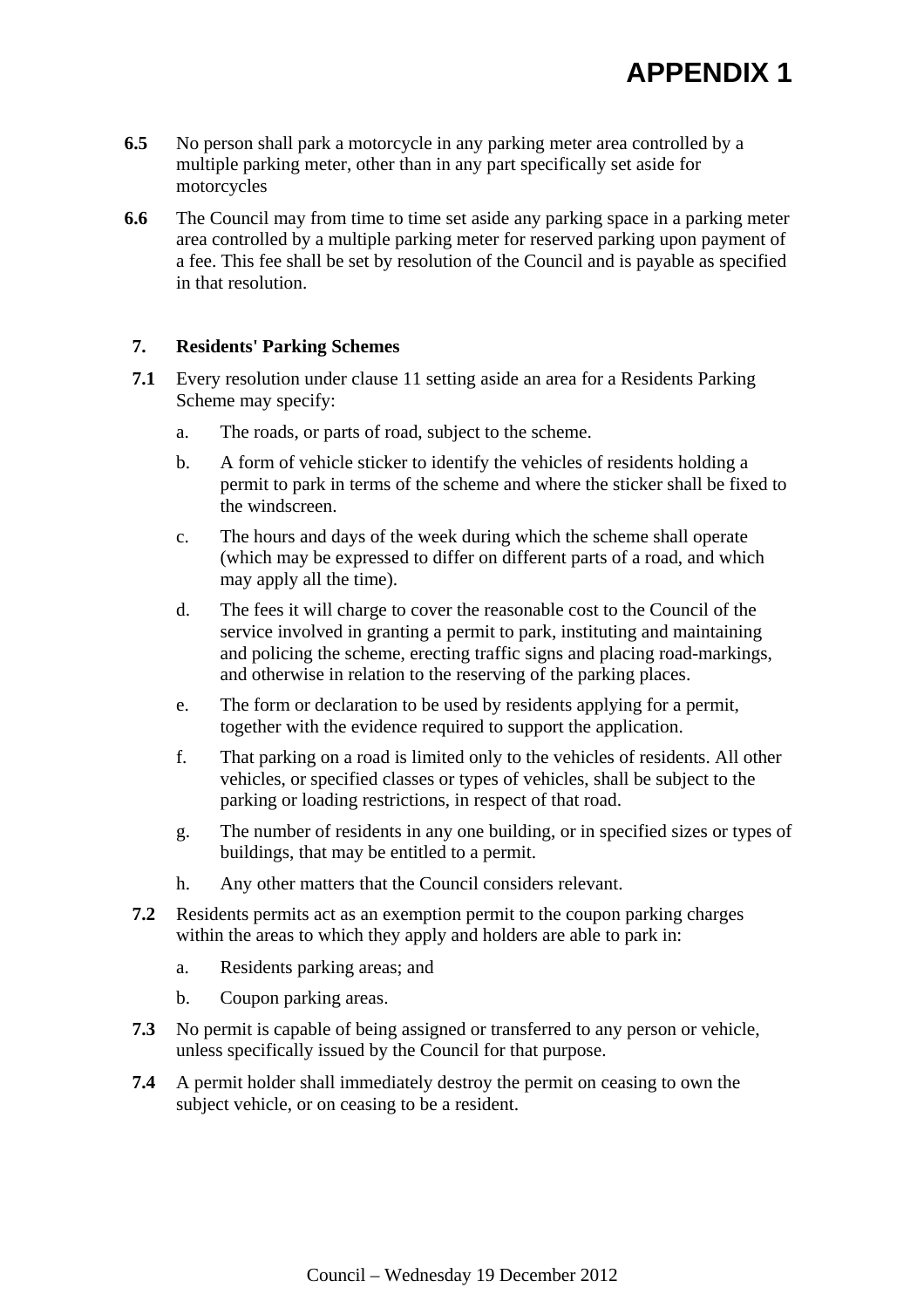- **7.5** If a resident obtains a different vehicle from the subject of a current permit, he or she upon making a new application, shall be supplied with a new permit for that different vehicle for the balance of the permit period without paying a further fee.
- **7.6** A permit shall not be construed to mean that:
	- a. A resident is assured of a parking place by the Council; or
	- b. The Council is liable for any loss of, or damage to, a vehicle or its contents merely because it is parked pursuant to that permit.
- **7.7** Property owners not residing on the property and requiring unrestricted access who may apply for an annual residents parking permit which also gives them the right to use a residents parking space for the maintenance of property and related activities.
- **7.8** Exemptions from residents parking may be granted by Council as follows:
	- a. The Council may issue, on application, a permit exempting a vehicle from the requirements of the Residents Parking Scheme.
	- b. The fee for the residents parking exemption permit will be set by resolution under clause 11. The fee will be calculated taking into account the cost of processing an application, issuing the exemption and the cost of policing the scheme.
	- c. Exemptions to residents parking can be made in the case of Tradespeople/Service Authorities carrying out work, and needing to park in one of these areas to undertake the work. The owner of the vehicle must apply for a Trade Coupon from the Council and pay any fee set by the Council by resolution. The Trade Coupon must be displayed on the vehicle in a location readily visible from the kerbside when the vehicle is parked in a residents parking area.

### **8. Coupon Parking**

- **8.1** The Council may by resolution specify:
	- a. The roads, or parts of road, designated as a coupon parking area.
	- b. A form of coupon to identify that a vehicle is parking lawfully in the coupon parking area.
	- c. Where the coupon shall be displayed on the vehicle.
	- d. Fees payable for parking vehicles in any coupon parking area.
	- e. The operation, maintenance, control, protection, use or discontinuance of coupon parking areas.
	- f. A form of vehicle windscreen sticker to identify the vehicles of residents holding a permit to park pursuant to a parking scheme and which will exempt vehicles from coupon parking.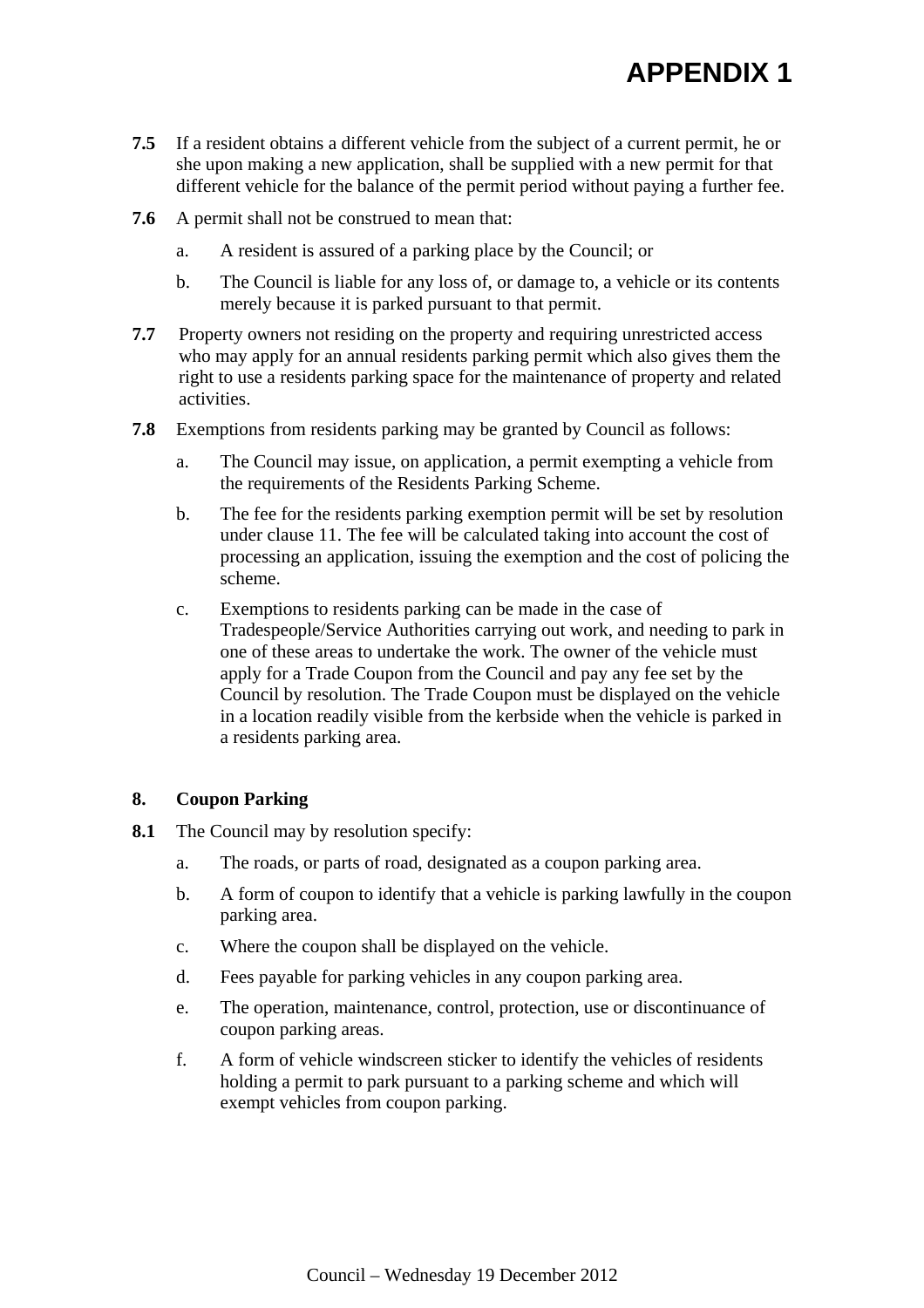- g. The hours and days of the week during which coupon parking shall operate (which may be expressed to differ on different parts of a road, and which may apply at all times).
- h. The free period a vehicle may park or remain parked without displaying a coupon or a valid permit.
- i. When and how coupons may be used in parking meter areas.
- j. Any other matters that Council considers relevant.
- **8.2** [repealed]
- **8.3** Where a coupon parking space is also a metered space, the driver or person in charge of any vehicle may park that vehicle in that space in accordance with the provisions of this Bylaw if, pursuant to a Council resolution under clause 11, the meter is marked indicating that coupons are acceptable.
- **8.4** The provisions of this clause shall apply to any coupon parking area, except during the hours which the Council has resolved, under clause 8.1(g) of this Bylaw, to be the hours during which parking by coupon applies in that coupon parking area.
	- a. When a vehicle is parked in a coupon parking area, the driver of that vehicle shall also comply with any other restriction identified as applying to that area.
	- b. When a vehicle is parked in a coupon parking area, the driver of that vehicle shall display on that vehicle a valid parking coupon, if the vehicle is to be parked for more than the duration of the free parking period approved by Council in accordance with clause 8.1(h). The coupon is to be displayed on that vehicle at all times the vehicle remains parked in the coupon parking area and in accordance with the instructions printed on the coupon or on the booklet from which the coupon has been detached.
	- c. A parking coupon shall only be valid if:
		- i. The coupon is not torn, defaced or mutilated to such extent that any indicator, figure or other particular is not legible; and
		- ii. The coupon has no alteration, erasure or other irregularity; and
		- iii. The coupon has been activated in accordance with clause 8.6 of this Bylaw; and
		- iv. The coupon is not for any other reason invalid.
- **8.5** Subject to clause 8.3 no driver of any vehicle shall cause, allow, permit or suffer such vehicle to be parked or remain parked in a coupon parking area without a valid parking coupon being displayed on that vehicle in accordance with the provisions of this Bylaw.
- **8.6** A parking coupon, shall be activated by indicating on the coupon, in accordance with the instructions printed on the coupon or the booklet in which the coupon is attached, the date of the commencement of parking the vehicle on which the coupon is to be displayed in the parking coupon area.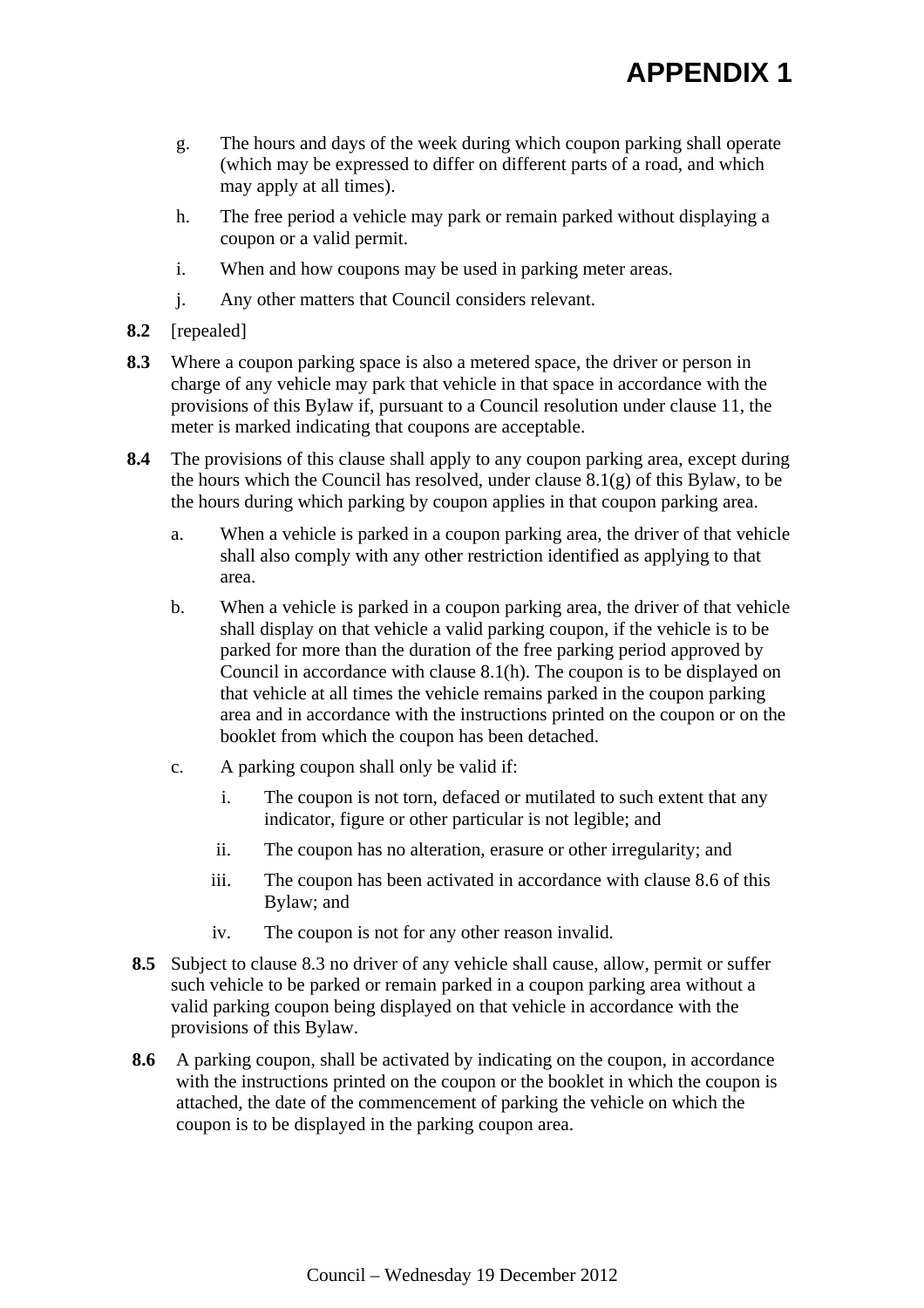- **8.7** The Council, or any Authorised Officer, may issue parking coupons on payment of the appropriate fees which shall from time to time be fixed by the Council in accordance with clause 8.1(d).
- **8.8** All parking coupons shall be issued with printed instructions as to the display and activation of such coupons.
- **8.9** No refund shall be allowed for any unused coupons, except in such circumstances as the Council may allow and only then if the coupons are not defaced, mutilated or in any other manner rendered invalid.
- **8.10** Any Authorised Officer may, for the purposes of this Bylaw, require the driver of any motor vehicle parked in any coupon parking area, to produce for his inspection any parking coupon displayed on such motor vehicle and that Authorised Officer may retain any such parking coupon.
- **8.11** A coupon may not be construed to mean that:
	- a. A driver is assured of a parking space by the Council; or
	- b. That the Council is liable for any loss of, or damage to, a vehicle or its contents merely because it is parked pursuant to that coupon.
- **8.12** Exemptions from coupon parking may be granted by Council as follows:
	- a. The Council may issue, on application, a permit exempting a vehicle from the requirements of the coupon parking. The coupon exemption allows a person living in a coupon parking area to be exempt from displaying a coupon.
	- b. The coupon exemption permit must be displayed on the windscreen of the vehicle when the vehicle is parked in a coupon parking area.
	- c. The fee for the coupon parking exemption permit will be set by resolution under clause 11. The fee will be calculated taking into account the cost of processing an application, issuing the exemption and the cost of policing the scheme.
	- d. A coupon parking exemption does not allow the permit holder to park in a residents parking area.
	- e. Exemptions to coupon parking can be made in the case of:
		- i. Businesses with no off-street parking located outside the metered Central District time restricted area. One free exemption permit may be granted on application.
		- ii. Schools with no off-street parking which require vehicles to overcome any proven operational difficulties enabling the school to function free from coupon parking. Five free exemption permits may be granted on application.
		- iii. Registered Community Service Groups with no off-street parking which can demonstrate a need for a vehicle to carry out community work. One free exemption permit may be granted on application.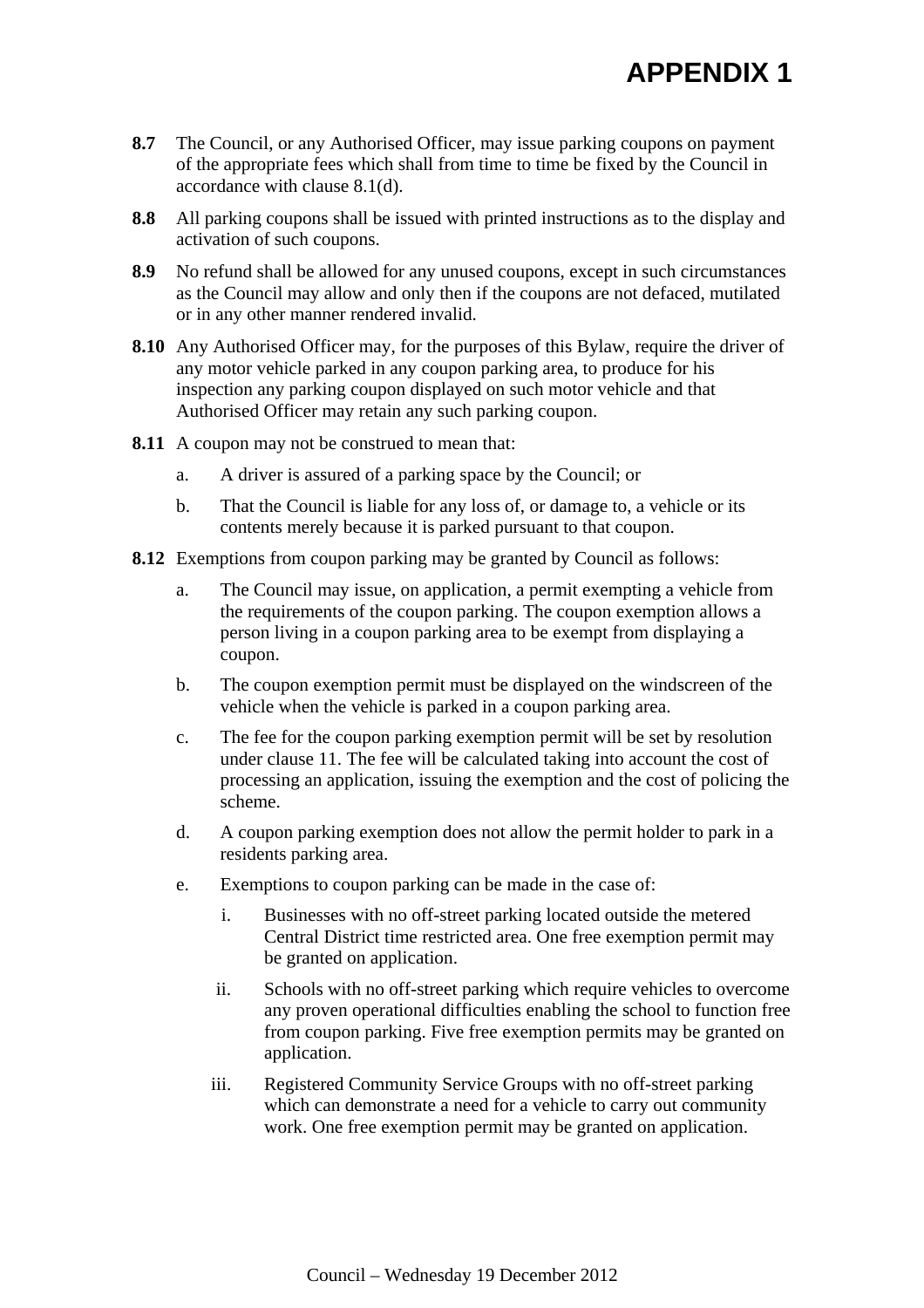- iv. Tradespeople/Service Authorities carrying out work, and needing to park in one of these areas to undertake the work. The owner of the vehicle must apply for a Trade coupon from the Council and pay any fee set by the Council by resolution. The Trade coupon must be displayed on the vehicle in a location readily visible from the kerbside when the vehicle is parked in a coupon parking area.
- f. The Council may withhold exemptions in the case of those persons or organisations with possible alternative options open to them, as in the case of shift workers. Such options would include:
	- i. Car pooling one way and public transport the other way.
	- ii. Workers or employees are able to purchase a common coupon, making it available on a rotation basis.

### **9. Vehicle Removal**

- **9.1** Any vehicle, which is parked in a parking space, building, transport station, on a road or on a footpath in any manner not in conformity with this Bylaw or resolutions passed under this Bylaw, may be removed at the request of an Authorised Officer. Such a removal will be to a nearby lawful place for vehicle parking, or to any Council vehicle pound, or to any yard in the city occupied by any company engaged by the Council to remove such vehicles, as he or she thinks fit. All charges relating to the removal of the vehicle or bulk bin or container shall be met by the owner.
- **9.2** Vehicles may also be removed by the Council or their appointed agents from a parking space, building, transport station or road where these facilities require resealing or any other type of repair or maintenance. The removal of vehicles will be undertaken where the vehicle obstructs such activity or by its position, prevents the activity from taking place.
- **9.3** If Council is to remove vehicles under clause 9.2, they must give notice at least 48 hours prior to the resealing, repair or maintenance indicating Council's intention to undertake the activity. Notice of the activity may be provided either through residential post boxes or on vehicles parked in the street in which the activity is to take place or through notices in a local newspaper or any combination of these. The notices will request that vehicles be removed from the road, parking space, building or transport station to allow the resealing, repair or maintenance activity to occur. After issuing a notice, the Council will not be obliged to make any further contact with the owners of the vehicles prior to their removal.
- **9.4** Any vehicle may be detained at the place to which it has been removed by the Council or its appointed agents, until the reasonable costs of the removal and of any subsequent daily storage are paid by any person requesting the possession of that vehicle.
- **9.5** The Council may authorise the removal of any cycle left in a parking space, or any motor-cycle or power-cycle left leaning against a parking meter, in contravention of this clause. The owner of the motor-cycle, power-cycle or cycle may be required to pay to the Council any cost of removal.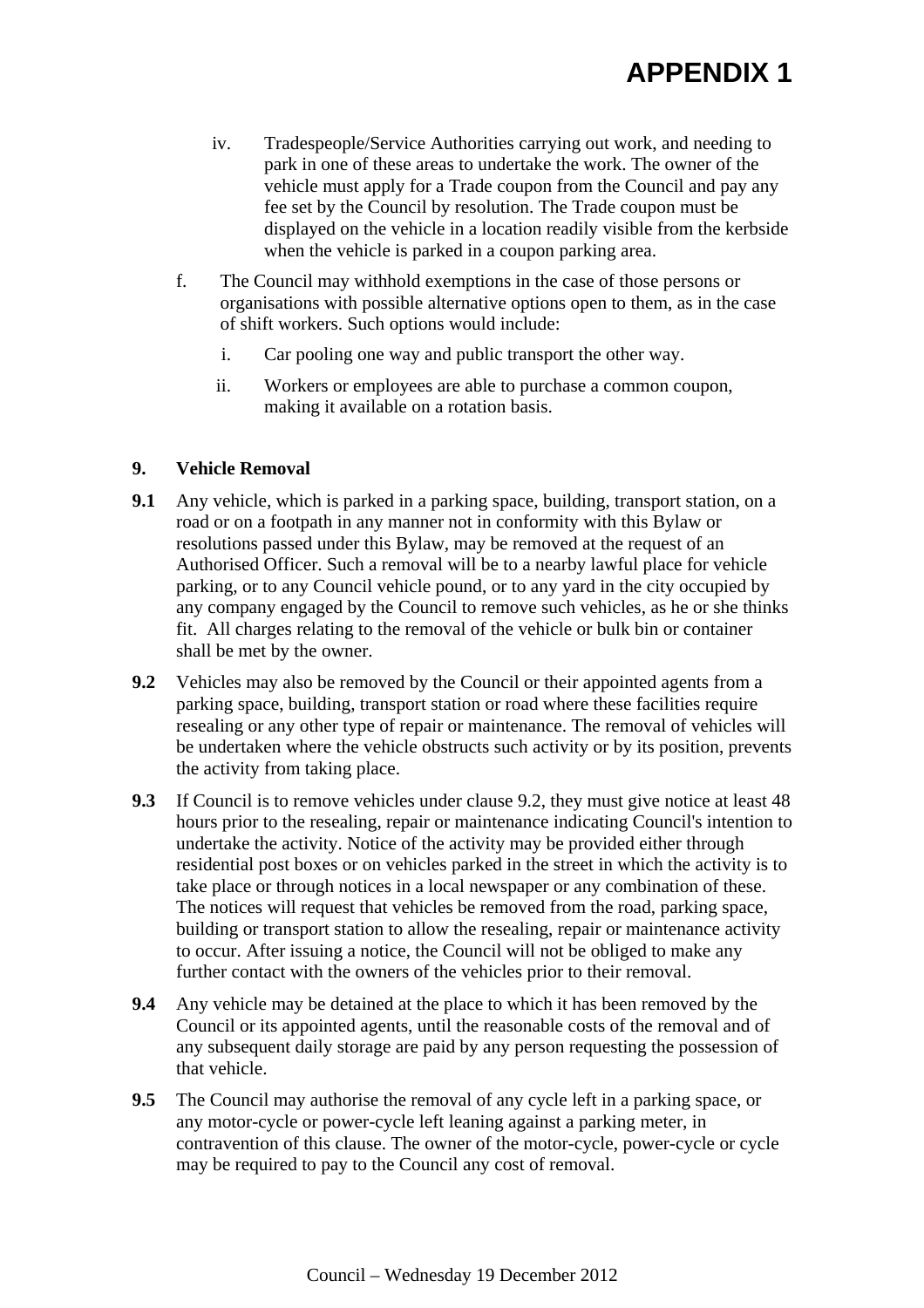# **APPENDIX 1**

- **9.6** Owners of vehicles removed or impounded in terms of clause 9.1 may obtain access to storage premises for the purposes of recovering their vehicles once the costs of removal and storage of the vehicles have been met.
- **9.7** The minimum hours during which the owners of impounded vehicles, or their appointed agents, have access to storage premises to recover their vehicle are those set out in Regulation 7(b) of the Land Transport (Requirements for Storage and Towage of Impounded Vehicles) Regulations 1999.
- **9.8** Access to storage premises may also be obtained outside of these times provided any such arrangement is mutually agreed between the parties concerned. The tow company / storage provider is entitled to charge for allowing access to vehicles after these hours. The tow company / storage provider involved must make known their access hours as well any additional charges for access after the hours for access by owners to vehicles.
- **9.9** Any bulk bin or container, which is on a road or private road, in breach of this bylaw may be removed in accordance with clause 9.1.
- **9.10** Council may declare by resolution any private road to be a no parking area. In order that a no parking area may be declared, Council must:
	- a. Obtain written consent of all adjoining landowners of the area concerned; and
	- b. Erect signage as required under the Land Transport Rules
- **9.11** The powers that may be exercised under this clause are in addition to those provided in section 128E of the Land Transport Act 1998 and sections 348 and 356 of the Local Government Act 1974.

### **10. Temporary Discontinuance of a Parking Place**

- **10.1** If an Authorised Officer is of the opinion that any parking place should be temporarily discontinued as a parking space the Authorised Officer may cause a sign / signs or meter-hoods to be placed or erected which indicate "No Stopping". It shall be unlawful for any person to stop or park a vehicle at the parking space affected while any sign/signs or meter-hoods are placed or erected.
- **10.2** If the Authorised Officer is of the opinion that any parking place should be temporarily discontinued, except for the use of a trade vehicle (as defined by the Council from time to time by resolution) or other specified vehicle, the Authorised Officer may place or erect or cause to be placed or erected a sign or signs, temporary barricades, or meter-hoods sufficiently indicating "Reserved Parking" for a specific trade or other specified vehicle and it shall be unlawful for any person other than a person specifically authorised by the Authorised Officer to stop or park a vehicle at the parking space affected while any sign / signs or meter-hoods are placed or erected or to remove any sign or signs, temporary barricades or meter-hoods so placed or erected.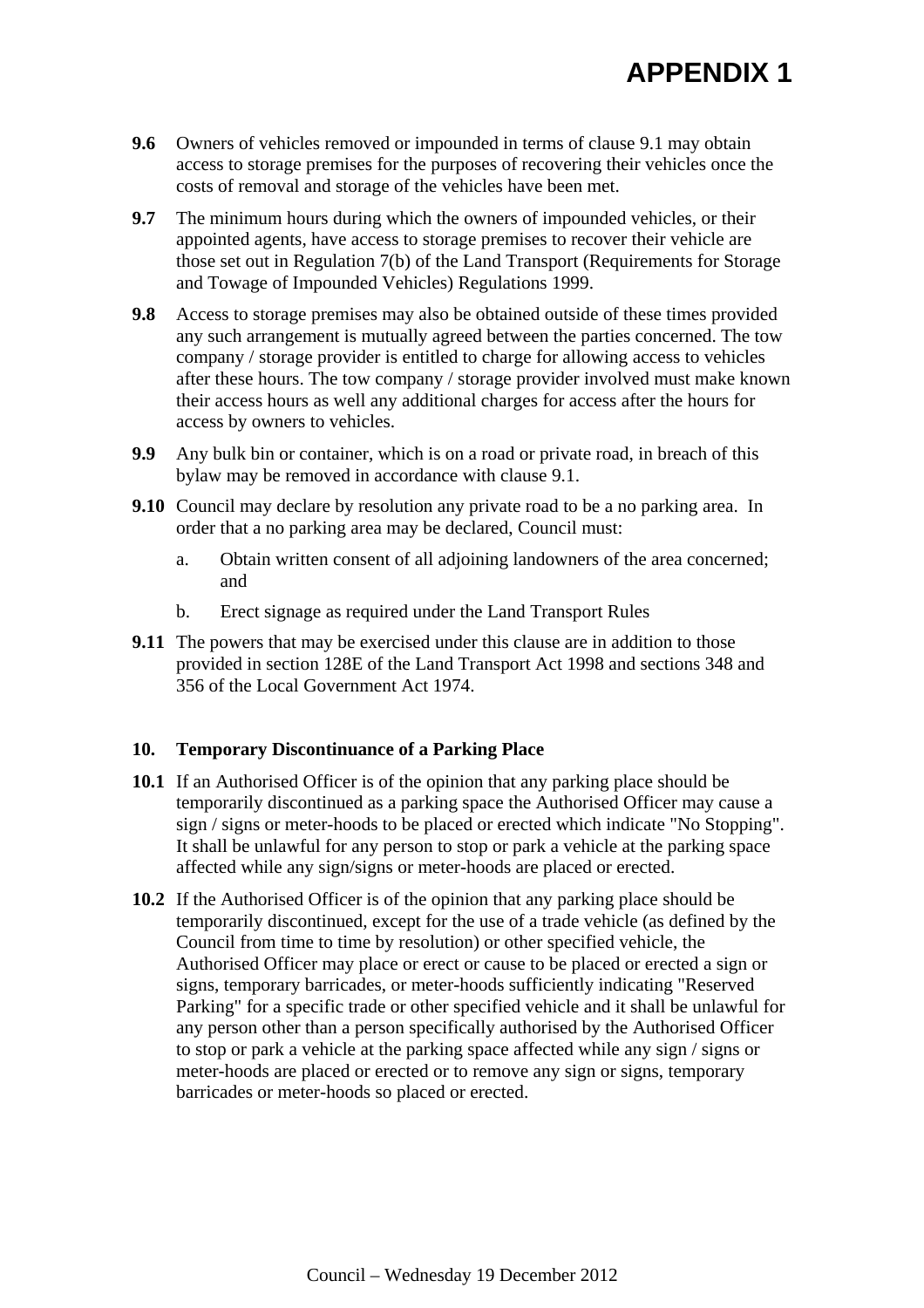10.3 The Council may from time to time by resolution fix fees payable for users or classes of users authorised by an Authorised Officer to parking spaces reserved in the manner prescribed by clause 10.2 hereof.

### **11. Provision for Resolutions**

**11.1** The Council may by resolution impose such prohibitions, restrictions, controls, or directions concerning the use by traffic or otherwise of any road or other area or building controlled by the Council unless the restriction / control / prohibition or direction is already provided for in a relevant enactment or Land Transport Rule (in which case a Council resolution is not required).

### **11.2** Any resolution may:

- a. Be made in respect of a specified class, type or description of vehicle, and may be revoked or amended by the Council.
- b. Be expressed or limited to apply only on specified days, or between specified times, or in respect of specified events or classes of events, or be limited to specified maximum periods of time.
- c. Also, where appropriate, prescribe, abolish or amend fees, whether annual, hourly or otherwise, as the Council may reasonably require for any parking space, building, transport station, or residents coupon parking scheme; and may prescribe the methods of displaying appropriate receipts for payments, or other authority to use or park in such spaces buildings or areas.
- d. In respect of any resolution made in terms of this Bylaw, specify a minimum number of occupants in any private motor vehicle.
- e. Be made in respect of any defined part of a road, including, any defined footpath, carriageway or lane.

### **12. Public Notification**

**12.1** Any resolution proposed under this Part shall be placed on the Council's website at least 14 days before the Council considers it. Any person may provide comments, in writing, on the proposed resolution and those comments will be considered by the Council before it makes a resolution. Any person who has made written comments may request to be heard by the Council and it is at Council's sole discretion whether to allow that request.

### **13. Offences**

- **13.1** The provisions of Part 1 of this Bylaw notwithstanding, every person commits an offence against this Bylaw who:
	- a. Fails to comply in all respects with any prohibition or restriction or direction or requirement indicated by the lines, domes, areas, markings, parking meters, multiple parking meters, traffic signs, or other signs and notices, laid down, placed, or made, or erected, in or on any road, building, or other area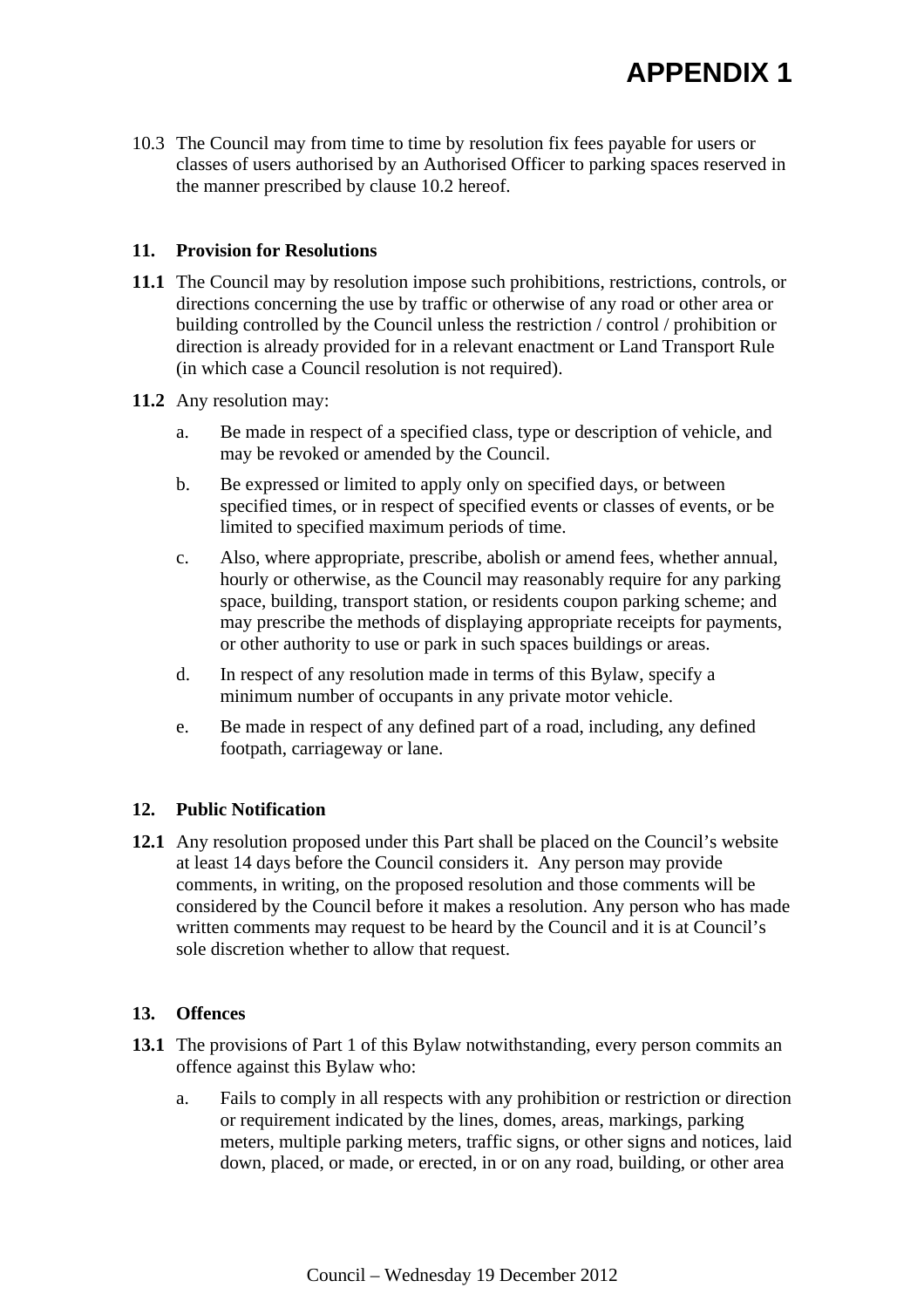controlled by the Council, pursuant to any provision of this Bylaw, or of any resolutions made thereunder.

- b. Fails to comply with any resolution made under this Bylaw or fails to comply with any duty, obligation, or condition imposed by this Bylaw.
- c. Drives a vehicle on any street in a manner which interferes with or obstructs any funeral or civic or State or authorised procession.
- d. Drives any vehicle over any hose in use in connection with an outbreak or alarm of fire provided that it shall not be an offence under this clause so to drive if hose bridges are provided or the driver is directed by a traffic officer, police officer or New Zealand Fire Service officer.
- e. Drives or parks a vehicle so as to hinder or obstruct any member of the New Zealand Fire Service engaged in connection with any outbreak or alarm of fire, the Police, Ambulance Service, or other emergency services in carrying out their respective duties.
- f. [repealed]
- g. [repealed]
- h. [repealed]
- i. [repealed]
- j. Drives or parks any vehicle on a street where it is in such a condition that an undue quantity of oil, grease or fuel drops from such vehicle.
- k. Unloads any vehicle so as to cause or, be likely to cause, damage to the pavement or any footpath.
- l. Drives any motor vehicle onto any property of the Council other than a road or permits the vehicle to stand or remain standing on any such property, without the consent of the Council.
- m. Drives or parks a vehicle on any grassed or cultivated area under the control of Council.
- n. Leaves in or on any road or private road within the City for a period exceeding 7 days, any vehicle having no effective motive power in or attached to it, or in such a state that it cannot be safely driven, or so disabled or damaged that it cannot be driven. It shall not be a defence to a charge under this paragraph that the vehicle is under repair, if that repair exceeds 7 days. For the purposes of this paragraph "vehicle" also includes caravans, trailers, boats, and the shell or hulk of a vehicle.
- o. Parks in a road in front of any property in the Residential Area under the Council's District Plan, where the size of the vehicle parked, or the continual nature of the parking, unreasonably prevents occupants from parking outside their property, excluding commercial vehicles parked on the road temporarily for business purposes.
- p. In relation to residents parking: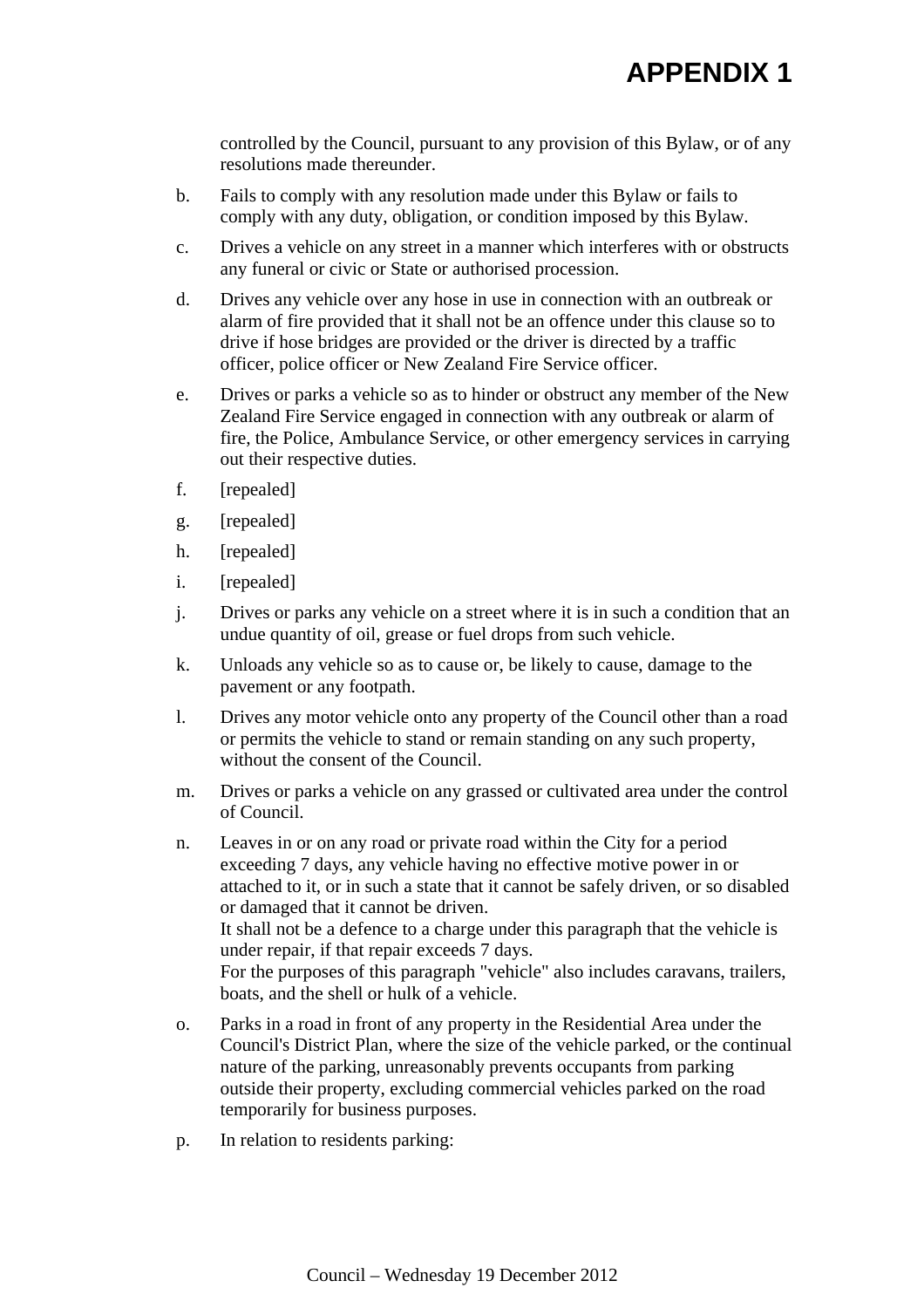- i. Makes a false application or supplies false details in an application;
- ii. Places a permit on a vehicle for which it was not issued;
- iii. Places or maintains a permit, or allows a permit to be placed or maintained, on a vehicle which is no longer being used by a resident;
- iv. Parks a vehicle in a place that is the subject of a Residents Parking Scheme without a current windscreen sticker for the Residents Parking Scheme being displayed on the vehicle; or
- v. Parks a vehicle in a place that is subject to the Residents Parking Scheme, without displaying a current exemption permit on the vehicle.
- q. In relation to coupon parking:
	- i. Parks within the coupon parking area for longer than the free period without displaying a clearly validated coupon on the vehicle; or
	- ii. Displays a coupon on the vehicle for a date other than the date indicated; or
	- iii. Parks in excess of any other time restriction or contrary to any other parking restriction in place within the coupon parking area; or
	- iv. Parks within the coupon parking area, without displaying a current exemption permit on the vehicle.
- r. Fails to produce a coupon on demand pursuant to clause 8.10.
- s. Causes, allows or permits any vehicle to be parked in any parking space except in accordance with, or pursuant to, the provision of this Bylaw and of any resolutions.
- t. Causes, allows or permits any vehicle to remain parked in a parking space for more than 24 hours where no other maximum authorised period is specified in a Council resolution or on a parking meter or signs in its vicinity.
- u. Causes to be inserted in any parking meter anything other than the prescribed coin or coins or does not comply with any other card or token system prescribed by resolution of the Council as a method of making payment of the parking fee.
- v. Fails to activate an approved parking device while parked in a parking space, adjusts the tariff to make it different from that required at that space, or displays the tariff incorrectly so that it cannot be read for enforcement purposes.
- w. Places or leans a motor-cycle or power-cycle on or against a parking meter.
- x. Places or leaves a cycle on any parking space.
- y. Misuses any parking meter.
- z. Interferes or tampers with the working or operation of any parking meter or pay and display machine.